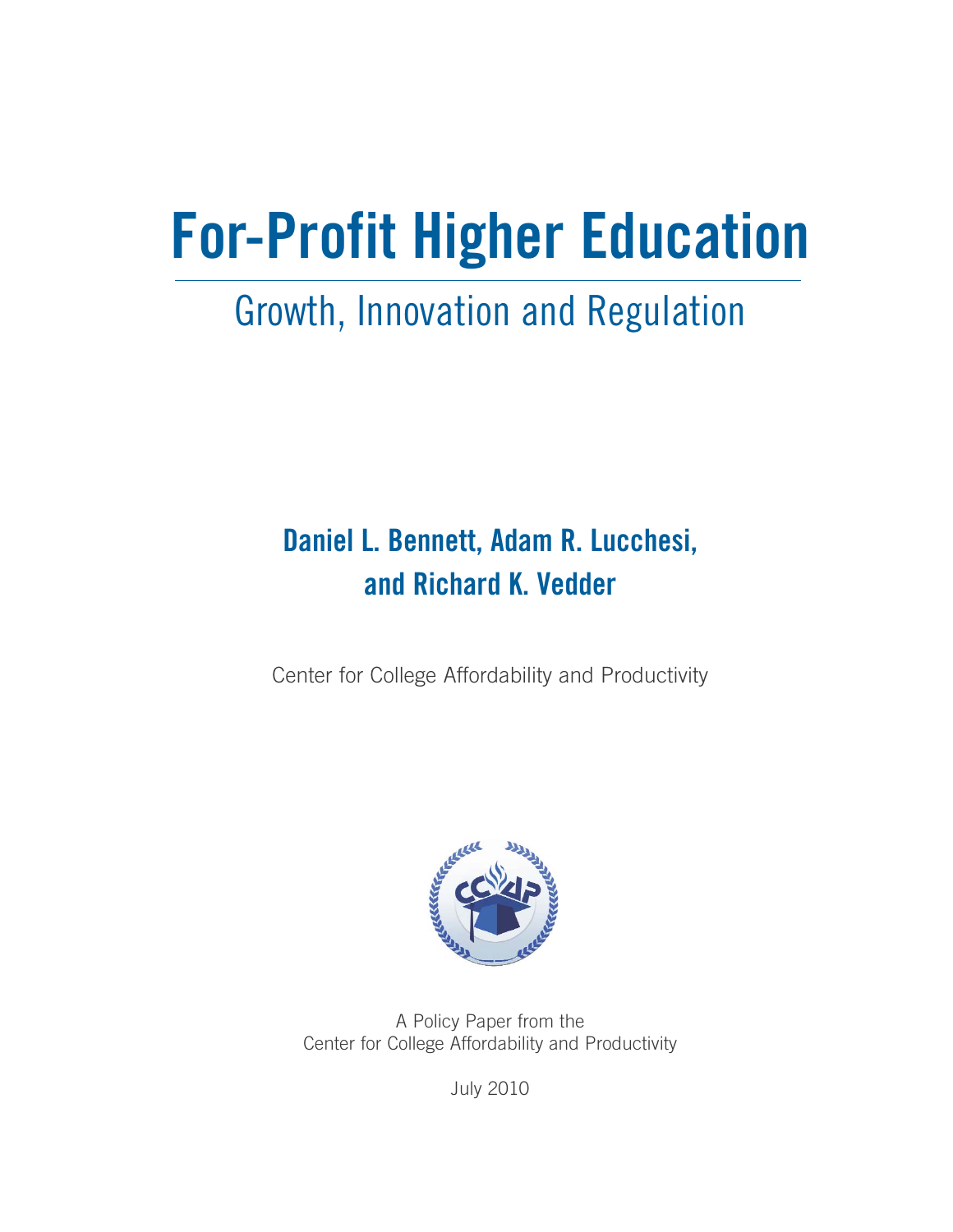### **About the Authors**

**Daniel L. Bennett** is a research and policy analyst at CCAP and a columnist for *Career College Central*. He may be reached by email at DBennett@centerforcollegeaffordability.org.

**Adam R. Lucchesi** is a research associate at CCAP and an instructor of economics at Ohio University. He may be reached by email at Lucchesi@ohio.edu.

**Richard K. Vedder** is the Director of CCAP and is a Distinguished Professor of Economics at Ohio University. He may be reached by email at Vedder@ohio.edu.

# **Acknowledgements**

The authors would like to thank the leaders in the for-profit education industry who took time out of their busy schedules to share their insights and perspectives with us, including Randy Best at Best Associates, Richard Bishirjian at Yorktown University, Andrew Clark and Jane McCauliffe at Bridgepoint, Michael Clifford at Significant Federation, Mark Pelesh at Corinthian Colleges, and Andrew Rosen and associates at Kaplan.

We would also like to thank Lumina Foundation for its generous support of this research. Lumina Foundation for Education is an Indianapolis-based private foundation dedicated to expanding access to and success in education beyond high school. The views expressed in this publication are those of the authors and do not necessarily represent those of Lumina Foundation for Education, their officers, or employees.

# **Center for College Affordability and Productivity**

The Center for College Affordability and Productivity (CCAP) is an independent, nonprofit research center based in Washington, DC that is dedicated to researching public policy and economic issues relating to postsecondary education. CCAP aims to facilitate a broader dialogue that challenges conventional thinking about costs, efficiency and innovation in postsecondary education in the United States.

| 1150 17th Street NW #910 | Tel: (202) 375-7831 | www.centerforcollegeaffordability.org |
|--------------------------|---------------------|---------------------------------------|
| Washington, DC 20036     | Fax: (202) 375-7821 | www.collegeaffordability.blogspot.com |

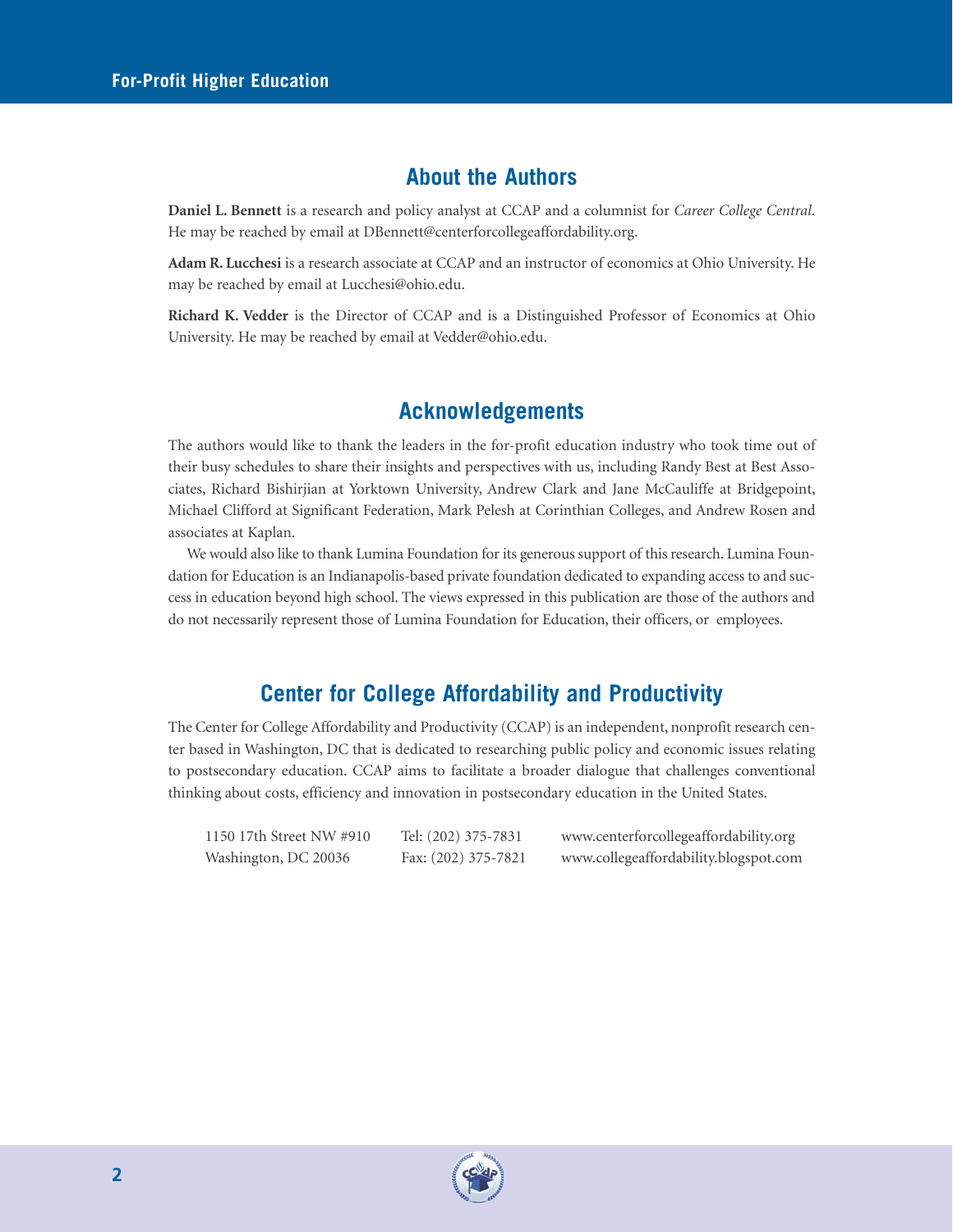# **Table of Contents**

| Recent Trends in Student Characteristics and Enrollment 10                                                                                                                                                                     |
|--------------------------------------------------------------------------------------------------------------------------------------------------------------------------------------------------------------------------------|
| Scope of the For-Profit Higher Education Industry 13                                                                                                                                                                           |
|                                                                                                                                                                                                                                |
|                                                                                                                                                                                                                                |
|                                                                                                                                                                                                                                |
|                                                                                                                                                                                                                                |
|                                                                                                                                                                                                                                |
| Financial Performance of the For-Profit Industry 18                                                                                                                                                                            |
| Revenues and Expenditures: For-Profits Employ a Different Strategy 21                                                                                                                                                          |
|                                                                                                                                                                                                                                |
|                                                                                                                                                                                                                                |
| Operational Differences between For-Profit and Nonprofit Education 27                                                                                                                                                          |
|                                                                                                                                                                                                                                |
|                                                                                                                                                                                                                                |
|                                                                                                                                                                                                                                |
| Academic Inputs and Outputs: A Cross-Sector Comparison 30                                                                                                                                                                      |
|                                                                                                                                                                                                                                |
|                                                                                                                                                                                                                                |
|                                                                                                                                                                                                                                |
|                                                                                                                                                                                                                                |
| Regulatory History of the For-Profit Industry 36                                                                                                                                                                               |
|                                                                                                                                                                                                                                |
| Consumer Protections (etc.) (etc.) (etc.) (etc.) (etc.) (etc.) (etc.) (etc.) (etc.) (etc.) (etc.) (etc.) (etc.) (etc.) (etc.) (etc.) (etc.) (etc.) (etc.) (etc.) (etc.) (etc.) (etc.) (etc.) (etc.) (etc.) (etc.) (etc.) (etc. |
|                                                                                                                                                                                                                                |
|                                                                                                                                                                                                                                |
|                                                                                                                                                                                                                                |
|                                                                                                                                                                                                                                |
|                                                                                                                                                                                                                                |
|                                                                                                                                                                                                                                |
|                                                                                                                                                                                                                                |
|                                                                                                                                                                                                                                |
|                                                                                                                                                                                                                                |
|                                                                                                                                                                                                                                |
|                                                                                                                                                                                                                                |
|                                                                                                                                                                                                                                |
|                                                                                                                                                                                                                                |
| Conclusion: On the Economics of For-Profit Higher Education 53                                                                                                                                                                 |
|                                                                                                                                                                                                                                |

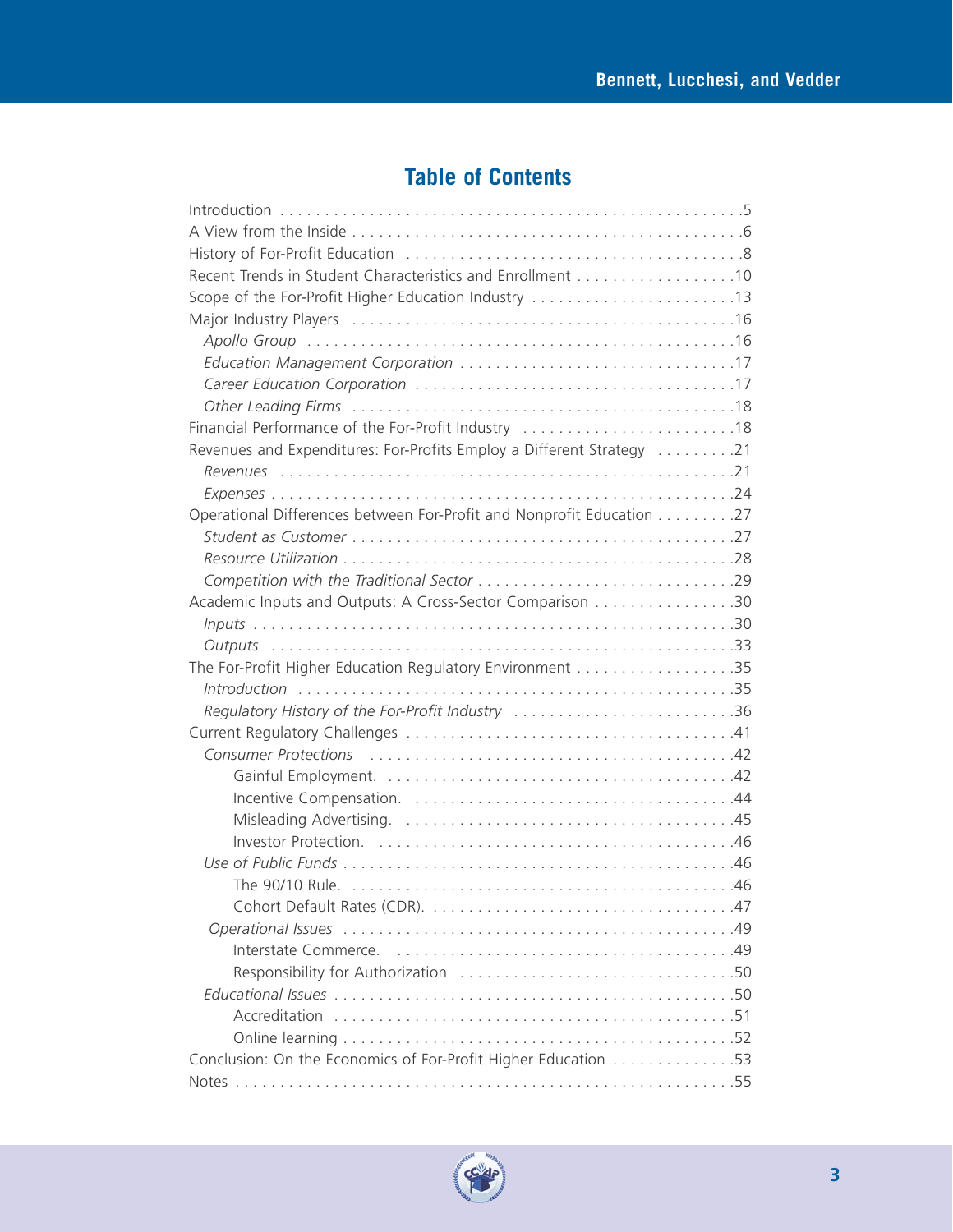# **Figures**

| Figure 1  | Total Enrollment in For-Profit Institutions, 1986-2008 10              |
|-----------|------------------------------------------------------------------------|
| Figure 2  |                                                                        |
| Figure 3  |                                                                        |
| Figure 4  | Percentage of Sector Enrollment by Race or Ethnicity, 2007-2008 12     |
| Figure 5  | Female Share of Total Enrollment by Sector, 2000-2007 13               |
| Figure 6  | Student Distribution by Level and Sector, 2007-2008 14                 |
| Figure 7  | Percentage of Students by Enrollment Status, 2007-2008 14              |
| Figure 8  | CCAP For-Profit Higher Education Index, June 1996–December 2009 19     |
| Figure 9  |                                                                        |
| Figure 10 |                                                                        |
| Figure 11 | Proportion of Students Receiving Financial Aid by Type and Sector,     |
|           |                                                                        |
| Figure 12 | Average Amounts of Financial Aid Received Per Student by Type          |
|           |                                                                        |
| Figure 13 | Average Spending Per Student by Sector, 2008-2009 25                   |
| Figure 14 | Proportion of Total Spending by Category and Sector, 2008–2009 26      |
| Figure 15 |                                                                        |
| Figure 16 |                                                                        |
| Figure 17 | Average Retention Rates by Attendance Status and Sector, 2007-2008 32  |
| Figure 18 | Average Student to Faculty Ratio by Sector, 2008-2009 32               |
| Figure 19 | Average Graduation Rate Within 150% of Normal Time                     |
|           |                                                                        |
| Figure 20 | Institutional Student Loan Default Rates by Sector, FY 2005-FY 2007 34 |
| Figure 21 | 3-yr and 2-yr CDRs, Share of Enrollment, Borrowers and Defaulters      |
|           |                                                                        |

# **Tables**

| Table 2 | Max Student Debt for 10 Occupations if Gainful Employment |  |
|---------|-----------------------------------------------------------|--|
|         |                                                           |  |

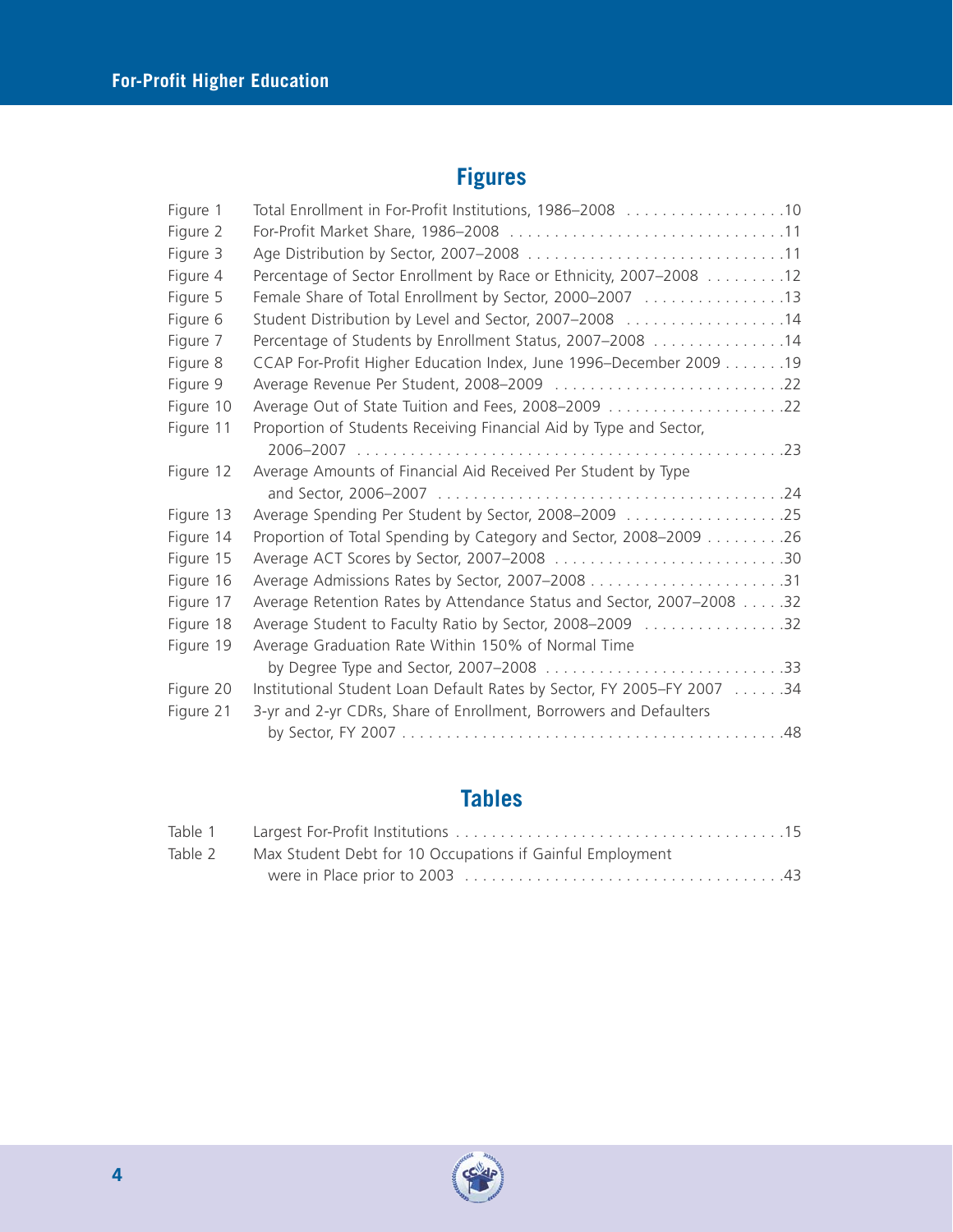# **Introduction**

During the 2008-2009 academic year, there were nearly 1.8 million students enrolled at more than 2,800 for-profit institutions of higher learning in the United States. Students in for-profit colleges and universities accounted for over 9% of all students enrolled in postsecondary education.<sup>1</sup> The numbers have continued to grow, and today (2010) the number is rapidly approaching two million, about 10 percent of total student enrollments.2 The industry has also grown significantly in recent decades. Enrollment in for-profits has increased nearly six-fold since 1986, a time when the sector only enrolled about 2% of all students.3 Once an insignificant part of the higher education landscape in the United States, for-profit institutions now command a substantial portion of the market and have established themselves as legitimate and viable participants in the postsecondary education arena.

The growth of for-profits is due, in no small part, to the variety of institutions and offerings the sector provides. Institutions range from small vocational and technical schools that offer hands-on career training to large fully-accredited colleges and universities that offer a traditional classroom experience. Many for-profits offer non-degree programs and technical certificates, however associates, bachelors, and doctoral programs, once reserved primarily for traditional universities, are now offered by institutions within the for-profit sector.

Traditional public and private nonprofit institutions of higher learning are similar to for-profit institutions in that they are all providers of instruction at the postsecondary level. The traditional universities and for-profits differ, however, in their control, operation, and mission. Traditional universities are configured as nonprofit organizations whose stated mission often invokes a service of the public good. In contrast, for-profits are structured as profit-maximizing firms whose success depends on providing a valuable service to the student/customer. For-profit institutions can only be profitable if they are able to provide a service that is valuable to the student.

While traditional colleges and universities rely heavily on government appropriations and private donations, for-profits must be self-sufficient and respond to market forces to be successful. The marketplace naturally forces for-profit institutions to offer an educational product that is valuable to students and to do so at a reasonable price. Traditional institutions, however, are not always subject to this threat of "creative destruction." The recent growth and success of for-profits at a time when many traditional universities are struggling financially serves as a testament to the viability of the sector.

The recent growth of the for-profit education industry has aroused some criticism and concerns about the place of profit in an educational setting and practices within the industry. Critics argue that for-profit universities are simply diploma mills that push students through programs of dubious quality with the primary goal of increasing the firm's bottom line. Supporters of the industry assert that it provides educational opportunities to traditionally underserved students in areas of study that directly increase students' employability. While neither extreme view is likely to be completely accurate, there is no doubt that for-profit educational institutions are becoming a much more prominent part of the higher education landscape. The primary purposes of this report are to provide an objective overview of the industry and its students, to discuss operational differences between the traditional educational sector and for-profits, to assess the regulatory environment facing the industry, and to examine the economics of education as a profit-making enterprise.

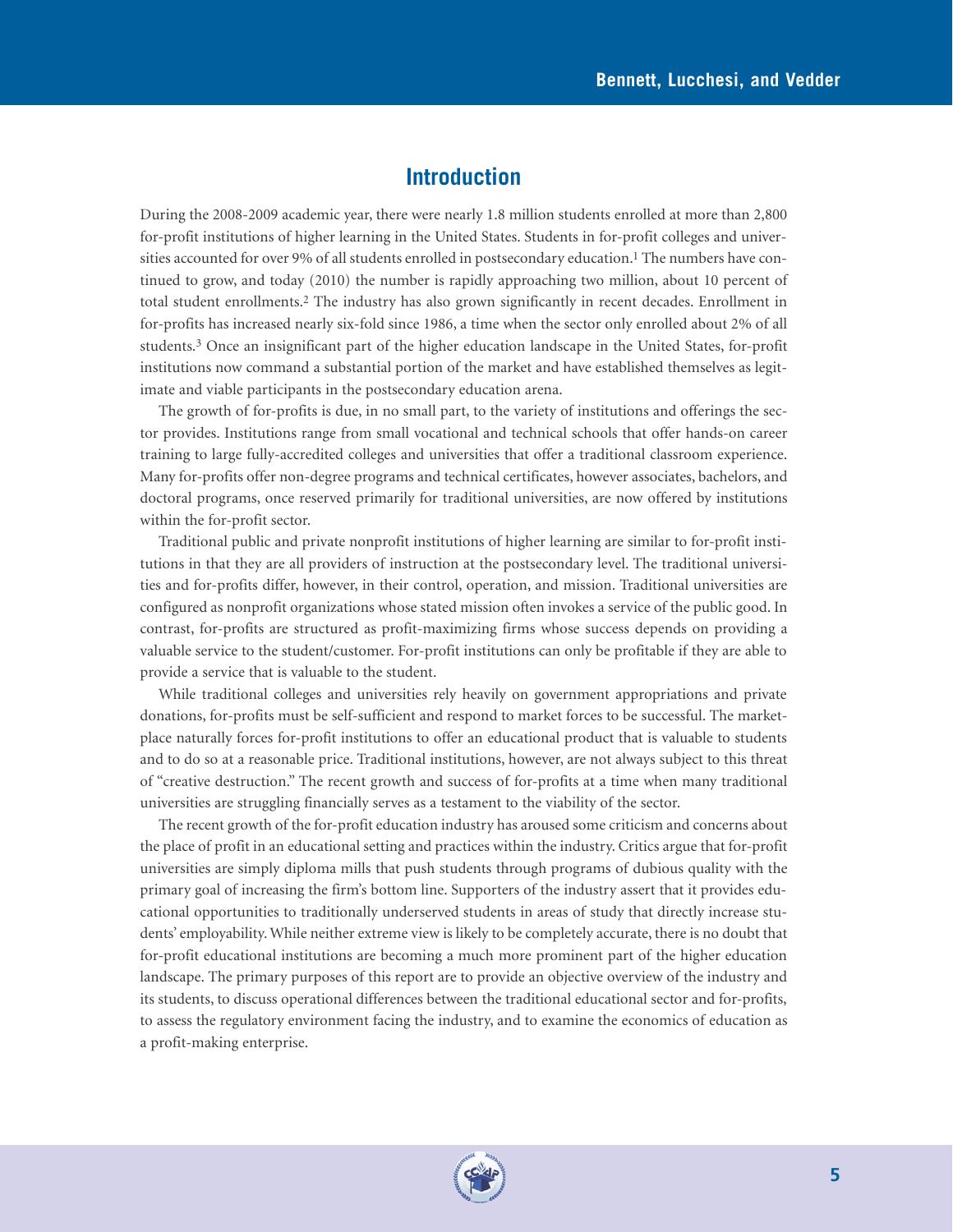# **A View from the Inside**

In preparing this report, we considered it important to talk to leaders in the for-profit education industry. We talked to many different senior officials with for-profit institutions, for example, Randy Best (several interrelated higher education companies), Andrew Clark and Jane McCauliffe of Bridgepoint Education, Mark Pelesh, a senior vice president of Corinthian Colleges, Andrew Rosen and several other associates at Kaplan Higher Education, Richard Bishirjian of Yorktown University, and Michael Clifford, a person intimately involved in financing or supporting several major companies. We also talked to lower level professional personnel, including faculty, at several other schools, such as ITT Educational Services and Rasmussen College. In part to avoid revealing any sensitive information or assign viewpoints to specific individuals who preferred to remain anonymous, we avoid specific quotes in the following discussion.

One thing was clear from talking to everyone above, in marked contrast to talks with similar high ranking people in the nonprofit sector: the focus is strongly on the student—what does she or he want taught? How can we get better learning outcomes in a cost effective way? Should we offer new courses or programs? In conversations with presidents of major nonprofit universities, conversation often turns to issues associated with raising money from third parties, the difficulties of dealing with intercollegiate athletic issues, the problem of exploding costs at university hospitals, the difficulties in measuring and convincing the federal government about research overhead expenditures, the rankings of the college in various magazines, and a host of other matters not directly related to pleasing the undergraduate customer.

Yet it should be stressed that the for-profit community is far from uniform in its views of some issues. Take accreditation. Two of the individuals interviewed were very hostile to current accreditation procedures, one going so far as to suggest that accreditation barriers were the single biggest obstacle to offering quality low cost education to American students. The second made a strong case that both accrediting rules and potentially damaging federal government regulations were the single biggest obstacle to entering business, arguing that for a small higher education start-up company with, say, \$5 million or less in assets, it often takes literally millions of dollars to receive accreditation and rights to engage in business in multiple states. Both individuals noted the irrationality of having firms engaged in business nationally often having to receive approval from multiple regional accrediting agencies or state licensure agencies.

Yet others took a different position. At least two of those interviewed said accreditation agencies sometimes did irrational and costly things, but also provided implicitly an endorsement of achievement of at least minimal quality standards, useful in achieving customer acceptance. As a segment of the industry without a long-standing academic reputation, the for-profits often find the accreditation endorsement crucial to winning consumer acceptance, independent of the fact that students cannot borrow money via the federal student loan program without accreditation. Moreover, they acknowledged accreditation did help sometimes get rid of diploma mills and other consumer scams that reduced the reputation of the entire sector, hurting business for all the legitimate operators. In general, smaller firms were more critical of accreditation than larger ones. At least one individual with a smaller enterprise argued that accreditation should be favored by the big firms because it served to reduce new startup competition.

Yet on most issues there was more agreement than disagreement. All thought that both online and live human instruction would play a role in the future. Everyone thought that the future was generally bright, and that demand for proprietary higher education in the United States is far from saturated. Some thought, however, that international expansion was desirable because of an inevitable slowdown in American

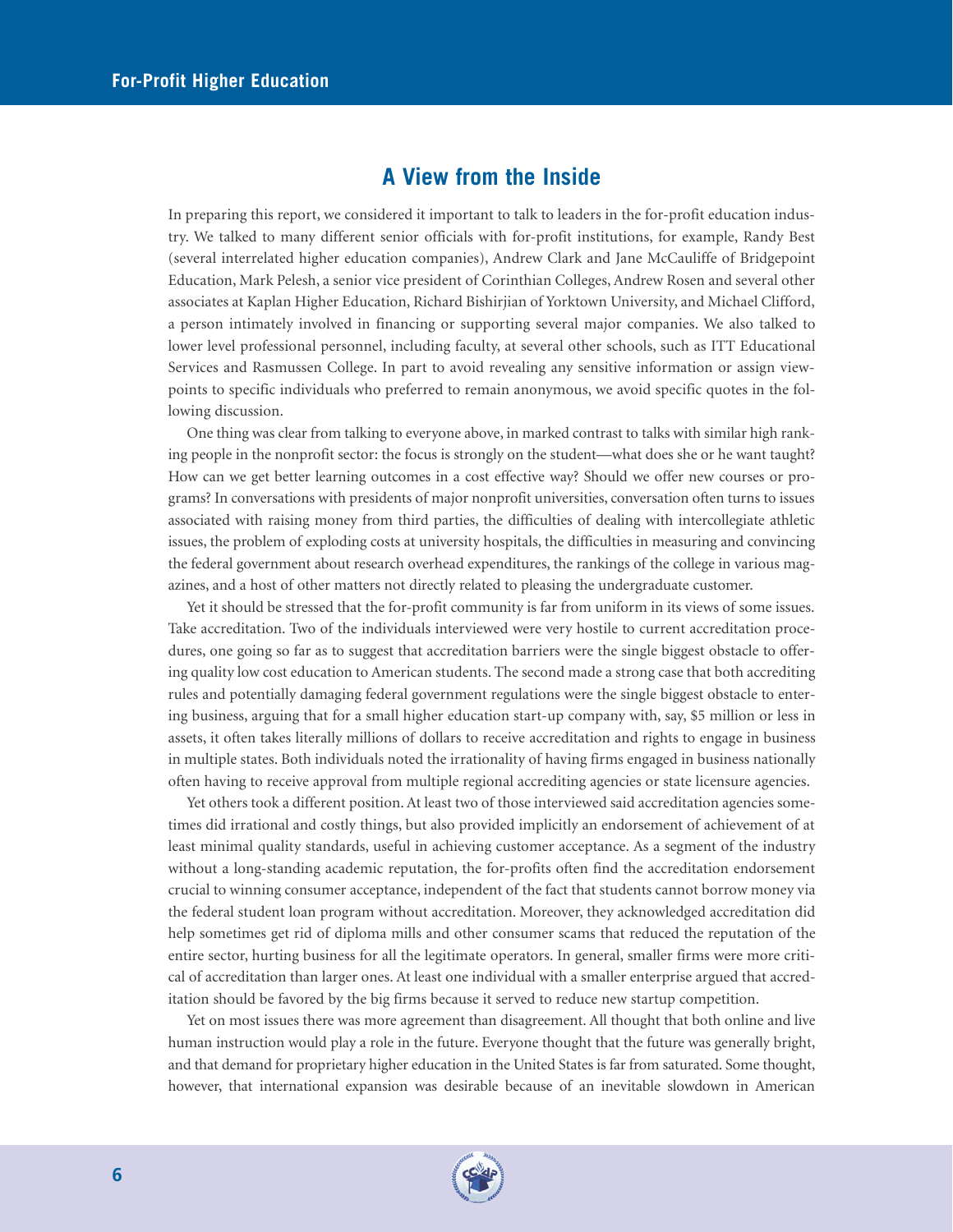demand growth sometime in the not-too-distant future (and one favored it because of what was viewed as excessive regulation of firms in America relative to some other countries), while others believed they had their hands full expanding within the United States. Reaching new market niches appealed to some, such as introducing college courses more aggressively to high school audiences, a market segment others found relatively unappealing. One or two leaders talked about entering the traditional liberal arts oriented market of residential styled colleges in at least small ways, while others considered it unadvisable to compete head on with established (and always subsidized by third parties) traditional providers.

One huge difference between for-profit and traditional institutions relates to facilities. The for-profit institutions have fewer square feet of space per student (even excluding online programs), use their space more intensively and, most important, generally do not own it—they rent from private entrepreneurs. The for-profit sites we have visited generally were clean, well lighted with good temperature controls, and ample parking. But they did not have fancy atriums, expensive art work, etc., and little or nothing in the way of recreational facilities or other non-instructional "frills" for students.

We asked several executives, "why do you rent most of the space you use, instead of own it?" One response was the one we expected: "we are experts in the education business, not the real estate business." Another was, "in this environment with vast vacancy in commercial office space, it is possible to get real value by renting, conserving our capital." Still a third response emphasized flexibility—if you own buildings you have a vast fixed cost, which is reduced dramatically with short to medium length lease agreements. Rental allows schools to respond with respect to their space needs more quickly to changes in student demand with respect to both location and subject matter.

There was particular reluctance to talk on the record about current policy issues relating to higher education, one reason we decided to not explicitly quote individuals in this essay. It is fair to say that concerns are very high (changes in stock prices of for-profit firms in response to policy announcements are often fairly substantial, suggesting considerable investor nervousness on this point). In general, executives felt the Bush Administration was mostly sympathetic and willing to work with the for-profits, while the Obama Administration is more hostile. Changes in student loan policies were not pleasing, as student borrowers must now deal with a single loan provider rather than a multiplicity of private providers. While the expansion of Pell Grants was welcomed, statements by administration officials singling out forprofits for questionable behavior have frightened and angered some senior executives.

More than one executive pointed out that both state and federal government lack the resources to vastly expand colleges, something that seems implicit in presidential goals for high rates of higher education attainment. As one person put it, "the State of California is not going to build eight new campuses for the University of California." They note that the proprietary schools are already picking up a significant portion of the incremental college enrollments, and disproportionately serve underrepresented populations. Some argued that putting up higher barriers to entry (unreasonable licensing requirements for online providers for example) actually makes it more difficult to meet stated goals with respect to college attainment. The so-called "90/10" rule limiting the proportion of revenues generated from federal financial aid programs was mentioned as a barrier by one respondent, but was something of secondary importance to most of those interviewed.

Regarding faculty, none of those interviewed viewed the prospect of faculty unionization as a threat. We asked whether they expected to make greater use of even lower cost faculty in oversea locales, such as Indian instructors of mathematics, but generally found that little effort was being made to aggressively do this, although some did not rule it out. Most saw no problem with obtaining relatively reliable and

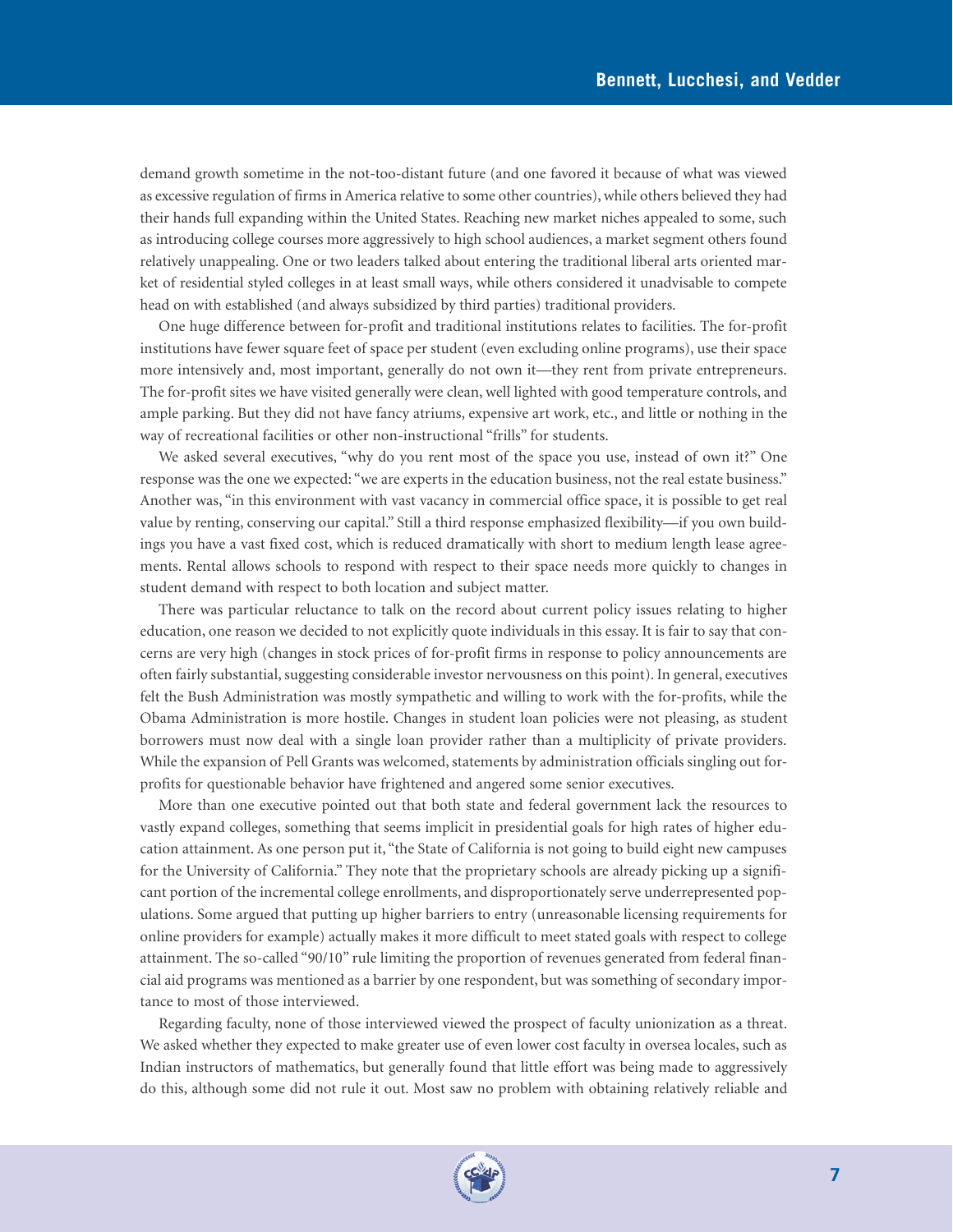inexpensive staff in coming years as enrollments grow. Some admitted that they "piggy back" off other nonprofit universities, and using moonlighting faculty from traditional universities sometimes gives them an advantage (since these instructors often work for less than the average salary they receive per course from other schools.)

Despite regulatory concerns, all the individuals we talked to were bullish about the future, planning significant investments in coming years. As indicated before, some are increasing their attention beyond the market niches currently favored by for-profits—the adult, vocationally-oriented market. A majority predicted more consolidation of firms will occur, although perhaps not for several years. The recent practice of for-profits buying nonprofit institutions may even accelerate, one or two of those interviewed thought.

# **History of For-Profit Education**

The roots of market-based education stretch as far back as classical Greece in the fifth century B.C., when proprietary schools and travelling teachers for hire, known as sophists, provided instruction to students willing to pay for their services. The Greek citizenry's growing demand for educational services combined with the freedom of educators to establish private for-profit schools led to the emergence of a nimble educational system, which was particularly prominent in Athens. In response to the needs of the students and their families, educators taught the subjects students wanted to learn.<sup>4</sup>

Competition among sophists and proprietary schools was brisk and produced two beneficial outcomes for the consumers of education: affordability and quality. Since there was no state-run monopoly on the provision of education, there always existed the threat that one school could undercut the tuition of another, which kept fees at reasonable levels. Education was not just a luxury for children from wealthy families; underprivileged families were also able to send their children to school, if only for a short time.5 Competition in the marketplace naturally maintained quality in the Athenian educational system. Able teachers whose lessons were valuable to students thrived, while teachers who provided instruction of questionable quality and value were swiftly forced out of the market.

The proprietary educational system in Athens was adept at responding to the changing demands of students and was able to provide tailored educational offerings to a varied array of students. Sophists, motivated by potential profit, travelled to areas where their services were in most demand and subsequently modified their offerings to their new customers' needs.As Greek society developed and changed over time, so too did the offerings of Athenian teachers in response to the changing needs of their customers.

Educational outcomes were outstanding for that period in history; literacy rates in Athens were the highest of any area in the West at the time, which allowed commerce to flourish and was instrumental to the ascendancy of Athens as a bastion of quality education and an intellectual and cultural powerhouse.<sup>6</sup> Market forces shaped one of the most successful educational systems in the classical world in which affordability, quality, and flexibility were maintained naturally by the forces of competition and responsiveness to the demands of consumers.

The proprietary educational system in Athens was so successful because of its ability to adapt to the ever changing wants and needs of its students; profit acted as an incentive for educators to provide instruction that was in demand. Swift adaptation to the demands of the customer was an aspect of forprofit education that was vital to the success of the Athenian system, but which has also been an important component of for-profit education ever since.

Historically, for-profit institutions have been the first to step in when an instructional vacuum has

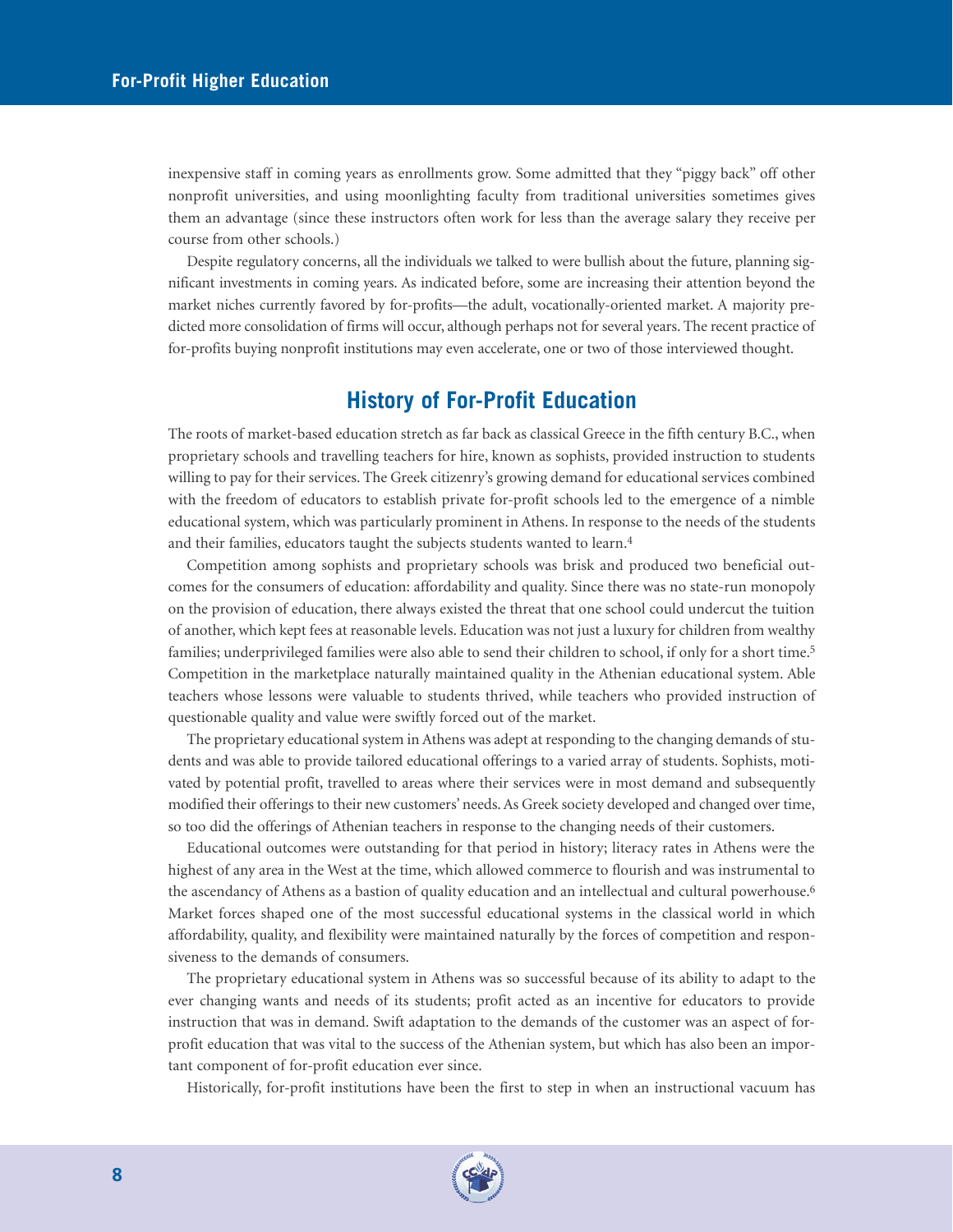existed, created by the inability or unwillingness of the educational establishment to adapt to the changing needs of students. Private instructors in commerce during the Renaissance provide another example of this phenomenon. While traditional universities were primarily focused on classical scholarly pursuits during the era, merchants employed private instructors to deliver lessons in accounting.<sup>7</sup> A focus on teaching skills readily applicable to the working world is another theme that has been important to the provision of for-profit education historically, and which is still important to the industry today.

The beginnings of proprietary education in America date back to the mid seventeenth century when Dutch settlers established private, evening schools. As the colonies developed and commerce expanded, there grew a strong demand for instruction in disciplines important to employment, including surveying, navigation, and accounting.8 Since these subjects were not traditionally taught in the colleges of the era, proprietary for-profit institutions stepped in to fill the void.

Early colonial colleges such as Harvard, William and Mary, and Yale were established as offshoots of organized religion. As such, their curriculums were rigid and focused primarily on theology, ancient languages, and philosophy. During the late colonial period through the mid nineteenth century, however, there grew a demand for instruction in the areas of business, farming, and engineering that was not adequately satisfied by the classical colleges. By 1800, farmers' organizations were imploring colleges to provide education on the rapidly developing science of agriculture, but the colleges were unwilling to change their curricula. The first traditional agricultural college was not established until 1855. During this halfcentury gap, a host of successful for-profit agricultural schools sprang up to satisfy the demand.9

Modern for-profit universities can trace their lineage primarily to the proprietary business schools that emerged as a dominant force in education in the United States during the nineteenth century. In 1850 only twenty such institutions existed, while by 1890 there were around 250 in operation with total enrollment of 81,000 students.10 At the height of the Industrial Revolution, these schools satisfied a strong demand for practical skills training that was not provided by traditional universities of the era.<sup>11</sup> An 1873 U.S. Bureau of Education report stated, "The rapid growth of the schools and the large number of pupils seeking the special training afforded by them sufficiently attest that they meet a want which is supplied by no other schools in an equal degree."<sup>12</sup> The most influential of the early for-profit business schools were the Bryant and Stratton colleges, established in 1852. The Bryant and Stratton schools developed some of the efficiency-enhancing tactics used by modern multi-campus for-profit universities today such as textbook and curriculum standardization.<sup>13</sup> Several of the pioneer for-profit business schools are still in operation today including Strayer University and the now nonprofit Rider University.<sup>14</sup>

The growth in the for-profit higher education industry sped up in the mid twentieth century following World War II, when federal financial assistance for students increased. Under the GI Bill, for-profit institutions became qualified to accept students taking advantage of the legislation's benefits. Further accelerating the growth of the sector was the reauthorization of the Higher Education Act in 1972 which permitted tuition subsidies, like the Pell Grant, to be used by students at for-profit institutions.15

With the introduction of federal student funding to the for-profit sector came a wave of scandals and fraud. A host of disreputable "schools" were established with the sole purpose of cashing in on the influx of federal money. Government investigations quickly followed and the industry was eventually purged of most illegitimate operations. By the 1990's the industry was strongly regulated at the federal level to prevent abuse.16 The emergence and subsequent removal of fly-by-night scams in the industry left, for the most part, only legitimate for-profit institutions in the industry. This cleansing set the stage for the increasingly prominent position for-profits occupy in the education space today.

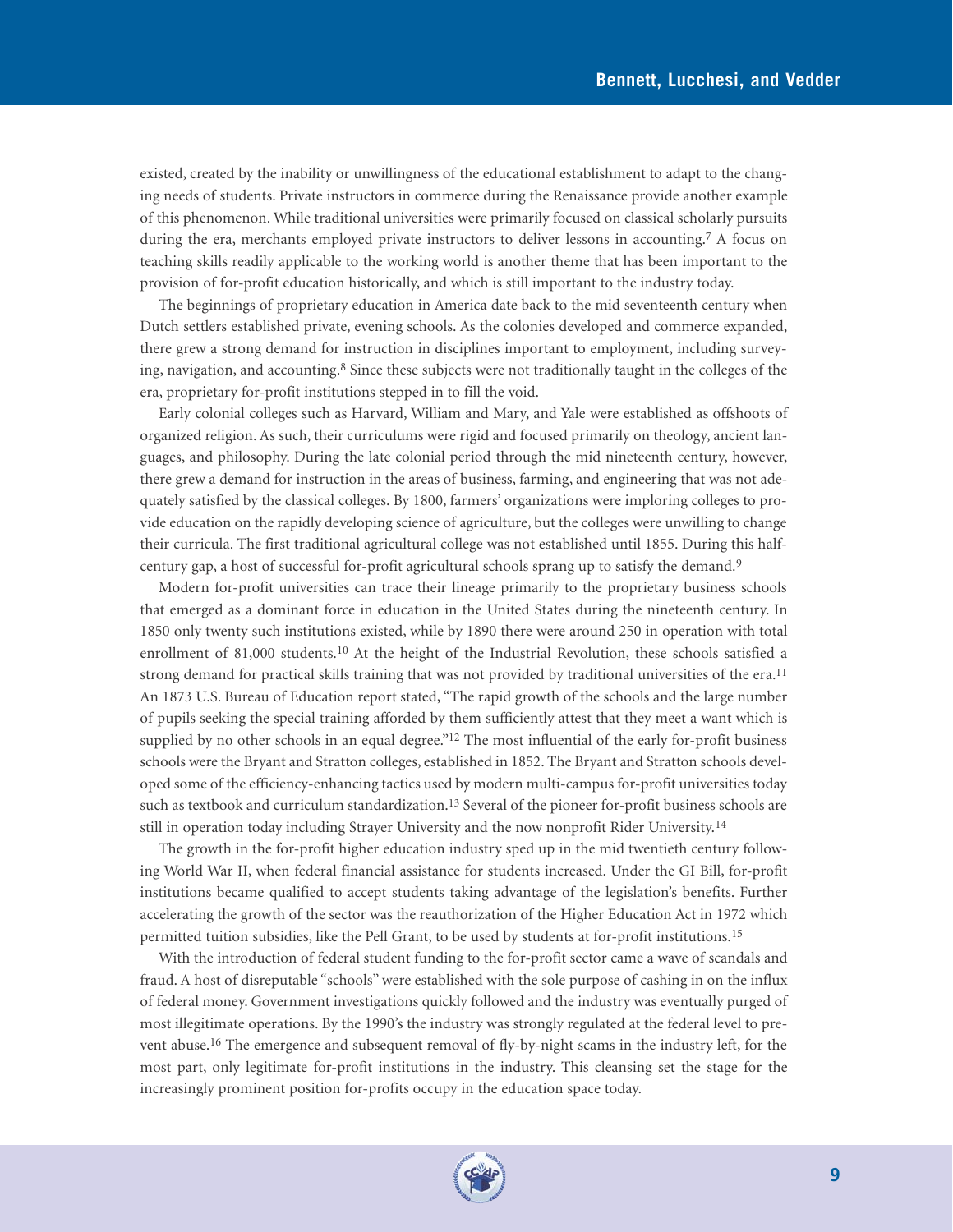## **Recent Trends in Student Characteristics and Enrollment**

The for-profit higher education sector in the United States has grown swiftly over the past two decades. As shown in Figure 1, in 1986 these institutions enrolled just over 300,000 students, while by 2008 enrollment had climbed to nearly 1.8 million.<sup>17</sup> The growth of the sector has significantly outpaced the growth of traditional nonprofit institutions and the higher education industry as a whole. From 1986 to 2008, the for-profit sector grew at an average annualized rate of 8.4%, while public universities and private nonprofit institutions grew at 1.6% and 1.4% per year, respectively, for the same 22 year period.<sup>18</sup>

While the absolute change in for-profit enrollment has been impressive, even more revealing of industry's increasing prominence is the share of the total higher education market that is has been able to capture. For-profit market share, as defined by its share of total students enrolled in institutions of higher learning in the United States, stood at 9.2% in 2008, up from just 2.4% in 1986, as shown in Figure 2.19

For-profit institutions satisfy a real and growing demand for their educational services, as evidenced by the significant share of the total market they have been able to capture. A closer look at the characteristics of students enrolled at for-profits indicates that the growth of the sector has been achieved, in part, by providing educational opportunities for students historically underserved by traditional institutions of higher learning. As shown in Figure 3, for-profit institutions generally serve an older student population. In 2007, more than half of all students enrolled in for-profit institutions were older than 25, while only one quarter to one third of students enrolled in traditional private nonprofit and public universities were 25 or older.20



FIGURE 1 **TOTAL ENROLLMENT IN FOR-PROFIT INSTITUTIONS, 1986–2008**

Source: U.S. Department of Education, NCES, IPEDS.

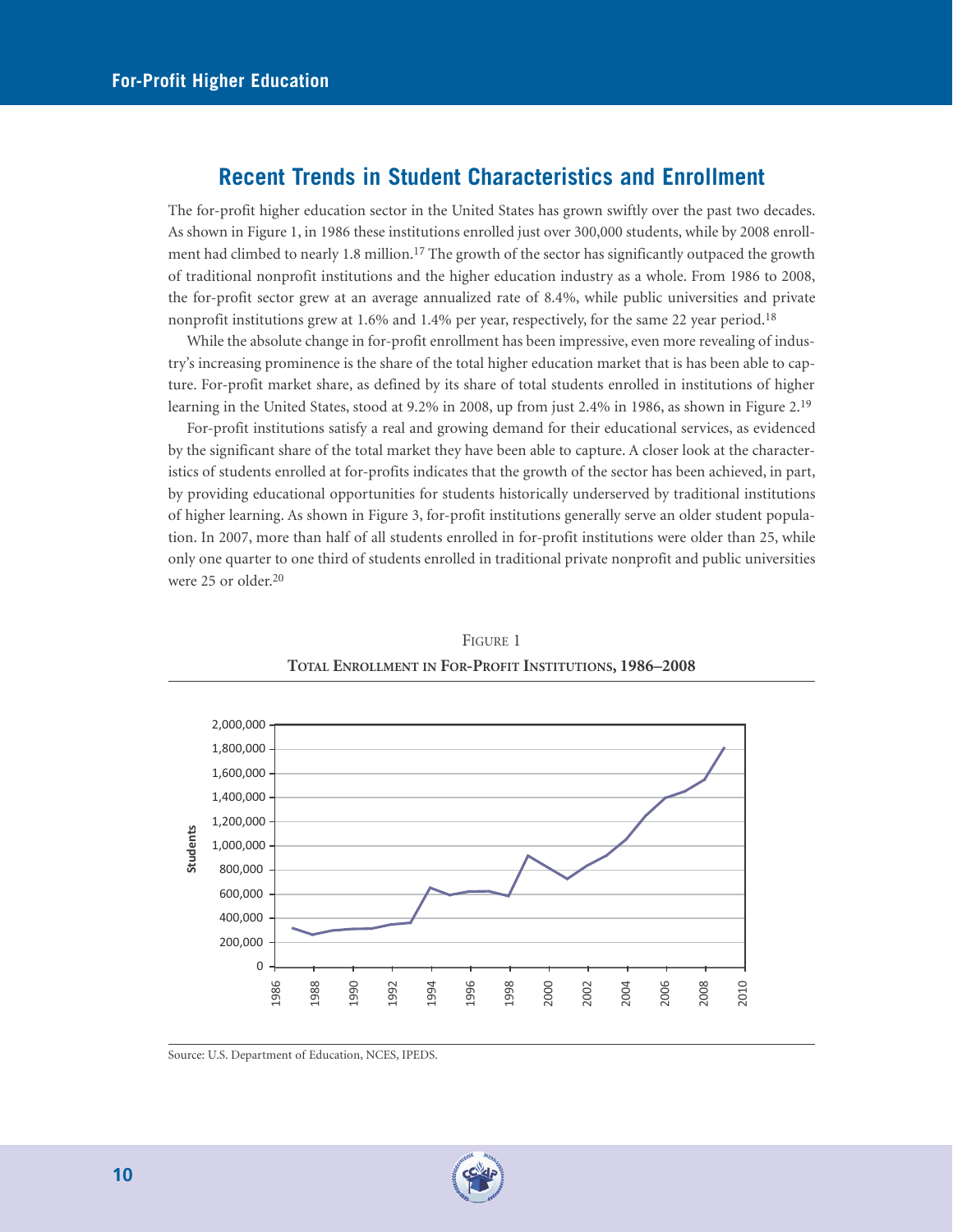

FIGURE 2 **FOR-PROFIT MARKET SHARE, 1986–2008**

Source: U.S. Department of Education, NCES, IPEDS; Authors Calculations.

FIGURE 3 **AGE DISTRIBUTION BY SECTOR, 2007–2008**



Source: U.S. Department of Education, IPEDS.

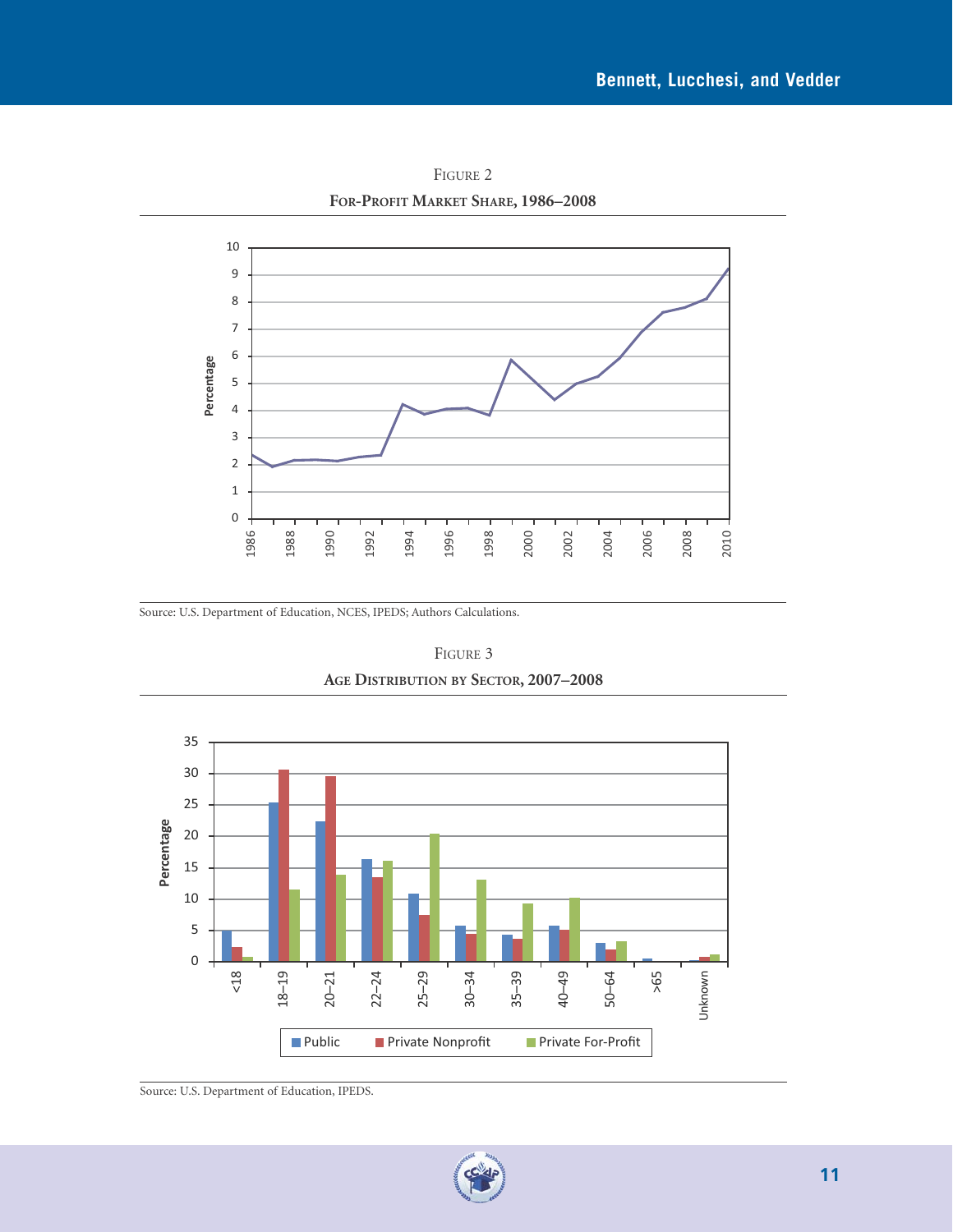

FIGURE 4 **PERCENTAGE OF SECTOR ENROLLMENT BY RACE OR ETHNICITY, 2007–2008**

Source: U.S. Department of Education, IPEDS.

Serving racial minorities has also been instrumental in the growth of the for-profit sector. As shown in Figure 4, students enrolled in for-profit universities represent a much more diverse group than do students in traditional public and private nonprofit universities. In 2007, students who are black, Hispanic, Asian, or American Indian accounted for nearly 40% of total enrollment in for-profit schools, while the same groups accounted for only 31% and 25% of enrollment in public and private nonprofit universities, respectively.21

Female students have outnumbered male students in higher education in the United States in recent decades, but the trend is much more pronounced within the for-profit sector. As shown in Figure 5, female students make up 64% of enrollment in for-profit institutions, while in public and private nonprofit institutions females account for 57% and 58%, respectively, of total enrollment.<sup>22</sup> Not only do women outnumber men in for-profit universities, but their enrollment has grown at a much faster rate. From 1986 to 2007, female enrollment in for-profits grew at an average annualized rate of 9.6%, while male enrollment grew at an average annualized rate of 5.9%.23 The growth in female enrollment at for-profit institutions has also outpaced the growth in female enrollment at traditional schools, as seen in Figure 5.

As is the case with all sectors of higher education, undergraduate students outnumber graduate students by a significant margin at for-profit institutions. As can be seen in Figure 6, graduate students account for 13% of enrollment at for-profit institutions, which is very similar to the proportion of graduate students at public institutions (10%), and the proportion of all students enrolled in an institution of higher learning (14%).<sup>24</sup>

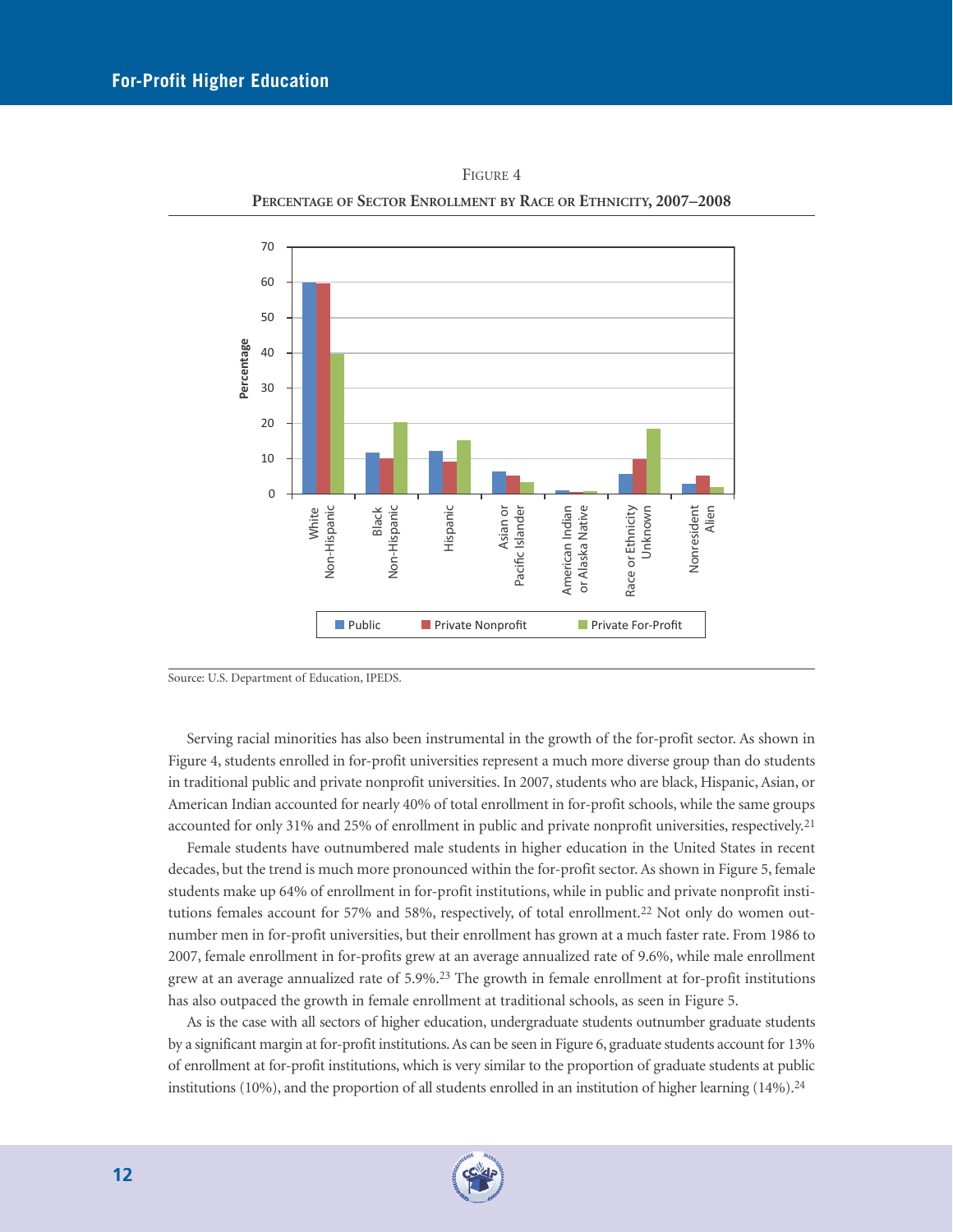

FIGURE 5 **FEMALE SHARE OF TOTAL ENROLLMENT BY SECTOR, 2000–2007** 

Source: U.S. Department of Education, IPEDS.

Most students enrolled in for-profit schools choose to pursue their education full time. Surprisingly, the proportion of full-time students in for-profit institutions is higher than in the traditional public and private nonprofit universities. As Figure 7 shows, 79% of student at for-profits study full time, while the proportion stands at 57% and 74% for public and private nonprofit institutions, respectively.25

# **Scope of the For-Profit Higher Education Industry**

The for-profit sector of higher education in the United States is in no way monolithic; there exists tremendous variety among institutions in terms of program offerings, degrees awarded, and learning venue. Institutions range from small certificate granting institutions that focus primarily on specific vocational skills to institutions that offer a wide variety of courses and traditional undergraduate and graduate degrees.

During the 2008-2009 academic year there were over 6,700 institutions of higher learning in operation in the United States of which about 2,900 were private for-profit schools.26 While for-profit institutions account for more than 40% of the total schools in operation, students enrolled in these schools account for only 9.2% of the all students enrolled in an institution of higher learning. Consequently, the average for-profit school is quite small in comparison to the average public or private nonprofit institution. The

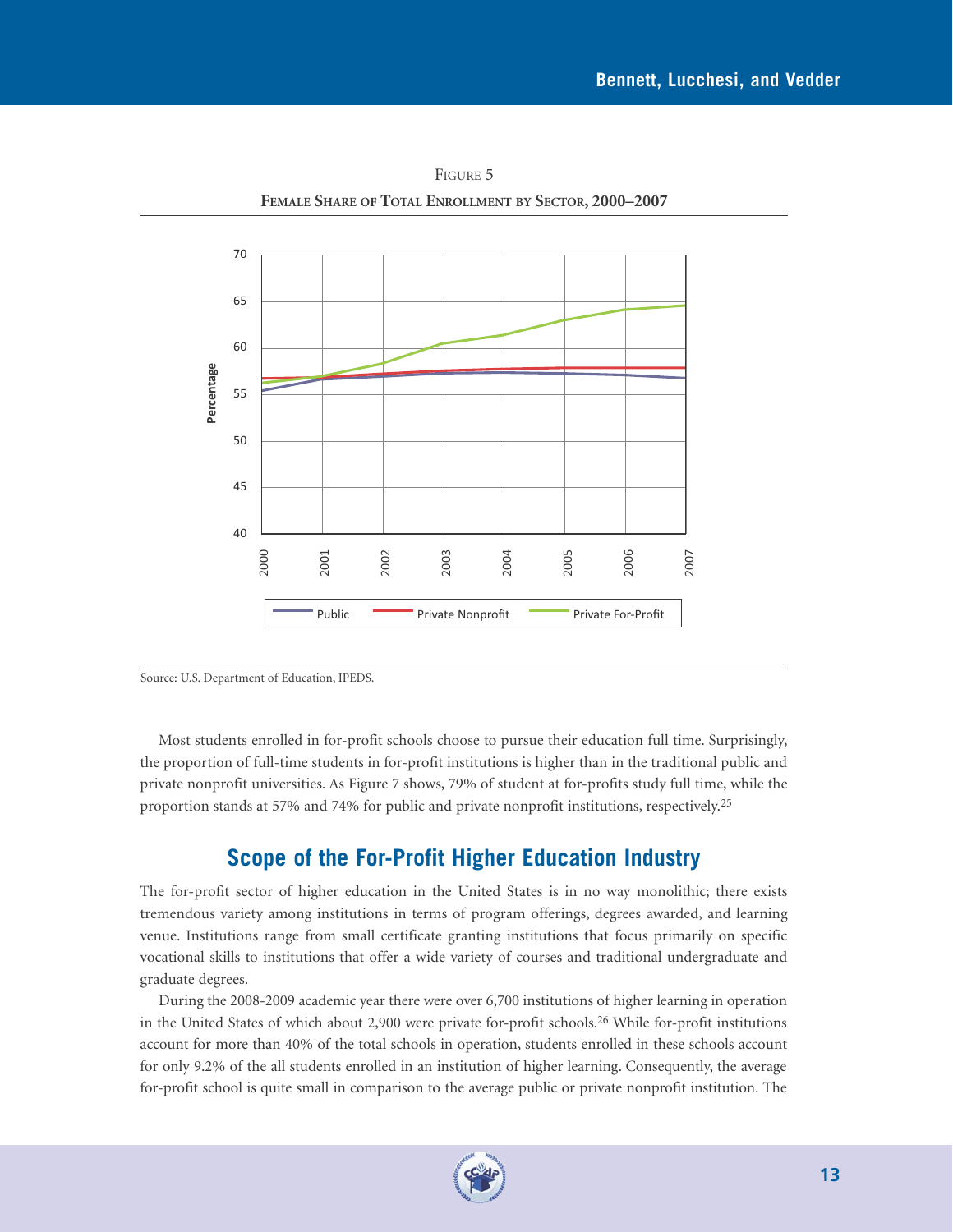

FIGURE 6 **STUDENT DISTRIBUTION BY LEVEL AND SECTOR, 2007–2008**

Source: U.S. Department of Education, IPEDS; Authors Calculations.



FIGURE 7 **PERCENTAGE OF STUDENTS BY ENROLLMENT STATUS, 2007–2008**

Source: U.S. Department of Education, IPEDS; Authors Calculations.

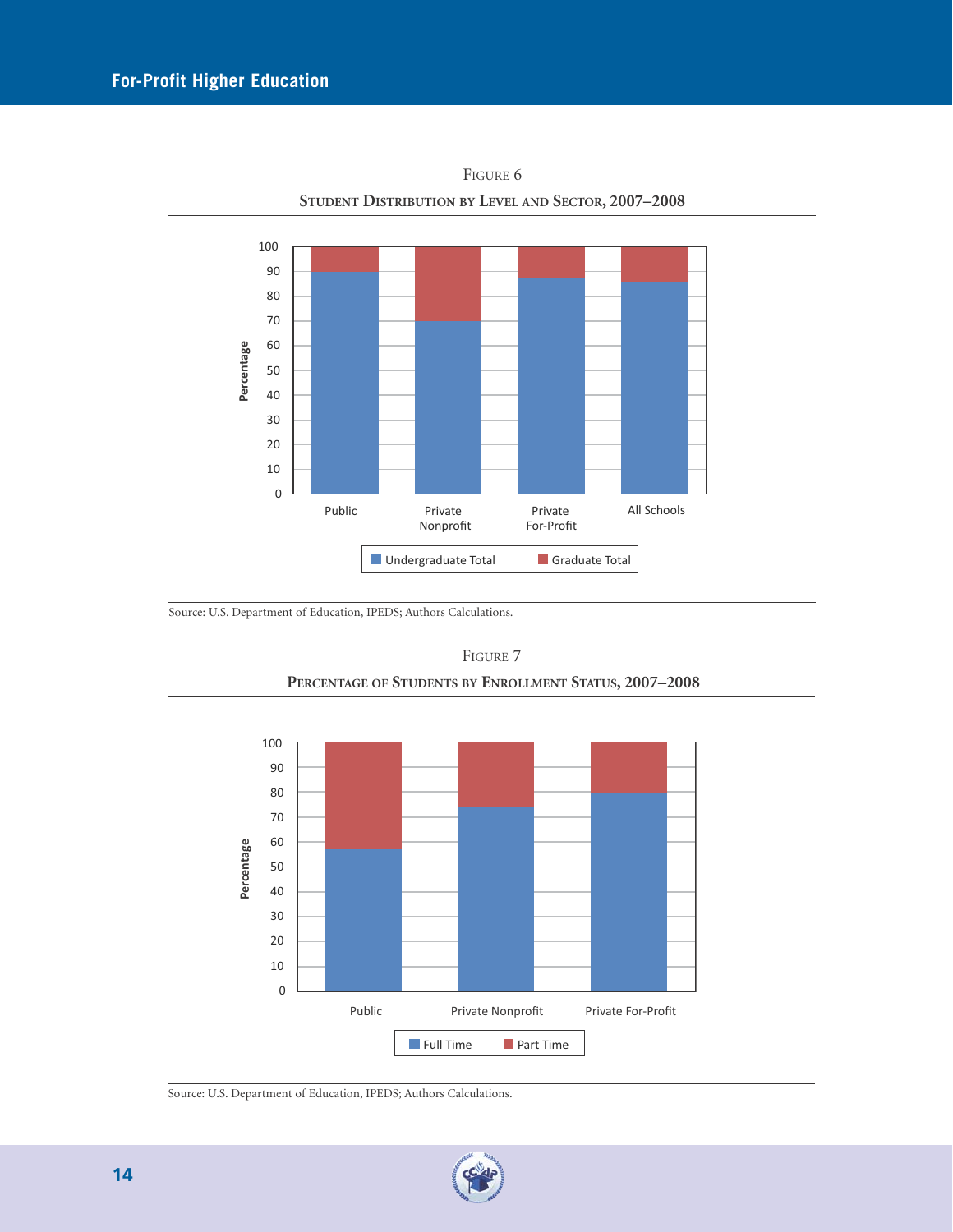| Institution                          | 2008-2009 Enrollment | % of Total For-Profit Enrollment |  |  |
|--------------------------------------|----------------------|----------------------------------|--|--|
| Apollo Group                         | 395,361              | 21.2                             |  |  |
| Education Management Corporation     | 104,547              | 5.6                              |  |  |
| Career Education Corporation         | 97,645               | 5.3                              |  |  |
| Corinthian Colleges                  | 85,029               | 4.6                              |  |  |
| DeVry                                | 78,544               | 4.2                              |  |  |
| Kaplan Education                     | 67,897               | 3.7                              |  |  |
| <b>ITT Educational Services</b>      | 60,890               | 3.3                              |  |  |
| Strayer Education                    | 45,491               | 2.4                              |  |  |
| Laureate                             | 37,201               | 2.0                              |  |  |
| <b>Bridgepoint Education</b>         | 25,746               | 1.4                              |  |  |
| Capella Education                    | 25,245               | 1.4                              |  |  |
| Lincoln Educational Services         | 23,403               | 1.3                              |  |  |
| Grand Canyon Education               | 22,025               | 1.2                              |  |  |
| American Public Education            | 21,729               | 1.2                              |  |  |
| Universal Technical Institute        | 15,735               | 0.9                              |  |  |
| <b>Total of Largest Institutions</b> | 1,106,488            | 59.5                             |  |  |

TABLE 1 **LARGEST FOR-PROFIT INSTITUTIONS**

Source: U.S. Department of Education, IPEDS; Authors Calculations.

average for-profit institution enrolls only about 600 students, while the averages for public and private nonprofit stand at 7,000 and 2,000 students, respectively.27

Most students in the for-profit sector enrolled in a degree or certificate-granting program. Ninety nine percent of students enrolled in a for-profit school are seeking an associate's, bachelor's, or graduate degree, or a professional certificate.28 Only 38% of for-profit institutions, however, actually grant traditional undergraduate or graduate degrees.29

In terms of the types of degrees offered, for-profits are well within the domain traditionally dominated by public and private nonprofit colleges and universities. The areas of study in which the degrees are offered, however, differ dramatically between for-profits and nonprofits. Because for-profit colleges and universities cannot rely primarily on public funding, they must be able to recover nearly all costs associated with the provision of their product in the form of tuition. For this reason, for-profits tend to focus on degree programs with measurable skill outcomes that are more likely to pass a costs-benefit test for students. An analysis of the disciplines in which for-profits offer the most degrees reveals that the majority of for-profit students are focused primarily on acquiring skills that will directly increase their value in labor markets. During the 2000-2001 academic year, 29.3% of all BA degrees awarded by public universities were in the arts and sciences disciplines, while only 0.3% of all BA degrees awarded by for-profit institutions fell within the arts and sciences. For the same academic year, 18.9% of BA degrees awarded

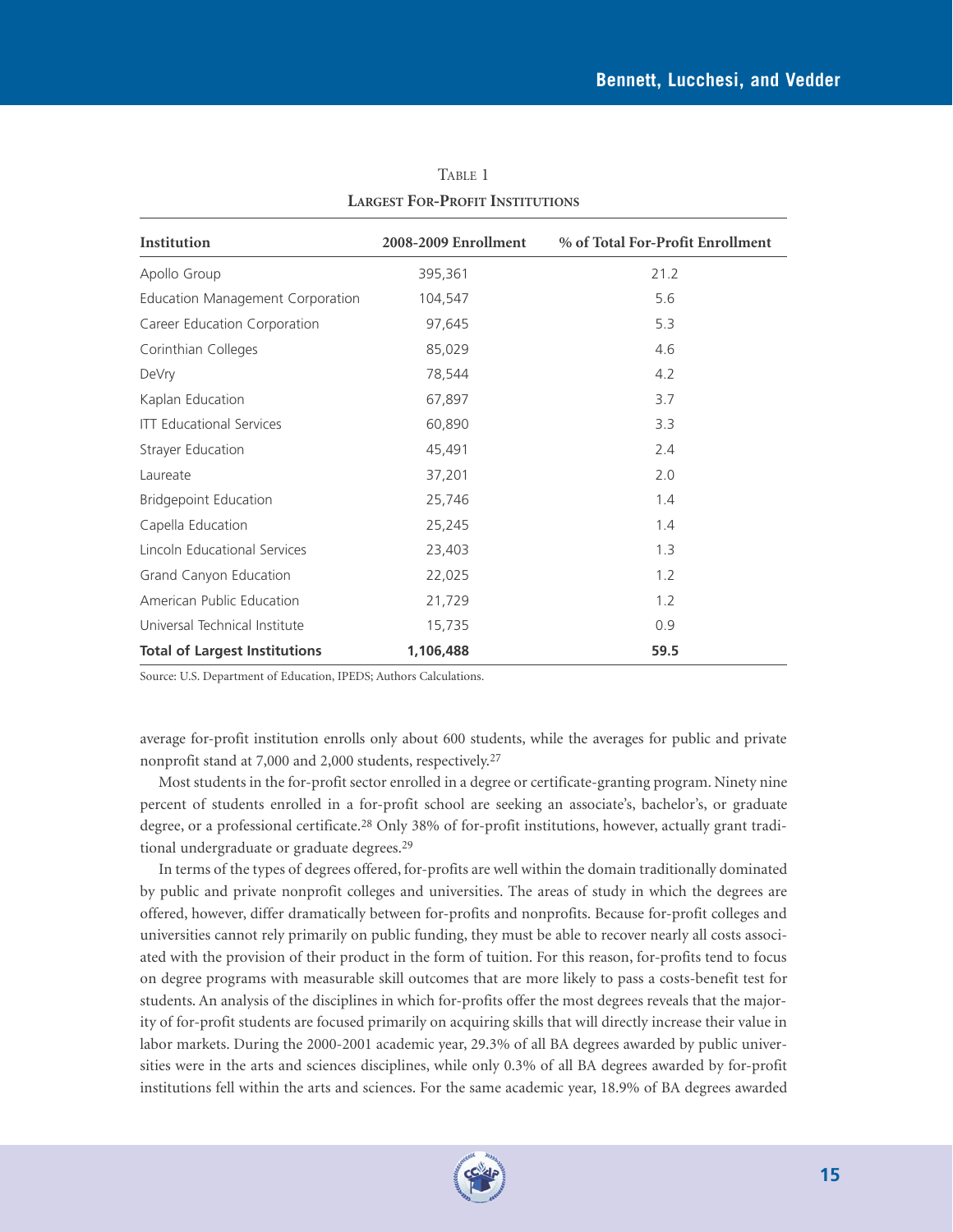by public institutions fell within the category of Business Management and Administrative Services, while 56.1% of BA degrees awarded by for-profits were within the same category.<sup>30</sup>

As discussed earlier, the for-profit area of higher education contains a large number of institutions relative to the total students enrolled in the sector, resulting in a relatively small average institutional size. While this is true, the industry is actually dominated by a handful of very large institutions, some of which dwarf even the largest public university systems in the United States. Large multi-campus forprofit schools that offer both brick and mortar and online programs have become the driving force in the industry in recent decades. In terms of size, profitability, and corporate structure, these firms, such as the dominant Apollo Group, are similar in nature to other major US corporate powerhouses. As can be seen in Table 1, the largest 15 firms in the industry enroll nearly 60% of all students in the for-profit sector<sup>31</sup>

# **Major Industry Players**

While there are literally thousands of schools offering post-secondary instruction on a proprietary basis, a relatively small number of industry leaders control a significant share of the market. Three of the largest firms are discussed in more detail below.

#### *Apollo Group*

By any measure, the Apollo Group (APOL) is overwhelmingly the leading player in the for-profit education industry. APOL's beginnings can be traced back to 1973, when John Sperling founded an adult education program that worked with traditional institutions to provide educational offerings to nontraditional students.32 The firm's focus on providing learning opportunities to an older demographic was a key element in its growth and dominance in the industry. In the early 1970's, Sperling conducted research on the accessibility and quality of educational offerings for working adult students. He found that the limited availability of evening classes and academic support offices that were only available during regular business hours made it difficult for working adults to earn a degree without significant hassle and in a reasonable period of time.<sup>33</sup> Sperling's research provided the motivation to establish the University of Phoenix in 1976.34 The institution's initial focus was to help the working adult student who already had some undergraduate credits finish his/her degree in a reasonable amount of time.<sup>35</sup> In fact, until recently, the University of Phoenix would not admit students under 23 years of age.<sup>36</sup> By focusing on the nontraditional student and avoiding the traditional higher education demographic, the University of Phoenix was able to carve out a highly successful niche market and become a dominant force in for-profit sector.

APOL's meager beginnings stand in stark contrast to the firm's position today. During the 2008–2009 academic year, APOL's schools enrolled nearly 400,000 students.37 This enrollment represents a market share of about 21% within the for-profit sector and nearly 2% of all students enrolled in an institution of higher learning in the United States.38 APOL provides flexibility and accessibility for its customers, as students can choose to work towards more than 100 degree programs either online or at one of the institution's 74 campuses and learning centers located across the country in 39 states.<sup>39</sup> The firm has also performed exceptionally well financially. In 2009, APOL's revenues stood at \$4 billion and it turned a profit of \$598 million.40 APOL is part of the S&P 500 index and had a total market capitalization of over \$11 billion in 2009.41 As of this writing in May 2010, that valuation had declined somewhat, to above \$8.7 billion, in part because of growing concerns about federal regulatory restrictions on the industry, which will be discussed later in this report.

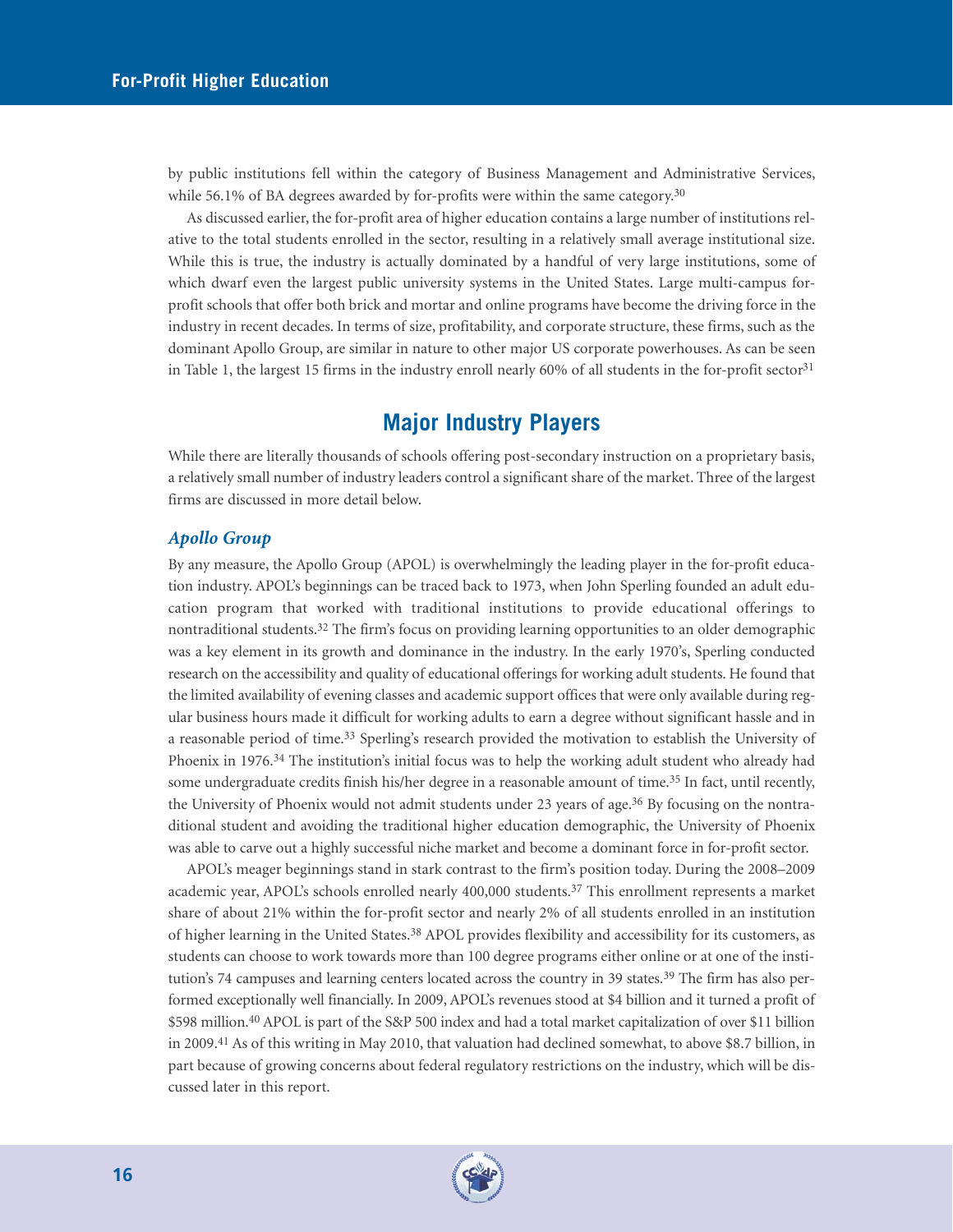APOL's ascendency to the dominant position in the for-profit higher education space has not been completely smooth sailing. For example, in 2008 APOL was ordered to pay shareholders \$280 million in damages as the result of a suit filed against the firm. The plaintiffs claimed APOL had withheld information contained in a damaging Department of Education report accusing the University of Phoenix of employing deceptive and aggressive recruitment tactics.42

#### *Education Management Corporation*

As measured by total enrollment, Education Management Corporation (EMC) is the second largest forprofit education company. While the firm is an undoubtedly important player in the industry, enrollment in EMC's schools (136,000 in October of 2009) is only a third of the size of total enrollment in Apollo Group schools.43 Founded in 1962, EMC focuses primarily on career-focused program offerings provided in both a traditional classroom setting and online.<sup>44</sup> EMC is somewhat unique in terms of the market it serves. Almost half of the company's students are "traditional" and over 70% choose to pursue their program in a campus based setting.45

EMC serves its students through four distinct institutional brands, each with a specific focus on career training: the Art Institutes, Argosy University, Brown Mackie College, and South University. With 45 campuses and a total enrollment of 76,500 students, the Art Institutes is by far the largest of EMC's operations.46 The Art Institutes offer art training that provides specific career-oriented skills such as graphic design, media arts and studies, culinary training and fashion.47 With 20 campuses and nearly 24,000 students, Argosy University is EMC's second largest operation.48 It too focuses primarily on career skills, specifically the growing fields of education, health sciences, business, and behavioral sciences. The rest of EMC's students are enrolled in either one of the Brown Mackie College campuses or a South University campus. These schools also focus primarily on in-demand career skills.

EMC has been successful in growing enrollment consistently, which is likely due to their specific focus on career training. In delivering these programs, however, the company has taken a somewhat unique accreditation strategy.<sup>49</sup> While many for-profit providers seek accreditation from a single source for all campuses and operations, EMC has chosen to use multiple accreditors. The Art Institutes and Brown Mackie College use multiple accreditors, while Argosy University and South University each use a single accrediting body.50

In 2006, EMC was taken private by a consortium of investors only to reemerge as a publicly traded company in 2009.51 Since becoming a publicly traded company again in 2009, the firm's stock price has remained relatively flat, likely due to a more hostile regulatory environment and somewhat inconsistent profits. Despite this, EMC still has a total market capitalization of around \$3.1 billion (May 2010) and generated a profit of over \$100 million for the firm's 2009 fiscal year.52

#### *Career Education Corporation*

Founded in 1994, Career Education Corporation (CECO) is the youngest of the three largest for-profit schools.53 The firm was established primarily to acquire existing schools and was able to grow rapidly during the decade after its founding by employing this strategy. CECO went public in 1997 and used the proceeds from the sale of its stock to fuel its acquisition and growth strategy.54 Today, the firm has 90 campuses with a total enrollment of 116,000 worldwide.55 Consistent with the career-focused theme within the for-profit education industry, CECO offers degree programs in design, business, culinary arts, and health services across a variety of institutional brands such as American InterContinental University,

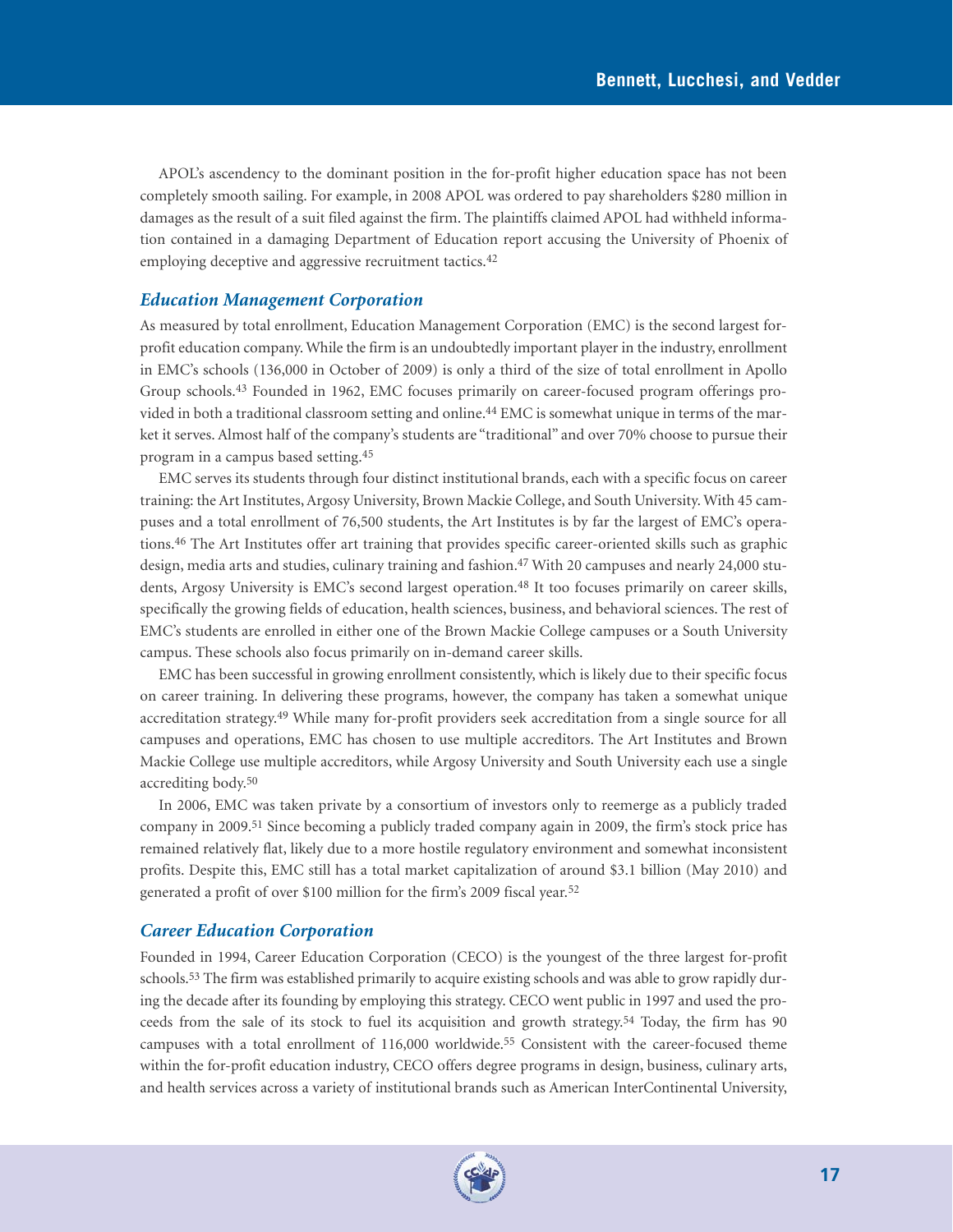Colorado Technical University, International Academy of Design & Technology and Le Cordon Bleu North America.<sup>56</sup> Nearly 40% of Career Education's students choose to pursue their degree programs online.<sup>57</sup>

Along with the firm's rapid growth in the decade after its founding came a wave of scandals and controversy. CECO was sued by shareholders claiming misrepresentation in 2003 and 2004.58 The company was also investigated by its accreditors and was even featured in a *60 Minutes* special that exposed unethical recruitment practices carried out by some of the company's employees in 2005.59 In response to the scandals at CECO's schools, the Department of Education prevented the company from expanding or opening new branches beginning in 2005.60 This restriction was lifted in 2007.61 Despite the scandals that plagued the firm, CECO has continued to be profitable, although its stock has remained relatively flat since the scandals began in the middle part of the 2000's.<sup>62</sup> Nonetheless, with a \$2.5 billion capitalization it remains an important player in the industry.

At the time of this writing, there is considerable controversy relating to the accreditation of American InterContinental University by the Higher Education Commission (HEC), the accreditation division of America's largest regional accreditation association, the North Central Association. The Inspector General of the U.S. Department of Education issued a report that was scathing in its denunciation of the HEC for granting American InterContinental accreditation, arguing that practices of that institution regarding the awarding of credit were inappropriate.63 The report produced shock waves both in the accreditation and for-profit higher education communities because of the harsh remedies recommended by the Inspector General, including a proposal to strip the HEC of its accreditation powers.

#### *Other Leading Firms*

As indicated above, there are many other leading firms, several with more than billion dollar capitalizations. Strayer Education, for example, which is concentrated in the states surrounding Washington, D.C., is smaller in terms of enrollment than any of those discussed above, but is exceedingly profitable, with post-tax profits exceeding 20 percent of revenues, and a total market capitalization greater than either CECO or EMC. Several other publicly traded companies are large in size, including, for example, Corinthian Colleges, Capella Education, DeVry, and ITT Educational Services. Some large companies are part of larger corporations with noneducational operations (notably Kaplan Higher Education), or are privately held (e.g., Laureate Education).

# **Financial Performance of the For-Profit Industry**

In an era when many public and private nonprofit universities have struggled financially, for-profit institutions of higher learning have, for the most part, been financially successful. Further, this financial success has come in the absence of direct government appropriations to for-profit institutions, something upon which traditional colleges and universities are heavily reliant.

The equity shares of most of the top players in the for-profit industry are traded on major U.S. stock exchanges. These are not insignificant stocks; in late 2009, the combined market capitalization of the twelve largest firms stood at \$30.6 billion.<sup>64</sup> Investors have been extremely confident in the industry's viability and continued success, as evidenced by the performance of many for-profit education stocks. CCAP has constructed a stock index that includes the largest twelve for-profit education companies. The CCAP For-Profit Higher Education Index (FPHEI) is market capitalization weighted, just as the S&P 500 Index.As seen in Figure 8, for-profit education firms have significantly outperformed the market. The FPHEI increased in value by over 700% from June 1996 to December 2009, a period during which the S&P 500 Index increased by 56 percent.

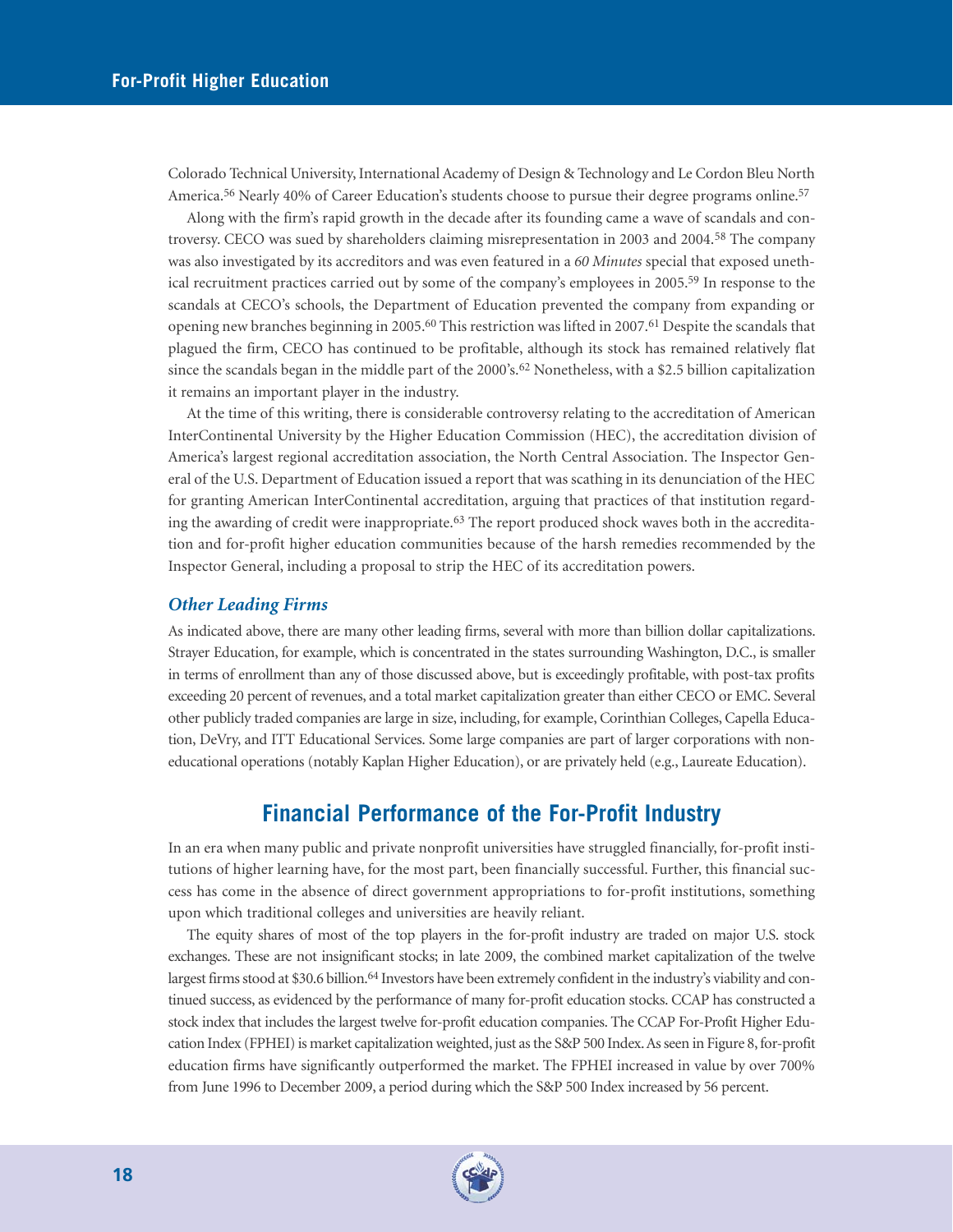

FIGURE 8

Source: SEC forms 10-K and 10-Q filed; Yahoo! Finance Historical Prices; Authors calculations.

The FPHEI grew relentlessly until peaking in 2004. Until 2004, many of the for-profit stocks were viewed by investors as strong growth companies that had nowhere to go but up. This is due, in part, to continued profitability as well as strong enrollment growth in the industry. Since 2004, the index has seen much more volatility. This can be explained by questions raised by some observers about recruitment and other practices in the industry and a subsequent fear of increasing government scrutiny and regulation as for-profits continue to grow more dominant in higher education. Nevertheless, an investment in the index in 1996 would have vastly outperformed the broad market.

Strikingly, during the precipitous decline of broad stock indices induced by the global financial crisis, the FPHEI has grown. For almost the entire period that the S&P 500 was on a downward trajectory during 2008 and into 2009, the FPHEI was on an upward trajectory. During that period, the S&P 500 was cut almost in half, while the FPHEI grew by nearly 60%. The FPHEI tends not to correlate highly with the broad market, and in recent years it has become somewhat countercyclical. This counter-cyclicality is likely explained by the nature of the product offered by these firms. During an economic downturn, many workers may take the opportunity to pursue additional education to increase their value in the labor market in anticipation of an economic rebound. Interestingly, for-profit institutions are uniquely positioned to respond to this demand since the firms are to able cover their operational expenses primarily from tuition revenues. The same can certainly not be said for public universities, whose budgets are often significantly affected by state governments during recessions.

The performance of for-profit education stocks represents the culmination of a transformation of the proprietary education industry. Historically, for-profit education was dominated by small independent

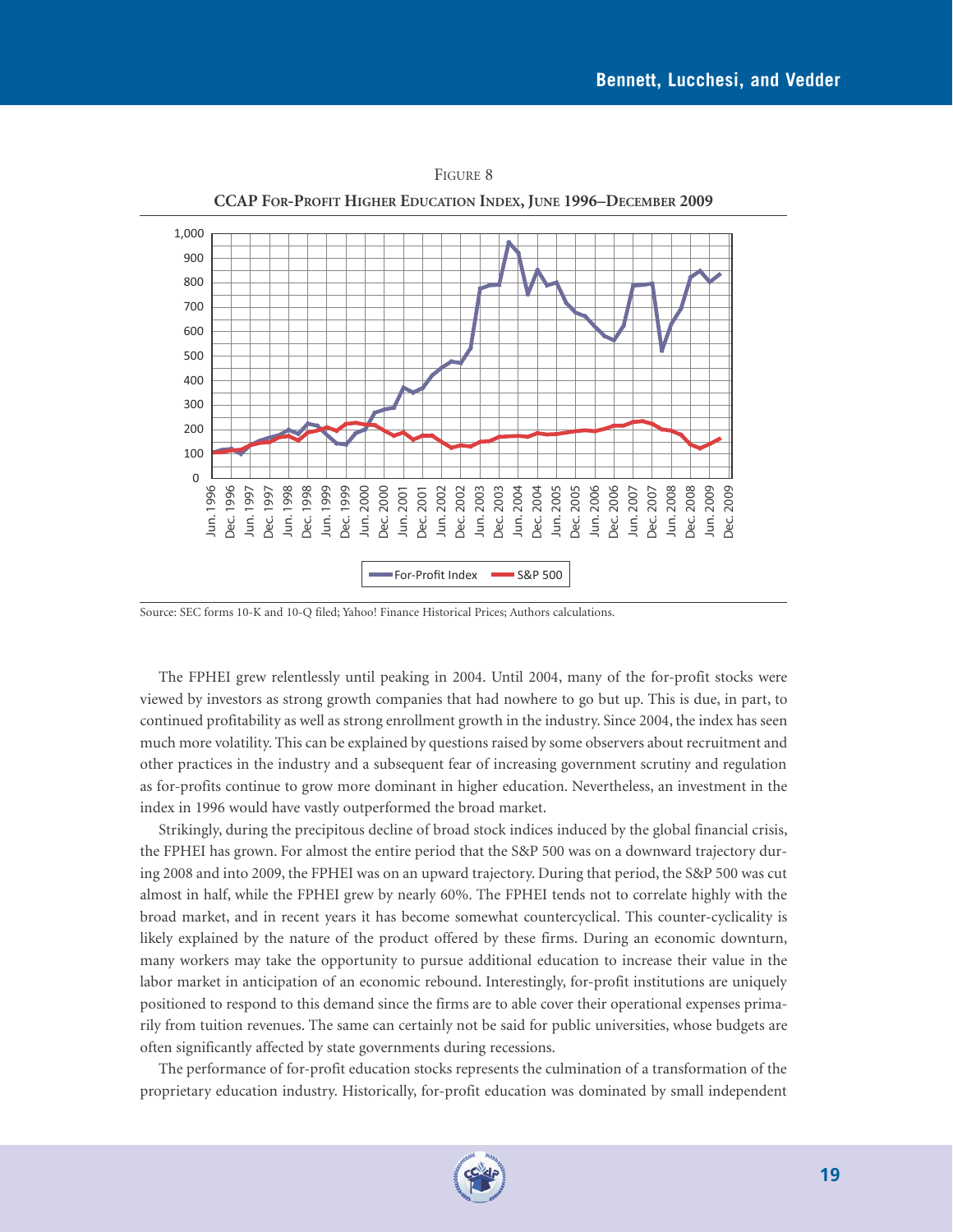trade schools, while in recent decades the industry has come to be dominated by large publicly traded corporations that offer educational programs once the domain of only public and private nonprofit colleges and universities. This transformation is simultaneously indicative of a growing demand for an alternative to the traditional higher education model and the engine that fueled the capacity growth necessary to satisfy the growing demand.

While the shift of for-profits towards large corporate structures has been vital to the growth of the industry, some observers have raised concerns about how the trend may negatively affect the quality of the educational offerings these firms provide. Some argue that a harmful culture of growth permeates the management of the largest players in the industry and that by focusing primarily on short-term profits the product could suffer.65 It is not inconceivable that there exists an incentive to admit and push through as many students as possible regardless of qualifications and the likelihood that the students will be able to complete the degree program. Such practices could certainly increase short-term profits. However, such actions also represent an unsustainable business model. Students are ultimately only willing to pay tuition or incur debt to do so if the benefits of the degree outweigh the cost, or at least there is a perception that such is the case. If for-profit institutions were to consistently provide watered-down and low quality offerings, the customers would simply not be there.

Standing as a testament to the viability of the sector are two for-profit education firms that went public during the depths of the global financial crisis when only a handful of companies were able to stage successful Initial Public Offerings (IPO). Grand Canyon Education, Inc. (LOPE) went public in November 2008 at an initial share price of \$12. At the time of this writing, its shares were trading around \$25.66 LOPE is a non-denominational university based in Phoenix that enrolls more than 22,000 students in both classroom-based and online courses. Bridgepoint Education (BPI) was the most recent pure play higher education IPO. The firm enrolls more than 25,000 students in its Ashford University and University of the Rockies operations. It went public in April of 2009 at an initial share price of \$10.50. At this writing, BPI was trading for around \$24 per share.<sup>67</sup>

The success of these two IPOs during some of the most extreme financial turmoil in decades is further proof of the confidence investors have in the for-profit education industry. The companies were almost the only significant new IPOs during the financial crisis, yet not only were they successfully launched as public companies, their stock has risen sharply at a time of investor pessimism. Both have market capitalizations today exceeding one billion dollars.

While no two for-profit education firms are exactly alike and the industry is comprised of institutions that vary in size, scope, and program offerings, most of the largest firms in the industry are consistently profitable. This fact is the primary reason that investors have shown such faith in the equities of the major players in the sector. An analysis of the four largest firms in the sector as measured by total market capitalization (Apollo Group, ITT Educational Services, DeVry, and Strayer Education) indicates this trend of profitability.

For the past four years, all four firms have generally seen double digit revenue growth ranging from a low of around 8% to a high of nearly 34% year-over-year growth. Profits have also grown consistently in recent years. All four firms have been able to turn a significant portion of their revenues into profits. Profit margins for the firms range from 11% to 23% for their 2009 fiscal years. The return on equity the managements of these firms have been able to generate has also been impressive. At this writing, return on equity ranges from a low of 24% for DeVry to a high of 184% for ITT Education services.

Economic theory would suggest that where rates of return on investment are high and demand is growing rapidly, the lure of profits will draw new entrants into the field, ultimately lowering abnormally

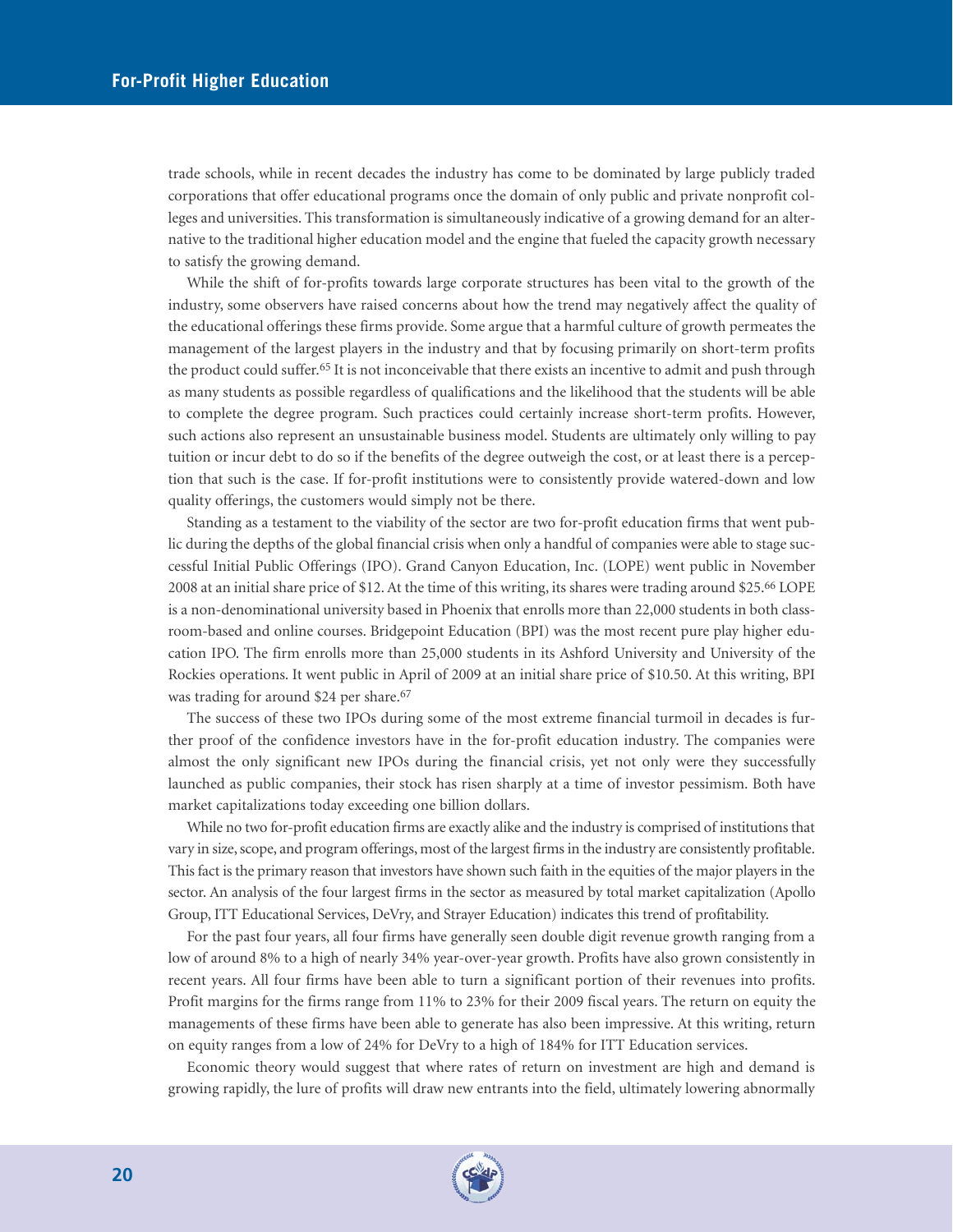high rates of returns to existing dominant companies. The Grand Canyon and Bridgepoint experiences are examples of this theory playing out, as well as many privately held companies that are new but relatively well established (e.g., the companies controlled by Dallas merchant banker and entrepreneur Randy Best), or are beginning to emerge (e.g., Yorktown University). The relatively high stock valuations investors place on the for-profit companies are consistent with the view that investors believe that growth for these companies will continue to be robust, implicitly suggesting they will continue to gain market share at the expense of traditional colleges and universities.

# **Revenues and Expenditures: For-Profits Employ a Different Strategy**

Among the many differences between for-profit institutions of higher learning and traditional public and private nonprofit institutions, perhaps the most striking is the source of their revenues and expenses. In contrast to the traditional sectors of higher education, for-profits exist to provide their owners with returns. Further, for-profits are subject to taxes and scrutiny by regulatory agencies such as the Securities and Exchange Commission (SEC) and the Federal Trade Commission (FTC), and receive little, if any, direct appropriations from governments. These differences between for-profits and traditional institutions of higher learning lead to very different revenue and expense management strategies.

#### *Revenues*

Private for-profit institutions receive far less revenue per student than do public and private nonprofit colleges and universities. As Figure 9 shows, for-profits received, on average, \$11,130 in revenues per student in 2008–2009, while public universities collected \$18,922 per student and private nonprofit colleges received a staggering \$37,869 per student.<sup>68</sup> Since spending per student closely parallels revenues, this difference suggests that the total resources that society expends per student are much lower at the for-profit institutions.

In addition to extreme variation in the amounts of funds received per student, the relative proportions of funding sources also differ markedly. In contrast to their public and private nonprofit counterparts, the primary source of revenues in for-profit institutions is tuition. Over 85% of for-profit revenues are derived directly from tuition, while at public and private nonprofits, tuition only accounts for 17% and 36% of total revenues, respectively.69

For-profit institutions receive very little direct government support, while at public and private nonprofit institutions government appropriations represent a much more substantial portion of total revenues. Government appropriations, grants, and contracts represent about 7% of for-profit revenues, or about \$775 per student. These funding sources account for about 12.5% of total revenues at private nonprofits, or around \$4,700 per student, and nearly half of total revenues at public institutions, or about \$9,400 per student.70

One might infer that, with little direct government support at for-profits, tuition must be extremely high to finance their operations. In fact, this is not the case. As shown in Figure 10, average tuition at forprofits is higher than what a public school would charge an out-of-state student, but it is still lower than the average tuition charged by a private nonprofit institution. In spite of little government support, taxes, and reasonable tuition, for-profits are generally able to remain profitable. This is all the more impressive when one takes into account the fact that for-profits' competitors rely much more heavily on government appropriations and are exempt from taxes. Again, this feat is possible only by operating at much lower total costs per student than traditional institutions.

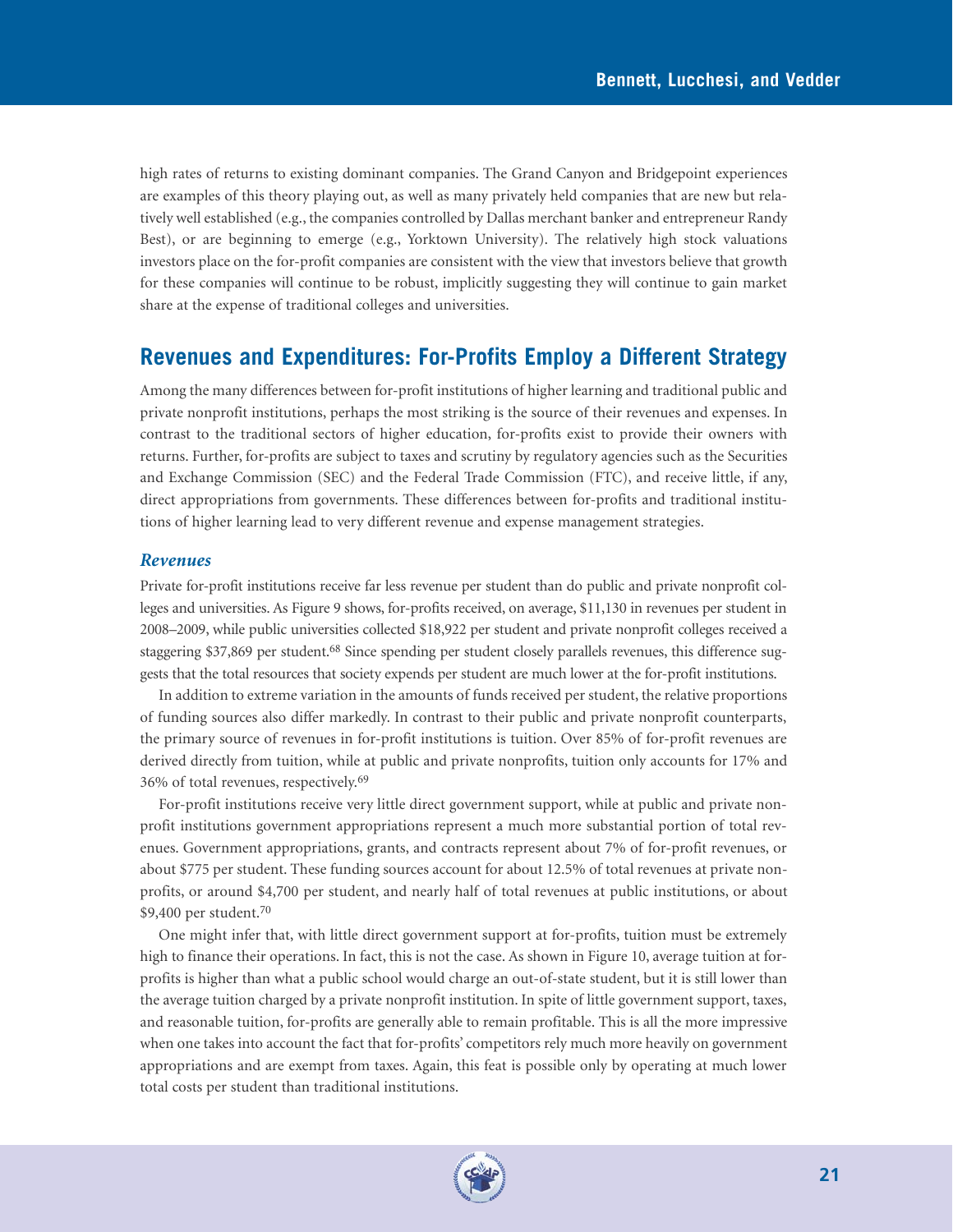

FIGURE 9 **AVERAGE REVENUE PER STUDENT, 2008–2009**

Source: U.S. Department of Education, NCES; Authors Calculations.



FIGURE 10 **AVERAGE OUT OF STATE TUITION AND FEES, 2008–2009**

Source: U.S. Department of Education, IPEDS.

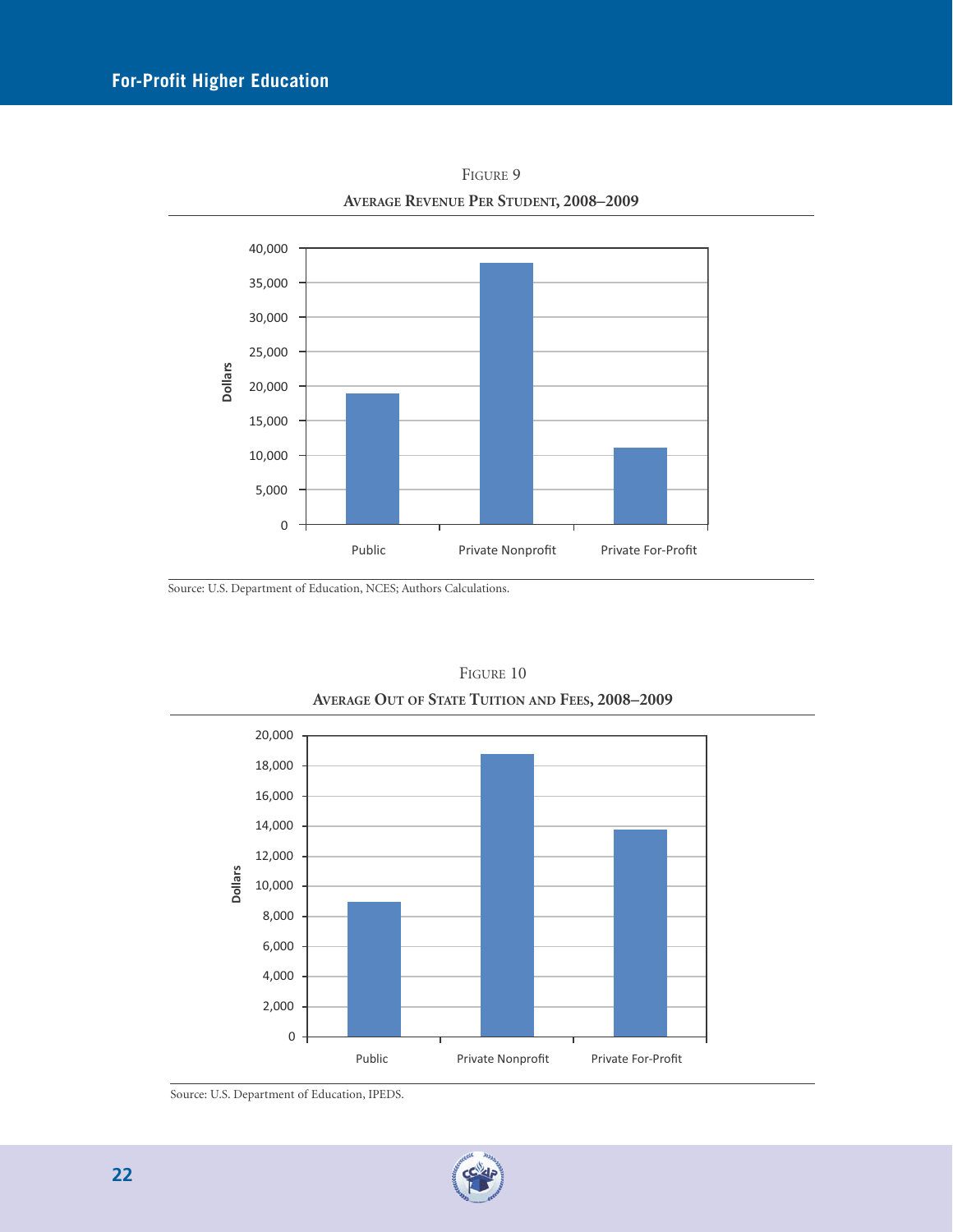It should be noted that while for-profits receive very little in direct government appropriations, they importantly benefit from government grants to students, such as the Pell Grant. Further, since the majority of for-profit revenues are derived from tuition and the majority of students in for-profit schools finance their education through student loans, for-profits are ultimately reliant on federal student loan programs. Federal student loan money is the lifeblood of the for-profit education industry. Without the reauthorization of the Higher Education Act in 1972 that allowed the students at for-profits to qualify for federal student aid, it is unlikely that the for-profit industry would have been able to achieve the growth and profitability it has displayed.

A breakdown of financial aid received by students across sectors further illustrates the importance of student loan aid in the for-profit business model. Not only are students at for-profit schools the most likely to use student loans to finance their education, but the average student loan aid received per student is the highest in the for-profit sector. During the 2006–2007 academic year, the average amount of student loan aid received by students in for-profit institutions stood at \$5,491, while in public and private nonprofits the average student borrowed \$3,468 and \$4,971, respectively.71 For the same academic year, nearly 61% of students at for-profits received student loan aid, while 29% and 56% of students used loan aid at public and private nonprofits, respectively.<sup>72</sup> This can be explained, in part, by the fact that the average student at a for-profit school is much less likely to receive institutional, state or local grant aid than the typical student in the traditional sectors, as can be seen in Figures 11 and 12.





Source: U.S. Department of Education, IPEDS.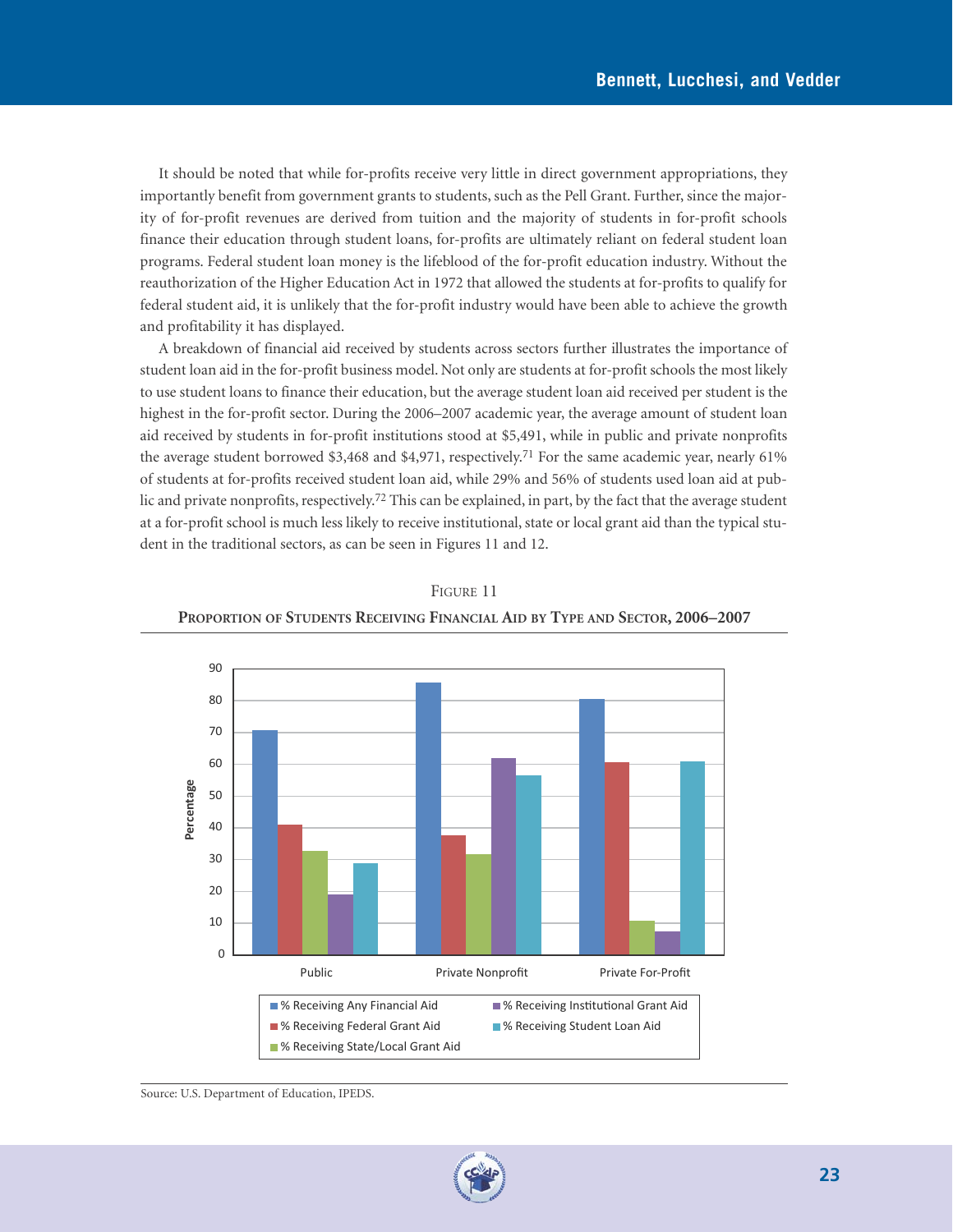

FIGURE 12

**AVERAGE AMOUNTS OF FINANCIAL AID RECEIVED PER STUDENT BY TYPE AND SECTOR, 2006–2007**

Source: U.S. Department of Education, IPEDS.

#### *Expenses*

For-profit institutions also differ markedly from traditional higher educational institutions in how they decide to spend their money. As seen in Figure 13, for-profits spend the least amount per student among the sectors of higher education. For-profits spent, on average, \$9,758 per student in 2008–2009, while public colleges spent almost double that amount and private nonprofits spend nearly four times as much per student.<sup>73</sup> Based on these data, one might surmise that the quality of education at for-profits is necessarily poor when compared to the traditional sectors because of lower spending per student. A more likely explanation is that for-profits focus primarily on educating students unlike the traditional sectors, which along with student education, produce research, entertainment and arts programs, and generally maintain more extensive facilities. Additionally, it seems probable that for-profit school operate at a higher level of efficiency, however measured.

An examination of overall spending per student is interesting, but does not fully illustrate the differences between sectors. The primary mission of higher education is to provide educational services to students. For this reason, it is important to look at how spending per student breaks down by category. In terms of instructional spending per student, for-profits lag behind the traditional sector. On average, forprofits spent \$2,512 on instructional expenses per student, while public universities spent more than twice that amount, and private nonprofits spent nearly five times as much per student.<sup>74</sup>

It should be noted that these figures do not necessarily provide an accurate assessment of the actual amount of money that contributes to the education of each student. Some instructional expenses listed by

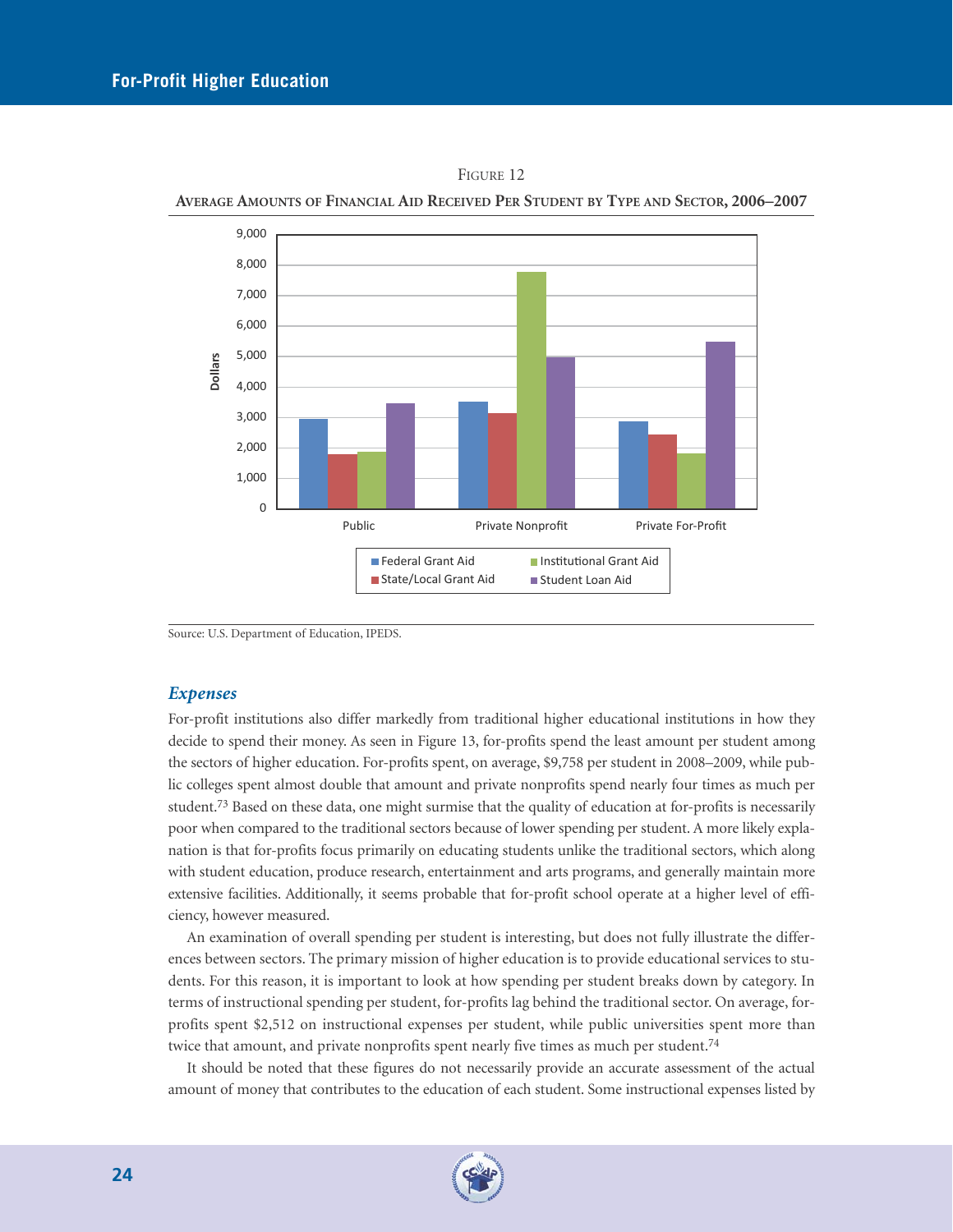

FIGURE 13 **AVERAGE SPENDING PER STUDENT BY SECTOR, 2008–2009**

Source: U.S. Department of Education, NCES; Authors Calculations.

traditional institutions appear to actually be research support. For example, faculty salaries are typically considered part of instructional expenses, even though the faculty may spend as much of their time on research as instruction. That caveat aside, higher spending by nonprofit schools is not surprising, since both public and private nonprofit schools generate more revenue per student.

An analysis of spending by category as a percentage of total expenses further illustrates differences between the sectors. As Figure 14 shows, for-profits and the traditional institutions are relatively similar in terms of the percentage of total spending going to instruction at about a quarter to a third of their total budgets. The sectors differ dramatically, however, in spending on research and public service; and student services, academic, and institutional support. As would be expected, for-profits spend virtually nothing on research and public service, while these categories account for 14% and 12.5% of overall spending in public and private nonprofit universities, respectively.75 For-profit universities spend a much larger portion of their budgets on student services, academic, and instructional support than do the traditional sectors (see Figure 14).

Unfortunately, due to the way in which all postsecondary institutions report their expenses, even an analysis of spending by category can be misleading. For example, for-profits report spending on student services, academic, and institutional support in one category, which stands at a full 62.5% of total spending by the sector.<sup>76</sup> The institutional support component of this category includes spending on activities that do not directly contribute to a student's education, such as marketing and lobbying. Marketing expenses can account for a large portion of a for-profit institution's total budget. For example, for the firm's 2009 fiscal year, Apollo Group spent nearly 33% of its total budget on selling and promotional activities.77

The case could be made that advertising provides valuable information to potential students about what is available that ultimately helps them decide on the best school for their needs. The same could not be said about spending on lobbying within the higher education space. Unfortunately, all sectors of

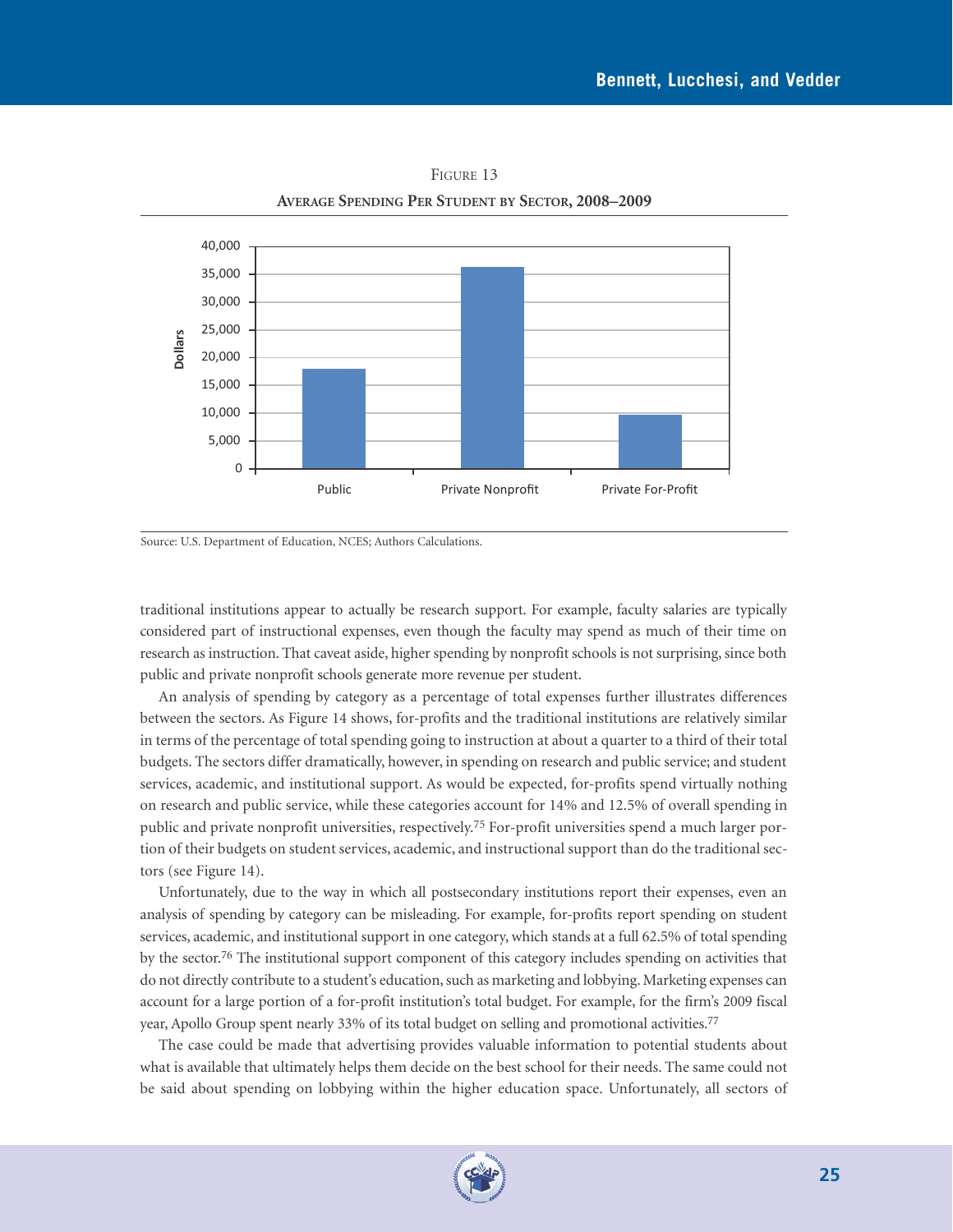

FIGURE 14 **PROPORTION OF TOTAL SPENDING BY CATEGORY AND SECTOR, 2008–2009**

Source: U.S. Department of Education, NCES; Authors Calculations.

higher education, not just for-profits, spend money to engage in rent-seeking behavior that produces nothing of value to society and is necessarily a waste of society's resources. A 2005 survey of 336 private nonprofit institutions revealed that the schools spent a total of \$34.7 million on lobbying, while surveyed for-profit institutions reported spending \$2.1 million on lobbying.78

A major caveat is in order here. It can be argued that the profits of the proprietary institutions represent a measure of capital costs –compensation for the use of capital resources. Typically, nonprofit institutions disguise a portion of their capital costs, For example, for-profits must depreciate capital investments according to strict rules set out by agencies such as the Securities and Exchange Commission and the Financial Accounting Standards Board. A typical nonprofit institution largely does not set aside funds for depreciation, and relies on occasional gifts from private donors, state appropriations, etc., to finance new facilities and to renovate old ones—and these funds are not typically counted as costs in the standard data provided to the U.S. Department of Education. We believe the strict use of comparable accounting practices would lead to an increase in the cost per student differential between the proprietary and non-proprietary institutions.

Prior to concluding this section, we must discuss an important caveat that was stated earlier: the tax environment of for-profit institutions is quite different from the tax environment of the traditional sector. As businesses, for-profits must pay a portion of their income to the government. The traditional sector, in contrast, is almost entirely tax-exempt. Consequently, and perhaps perversely, the government tends to give more money to the traditional sector as they increase enrollment, yet takes away money

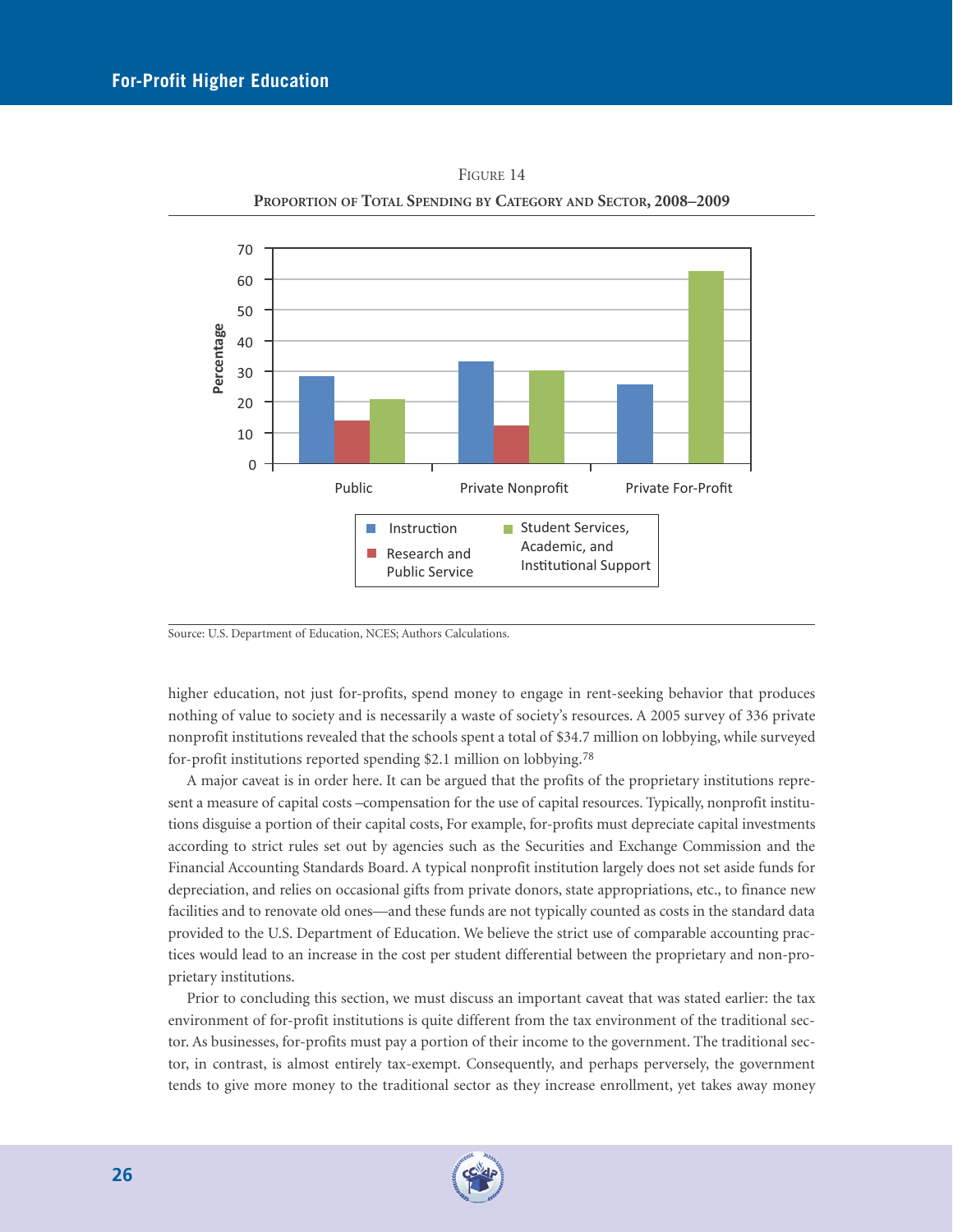from for-profits as they increase enrollment. The tax environment also affects the ability of institutions to raise capital. Money given to the traditional sector can be written off as charitable donations, even if the donation goes exclusively to non-educational activities such as athletics. When for-profits raise capital by selling securities, their investors are subject to capital gains taxes. Consequently, for-profits are at disadvantage when it comes to funding their educational endeavors.

# **Operational Differences between For-Profit and Nonprofit Education**

How is it that in an era when many traditional colleges and universities are struggling financially, forprofit institutions are able to generate profits? This phenomenon can be explained partially by operational differences between the sectors, but, in a broader context, it can be explained by the fact that the missions of for-profit and traditional institutions are fundamentally different. It is true that there is overlap between the activities of for-profits and traditional institutions, especially in the area of providing instruction to students. The similarities end there, however.

#### *Student as Customer*

The mission of a typical public or private nonprofit university is first to provide instruction to students, but also to produce research, provide public service, and generally contribute to society's understanding of the world. In so doing, the traditional sector must employ far more resources than the for-profit sector. The mission of a for-profit institution of higher learning is, like any other profit-making firm, to maximize shareholder wealth. For-profit schools do this by selling a product to customers. The product in this case is education. For-profits are thus forced to focus their efforts on selling educational products that the student/customer wants to purchase. One observer wrote, "A for-profit board has an obligation to *get out* of a bad business while a nonprofit board may have an obligation to *stay in*, if it is to be true to its mission."79

In traditional institutions of higher learning it is often unclear who the primary customer is. In contrast, for-profits are narrowly focused on providing a product for the student/customer because in so doing these institutions are able to increase their bottom lines. A customer service orientation does not mean however, that for-profits give in to every student's preferences, because to do so would devalue the product.80 The customer service orientation does mean that for-profit institutions have strong incentives to keep tuition reasonable in order to attract students, all the while trimming excess costs by minimizing administration, maintaining a competitive work environment and keeping wages at a market clearing level.

One might argue there is an inherent conflict of interest that for-profit providers face. By making students happy—for example, by giving them degrees they do not deserve, grades that they do not earn, etc.—for-profits can increase revenues and profits. By accepting students that are highly unlikely to graduate, revenues and profits are enhanced but students are ill-served. Yet there are two problems with this argument. First, in the long run if universities develop a reputation for offering a shoddy product, that will lower demand, or, at the extreme, cost the institution its accreditation. Second, the problem of accepting marginal students applies equally to nonprofit schools, some of which have extremely low graduation rates and end products with dubious academic accomplishment.

To a larger extent than in a traditional university, for-profits must continually strive to keep their students satisfied. Nonprofits only get a fraction of their funding from students and consequently can afford to be dismissive of some student needs, since students who leave school out of anger do not impose a

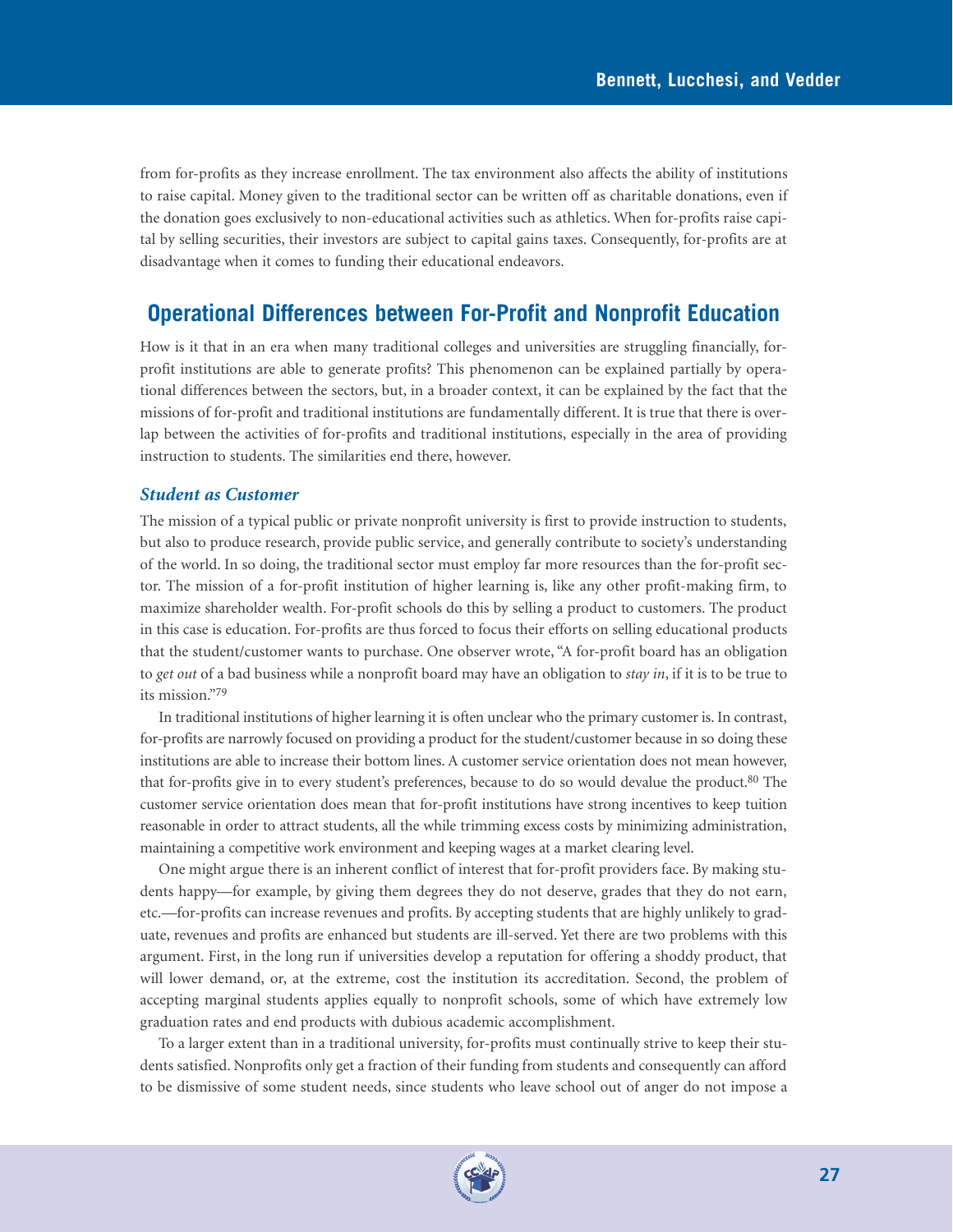high cost on the university. For-profits, however, derive nearly all their revenue from students and thus are more inclined to see their students as valuable paying customers. As a result, for-profits tend to be more responsive to the needs and demands of their students.<sup>81</sup>

In addition to the incentive to keep tuition reasonable to maintain student business, it is also necessary that for-profits offer programs that clearly pass a cost-benefit test for the student. Such programs are typically career focused and have measurable skills outcomes.<sup>82</sup> Examples include information technology, medical services, business management, education, and other vocational skills programs. Providing degree programs in areas such as these are generally profitable. These programs often require few capital resources, and can be effectively taught by industry practitioners instead of higher paid research PhDs.<sup>83</sup>

Few for-profit schools emphasize training in the liberal arts such as the humanities and social sciences. Many persons, including us, believe that such learning, while not directly tied to vocational training, is nonetheless beneficial to the development of good citizenship and in some cases improved critical learning skills that facilitate learning on the job after graduation. It will be interesting to see if in the future the for-profits expand upon their current vocational orientation to more studies in these less vocationally oriented areas of "general education" that often form the core of learning at many nonprofit schools.

#### *Resource Utilization*

Other significant cost advantages for-profits have over traditional universities come from their use of resources. Traditional public and private nonprofit universities are extremely capital intensive. The typical traditional university owns large tracts of land in addition to a collection of classroom buildings, libraries, recreational facilities, and stadiums. Along with these facilities comes a high level of fixed costs including maintenance, utilities, and grounds keeping that can use up a significant portion of a school's budget. In contrast, for-profit universities tend to run much leaner and less capital intensive operations. For example, classroom space is often leased in office buildings. This allows the firms to be more flexible in terms of physical capacity and frees them from the fixed cost burdens under which many traditional universities suffer.

For-profits and traditional college also differ markedly in their use of human resources. While no two for-profits are exactly alike in their operations, it is much more likely to see classes taught by adjuncts in a for-profit university than in a traditional university. However, full-time faculty members also play a significant role in the operations of many for-profits. For-profits do not gain a cost advantage by paying their full time faculty less than the traditional sector would.<sup>84</sup> They do gain a cost advantage, however, in terms of the teaching loads of those faculty members. Most faculty members at a for-profit university teach far more classes than their public and private nonprofit counterparts since their primary duty to the organization is to teach, not produce research.85

One efficiency enhancing tactic employed by most for-profits that affords them another cost advantage over the traditional sector is the use of standardized curricula. Economics courses, for example, would cover the same material and use the same text across all branches of a for-profit university. By leaving the course design up to professional curriculum specialists, instructional staff can reduce the amount of time spent on preparing courses and increase the amount of time teaching and meeting with students.<sup>86</sup>

Delivery methods also differ across the sectors of higher education. Increasingly, for-profits are using a traditional bricks and mortar classroom to deliver the educational product to students. However, online courses and even online supplements for traditional classes are also widespread in the industry.87 From a cost perspective, online courses make sense. The tuition a for-profit school can charge for an online

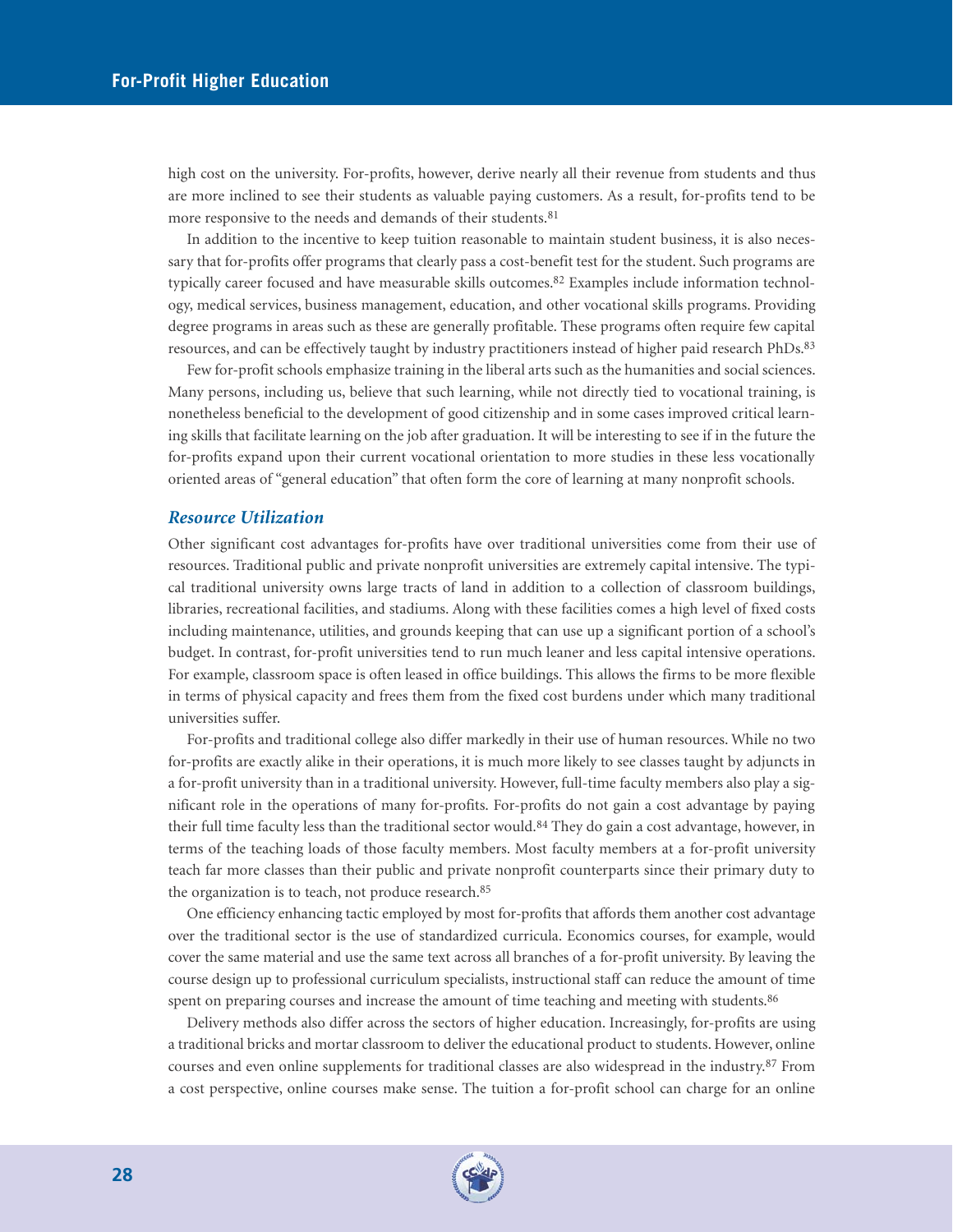class typically far exceeds the marginal cost per student, which is essentially zero. What this means in economic terms is that there are tremendous economies of scale in on-line education, suggesting in the long run the possibility that a few dominant providers may prevail, not unlike the automobile industry of nearly a century ago. Online education is an extremely profitable line of business. With the profits earned from their online operations, many for-profits can essentially subsidize their bricks and mortar operations. This makes sense from a business perspective; industry insiders claim that a traditional campus is of tremendous marketing value that can increase the perceived legitimacy of an institution.

This point was made abundantly clear to us by Andrew Clark, the chief executive officer of Bridgepoint Education, and Jane McAuliffe, president of Ashford University, the largest school in the Bridgepoint system. Speaking in an interview with us from their traditional Iowa campus (a former Catholic liberal arts college), they pointed out that many attending this year's graduation ceremony were on-line students who wanted their families to see them receive a diploma.

#### *Competition with the Traditional Sector*

As discussed earlier, the missions of for-profits and traditional institutions are fundamentally different with some degree of overlap that occurs in the area of providing students with instructional services. The "market" for higher education is vast and not monolithic. There exist a number of segments within the market based on student age, geography, course offerings, and degree offerings, just to name a few. While it is common to think of for-profits as being in direct competition with the traditional sector, and this is certainly true in some areas, the reality is that for-profits and traditional universities are typically focused on different segments of the total higher education market.<sup>88</sup>

This focus on specific segments of the market is another reason for-profit institutions are able to generate profits, as these areas are generally underserved by the traditional institutions, thus removing the threat of competition from government subsidized institutions. As mentioned earlier, the typical student in a for-profit university is older than the typical student in a traditional university. These students are generally focused on career opportunities gained from education and would like to finish their degrees in the most efficient manner possible. For-profits are well suited to serve these customers. Year-round classes, evening and weekend classes, online offerings, and convenient locations allow for-profits to more easily serve the older working student. Some observers argue that for-profits in fact possess a competitive advantage over traditional schools in providing services to the older student.<sup>89</sup>

Related to the notion that for-profits have a competitive advantage in the provision of education to an older student demographic, is the ability of for-profits to respond to demand conditions in a way that public and private nonprofits cannot. For example, during economic downturns, the demand for the services of a for-profit university may increase since the skills they provide are often valuable to displaced workers.<sup>90</sup> Forprofits are particularly well suited to respond to such an increase in demand since they are not reliant on direct government funding for their operations. Public institutions, however, are likely less able to accommodate the increase in demand since their budgets are often curtailed during an economic downturn.<sup>91</sup>

At least three other factors work to the advantage of for-profit schools with respect to redeploying resources quickly in response to changing economic conditions or the demand for higher education services. They generally do not have fixed costs in a tenured faculty, and can add and subtract instructional resources faster and more comprehensively than most traditional institutions. Second, they have fewer resources tied up in buildings and equipment because they typically lease their facilities, which allows them to expand or contract space more readily, and even open facilities in new locales. Third, they do not follow

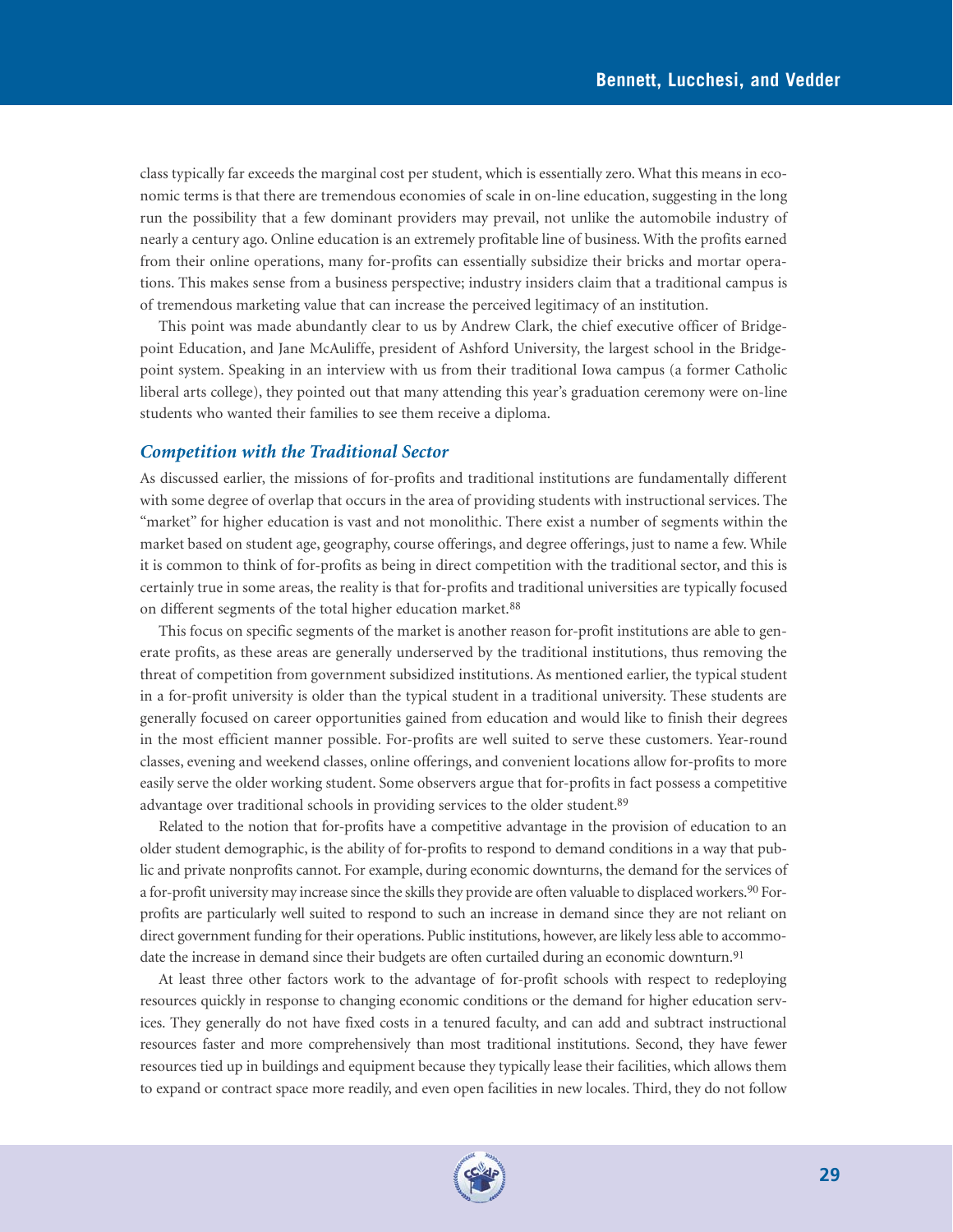the shared governance model common in most of higher education, where major decisions often have to go through a complex series of committees and negotiations, which tends to slow decision-making down and lead to compromises to appease powerful campus interests that are perhaps not optimal.

The ability of for-profit institutions to quickly and effectively respond to the changing demands of their customers is one of the most important factors that allow for-profits to be profitable. The ability to adapt to changing market conditions gives the for-profits a significant advantage over the traditional sector. If a new or growing market is identified, the for-profits are well positioned to respond. Whereas traditional universities are often reluctant to adapt to changing market conditions or the bureaucratic decision making process within these institutions is simply too slow and cumbersome to respond quickly enough.

# **Academic Inputs and Outputs: A Cross-Sector Comparison**

#### *Inputs*

As mentioned earlier, the demographic characteristics of for-profit and traditional university students is quite different. It is also useful to compare the academic qualifications of incoming students by sector. One proxy for this is to examine their average ACT scores. It should be noted however, that a far smaller proportion of applicants to for-profit schools submit these scores than do applicants to traditional universities. Around 20% of applicants to for-profits submit the scores, while in the traditional sector over half of





Source: U.S. Department of Education, IPEDS.

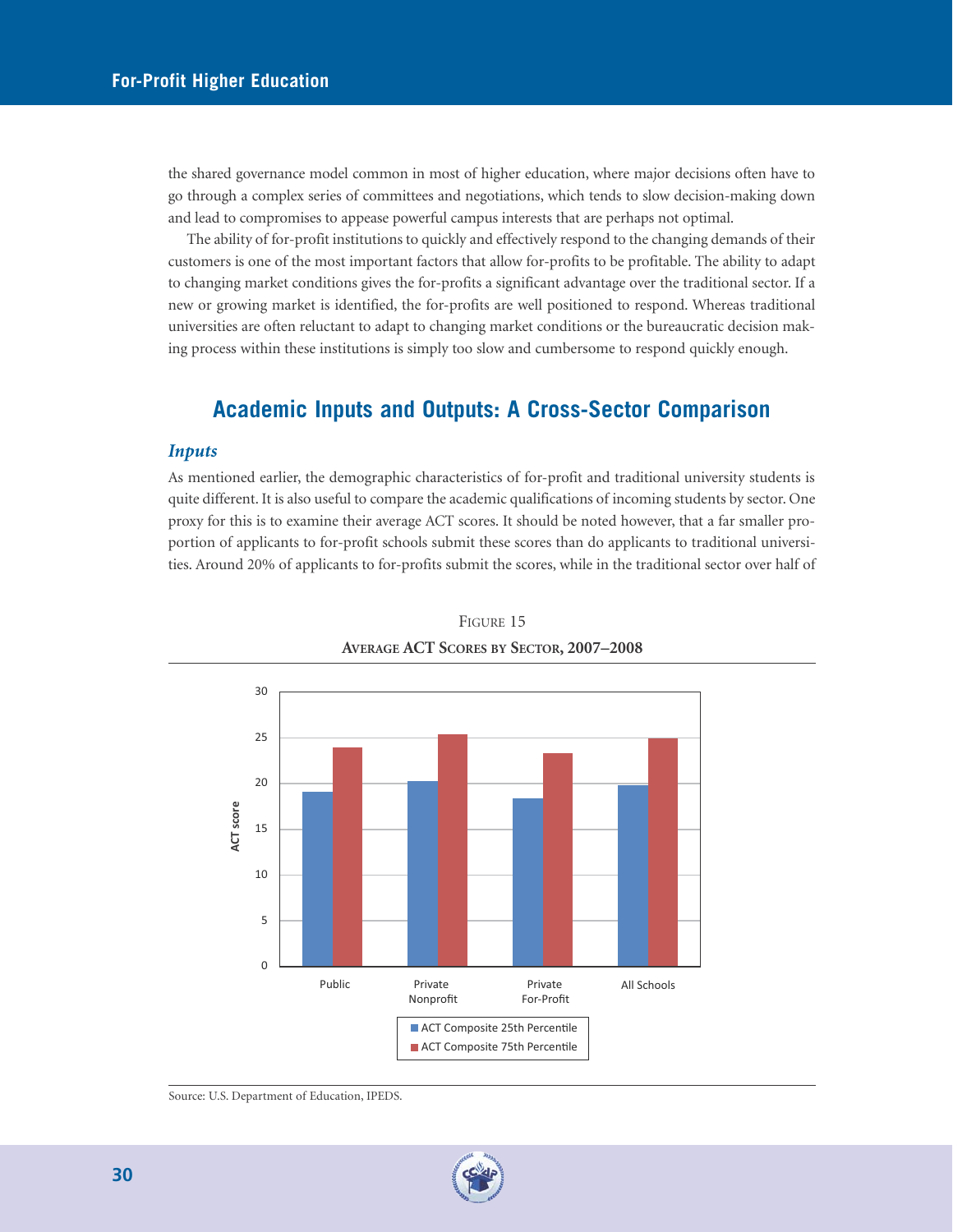

FIGURE 16 **AVERAGE ADMISSIONS RATES BY SECTOR, 2007–2008**

all applicants submit them.<sup>92</sup> That caveat aside, as Figure 15 shows, the ACT scores of applicants to forprofits are only slightly lower than the scores of applicants to public and private nonprofit institutions.93

For many traditional public and private nonprofit colleges the percentage of students turned away is viewed as a source of prestige. The same cannot be said about for-profits, as they generally have less stringent admissions requirements. Thus, to a certain extent, it is up to the potential student to assess whether they are able to pass academic muster after beginning a course of study. In a sense, for-profits are willing to give a chance to many students that would likely be turned away from a traditional college or university. The perception however, that for-profits have virtually no admissions standards and will admit anyone who can pay is incorrect. This is illustrated by the variation in admission rates across the sectors. As Figure 16 shows, admissions rates at for-profit institutions are the highest among all of the sectors, although the margins of difference are relatively small.94

One way to assess the quality of an educational program once a student has been admitted is to examine student retention rates. As Figure 17 demonstrates, the full-time retention rate of for-profits falls squarely between the retention rates of public universities (lowest retention rate) and private nonprofits (highest retention rate).95 The fact that the average retention rate of for-profit schools is on par with the retention rate of the traditional sector also partially dispels the criticism that for-profits will push any student through a program in order to collect more tuition revenue. Further, Figure 17 shows that for-profits achieve the highest retention rate among the sectors for part-time students.

Another metric commonly used to assess the quality of an educational program is the student to faculty ratio. The logic is that fewer students per faculty member should, on average, mean that each student will receive more individualized attention and thus have better educational outcomes. The average student to



Source: U.S. Department of Education, IPEDS.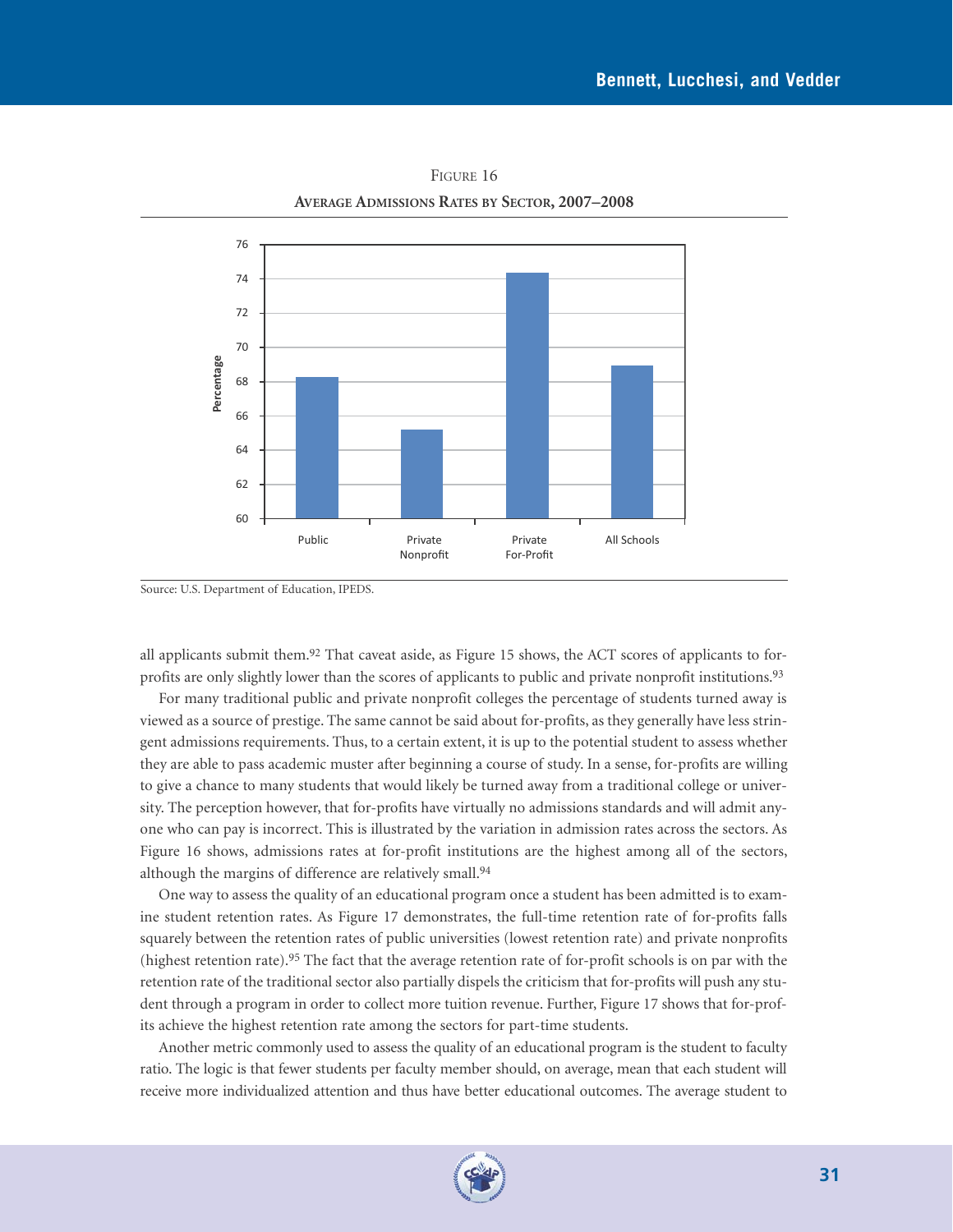

FIGURE 17 **AVERAGE RETENTION RATES BY ATTENDANCE STATUS AND SECTOR, 2007–2008**

Source: U.S. Department of Education, IPEDS.



FIGURE 18 **AVERAGE STUDENT TO FACULTY RATIO BY SECTOR, 2008–2009**

Source: U.S. Department of Education, IPEDS.

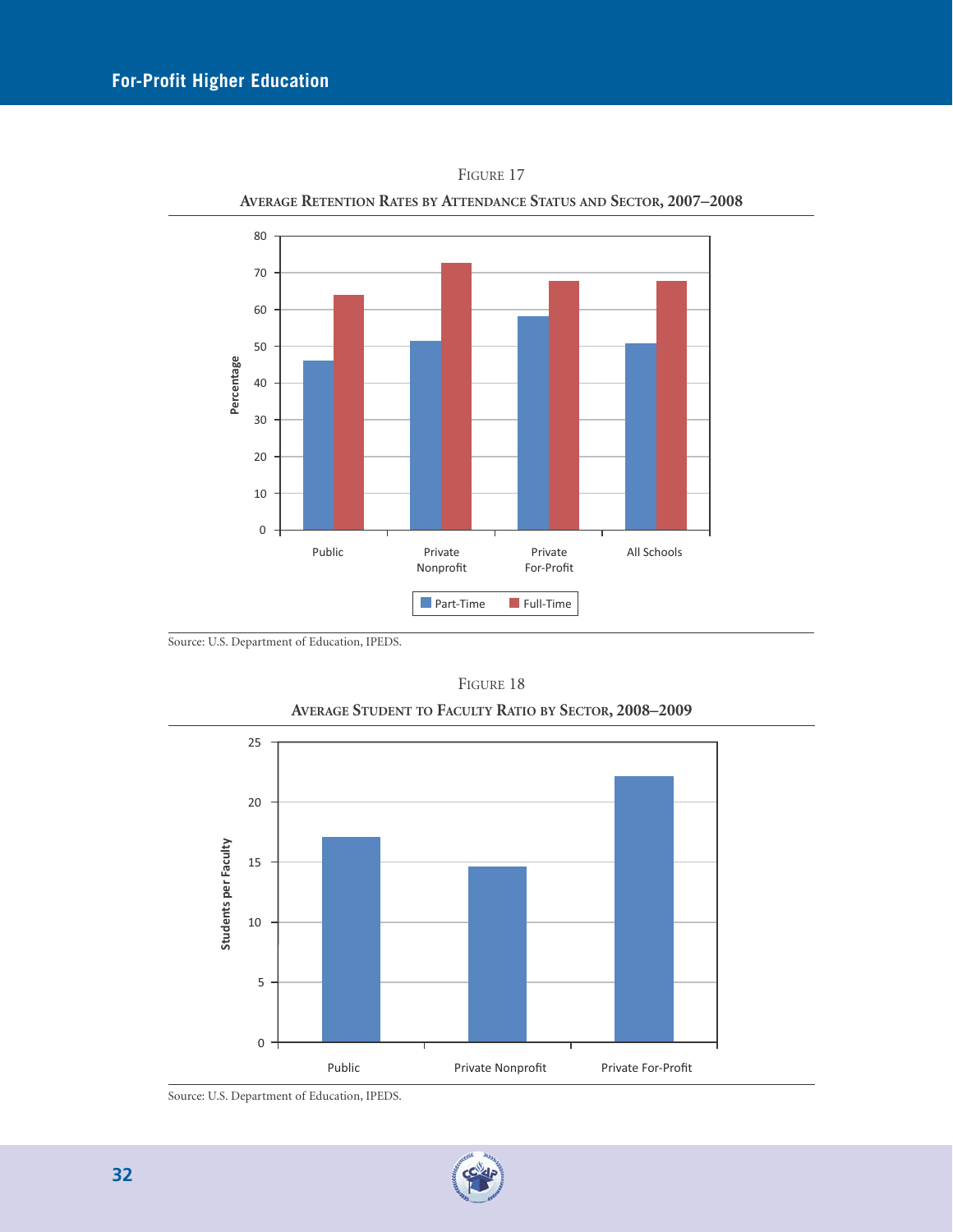faculty ratio at for-profits is the highest among the three sectors of higher education (see Figure 18).<sup>96</sup> These figures may not perfectly illustrate the individual attention each student receives, however. For example, it is common practice at many large universities to provide introductory courses in large lectures with hundreds of students, while simultaneously offering extremely small specialized, seminars to only a few students at a time. Such a large variation in class size is less common in for-profit universities. For-profits typically attempt to enroll 30 to 40 students in each class, as they have identified this size to provide the best learning environment and to optimize the use of institutional resources.<sup>97</sup>

#### *Outputs*

Perhaps the most important assessment of the quality of an educational program would be a measure of the value added by completion of a degree program. Unfortunately, measures of outcomes are lacking in all areas of higher education. Despite this, there are a few statistics one might examine to assess the quality of educational outcomes. One of these is the rate at which students are able to graduate from a program within a reasonable period of time. As Figure 19 shows, graduation rates across all sectors of higher education in the U.S. are atrocious. For-profit institutions have the highest graduation rate within 150% of normal time among the three sectors when all programs are considered. However, for-profit institutions have the lowest 6-year graduation rate among the sectors when only bachelor's degree programs are considered.98 These data suggest that for-profits may be better than the other sectors at helping their students complete short degree programs, but are not as successful in their ability to help students see a bachelor's degree program through to the end.

FIGURE 19 **AVERAGE GRADUATION RATE WITHIN 150% OF NORMAL TIME BY DEGREE TYPE AND SECTOR, 2007–2008**



Source: U.S. Department of Education, IPEDS.

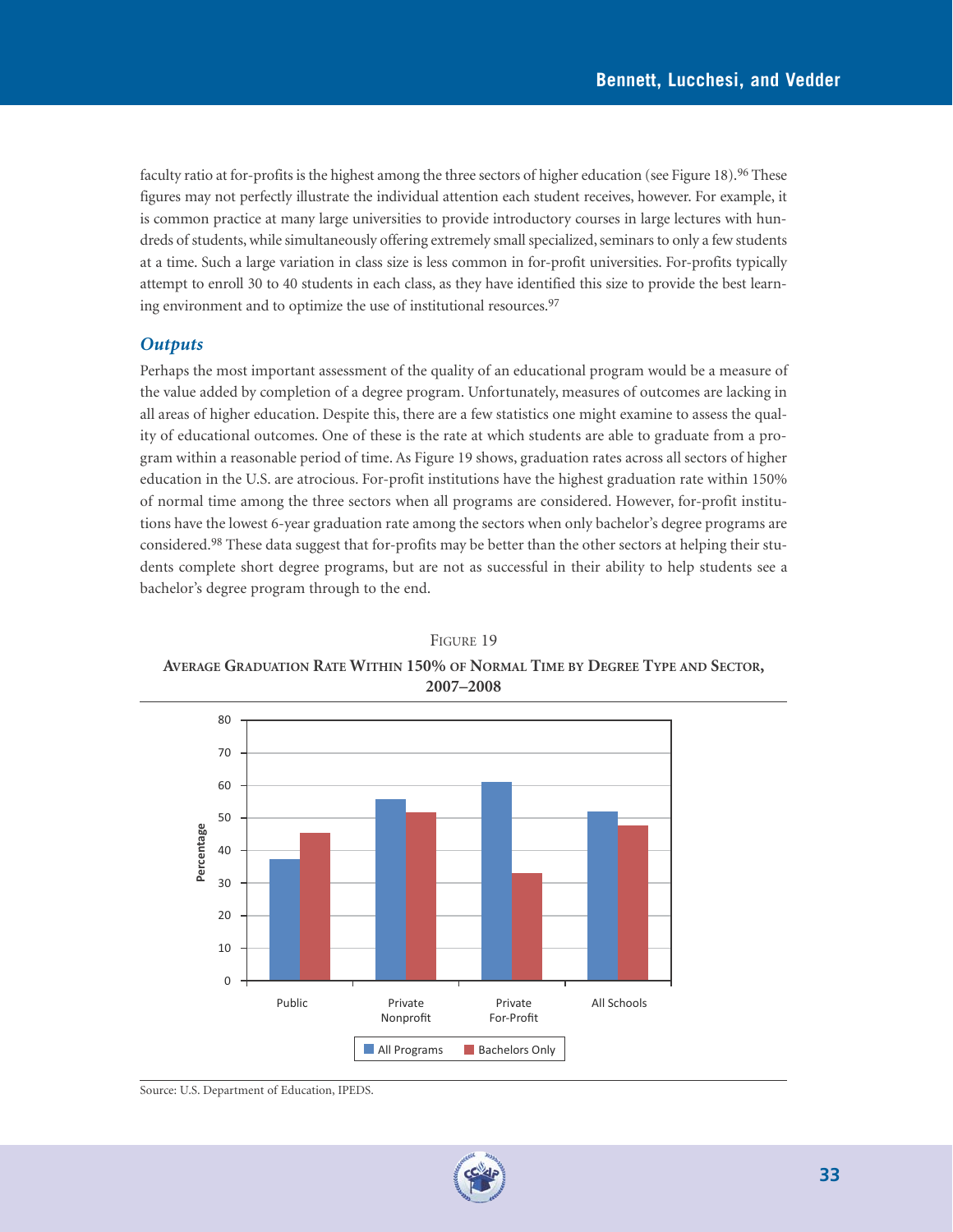

FIGURE 20 **INSTITUTIONAL STUDENT LOAN DEFAULT RATES BY SECTOR, FY 2005–FY 2007**

It is reasonable to assume that most students entering a higher education program do so to increase their employability and wage prospects upon completion. For this reason, it is helpful to look to data that indicate how likely a student is to be employed upon graduation. Unfortunately, little such data is available industry-wide. However, some for-profits self report the placement rates of their graduates. These placement rates are generally quite high. For example, DeVry, Education Management Corporation, ITT Educational Services, and Strayer Education report placement rates of 96%, 87%, 90%, and 79%, respectively.<sup>99</sup>

Related to the issue that students at for-profits are very likely to borrow to finance their education is the issue of student loan default rates, which are particularly high among former students of for-profits. As shown in Figure 20, former students of for-profit institutions have the highest federal student loan default rates among the sectors of higher education. Eleven percent of former for-profit students defaulted on their student loans during the schools' 2007 fiscal year, while the default rates for public and private nonprofit students stood at 5.9% and 3.7%, respectively. As figure 20 indicates, default rates across all three sectors have increased since 2005. Although default rates grew the most among for-profit institutions in terms of absolute change, the percentage change in default rates was actually lowest among forprofit institutions, increasing by 34.1% since 2005, whereas public and private nonprofit default rates increased by 37.2% and 54.2%, respectively.100

Opponents of the for-profit education industry contend that the high default rates are a signal that forprofit schools push their students to borrow too much and then provide them with an education of dubious quality that leaves them unable to achieve the career success necessary to keep up with their student loans. Industry insiders claim that the default rates are primarily a function of a less privileged student



Source: U.S. Department of Education, National Student Loan Data System; Authors Calculations.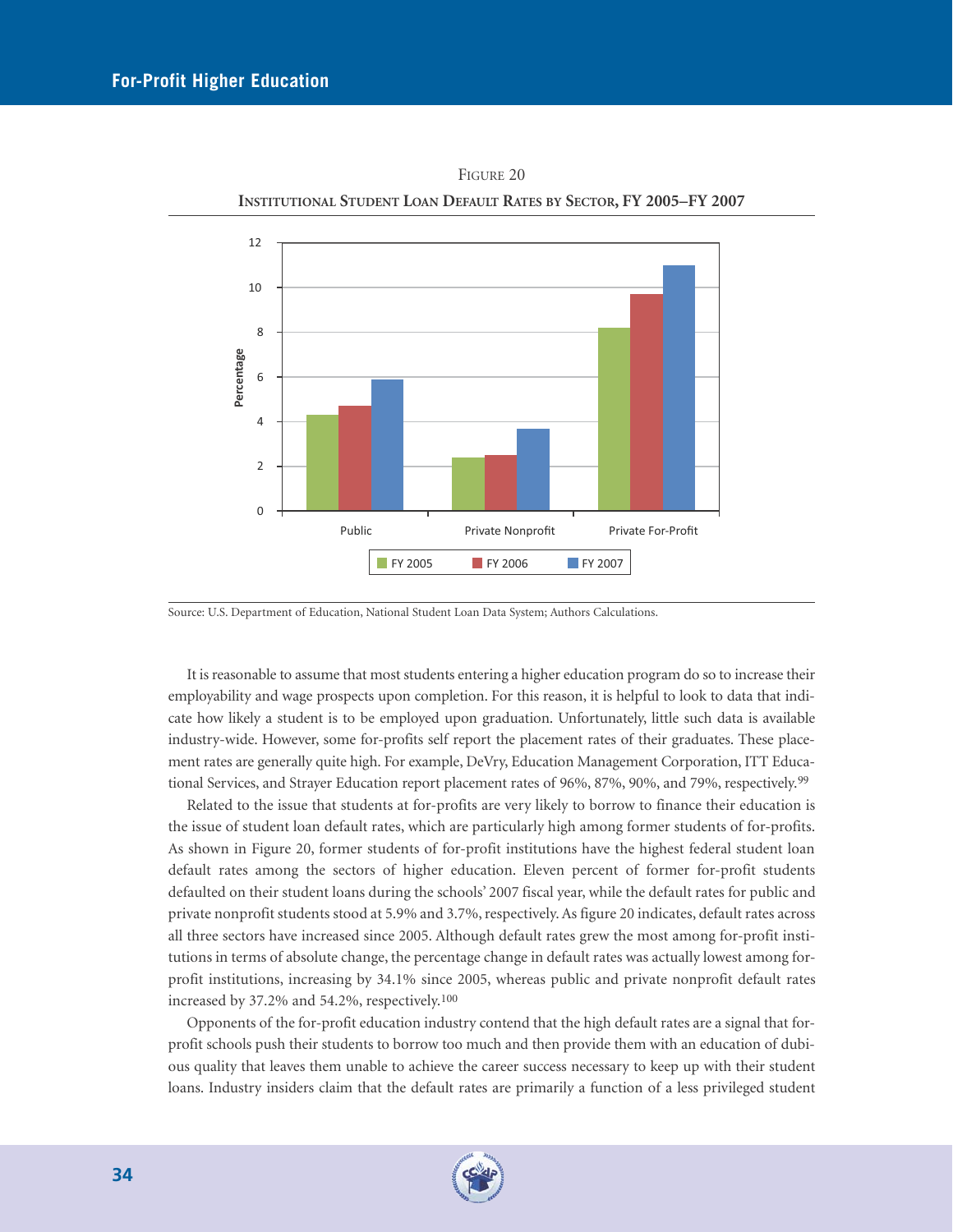demographic that does not have the financial backstop many students in the traditional sectors are able to use in times of personal financial turmoil.101

The reality of the situation is likely much more nuanced than either extreme point of view would suggest. Better measures of student outcomes upon graduation could shed some light on the issue of educational quality as a contributor to student loan defaults. Unfortunately, there has been little effort by either the for-profit sector or the traditional sectors of higher education to accurately measure the educational outcomes and career skills gained during a course of study.

# **The For-Profit Higher Education Regulatory Environment**

#### *Introduction*

The for-profit postsecondary education industry has the distinction of being regulated as both a profitseeking business and as a provider of educational services. The former subjects it to licensure and consumer protection laws, while the latter subjects it to a certification process that involves the same scrutiny over institutional quality that is often applied to nonprofit educational institutions. This presents the industry with a daunting challenge to overcome the burdens imposed upon it by a multitude of regulatory agencies at various levels of government as well as non-governmental associations. This has not always been the case, however, as for-profit colleges were historically regulated primarily at the state level, with an emphasis on the "rudimentary protection of the public."<sup>102</sup> It was not until the federal government began crafting student aid policies in the mid 20th century that the industry became subject to regulatory pressures from the national government. The federal government's entrance in the student aid arena subjected the industry to the rule of yet another authority, non-governmental accrediting agencies. The three-pronged regulatory approach has been referred to as the regulatory triad.

The for-profit postsecondary education industry has struggled to gain academic legitimacy in the eyes of the public due primarily to the transgressions of some opportunistic businessmen who have sought to profit from the federal government's generosity with taxpayer funds to support college education. Allegations of rampant fraudulent behavior in the era of federal student aid have led some to suggest that the for-profit education "must continuously fight the specter of illegitimacy arising from the academic world's disdain for their profit-seeking and straightforward occupational-training orientation."<sup>103</sup> In an address to the 28th National Conference on Higher Education in 1973, Jack Jones suggested that the public image of for-profit institutions is based largely on the lowest common denominator, implying that the entire industry is identified according to the misdeeds of a few bad apples that are part of a much larger and healthy orchard.104 In a 1974 paper, David A. Trivett likened this personification to "basing the image of all colleges and universities on knowledge about Harvard or Oxford."105

Today, the for-profit industry continues to try and mend its public image as most institutions play by the rules that have been established by their myriad of regulators, and has become involved in shaping policy initiatives that affect it. Despite being subject to considerably more regulations that its public and private nonprofit counterparts, the for-profit industry can now boast than it produces similar and in some cases better outcomes in terms of retention and graduation rates, especially when it comes to atrisk students.106 Additionally, a report from the Parthenon Group indicated that "most private sector providers do a better job graduating students, deliver superior income gains, and do so at a societal cost comparable to public institutions."107 Yet critics of the for-profit industry continue to demand even

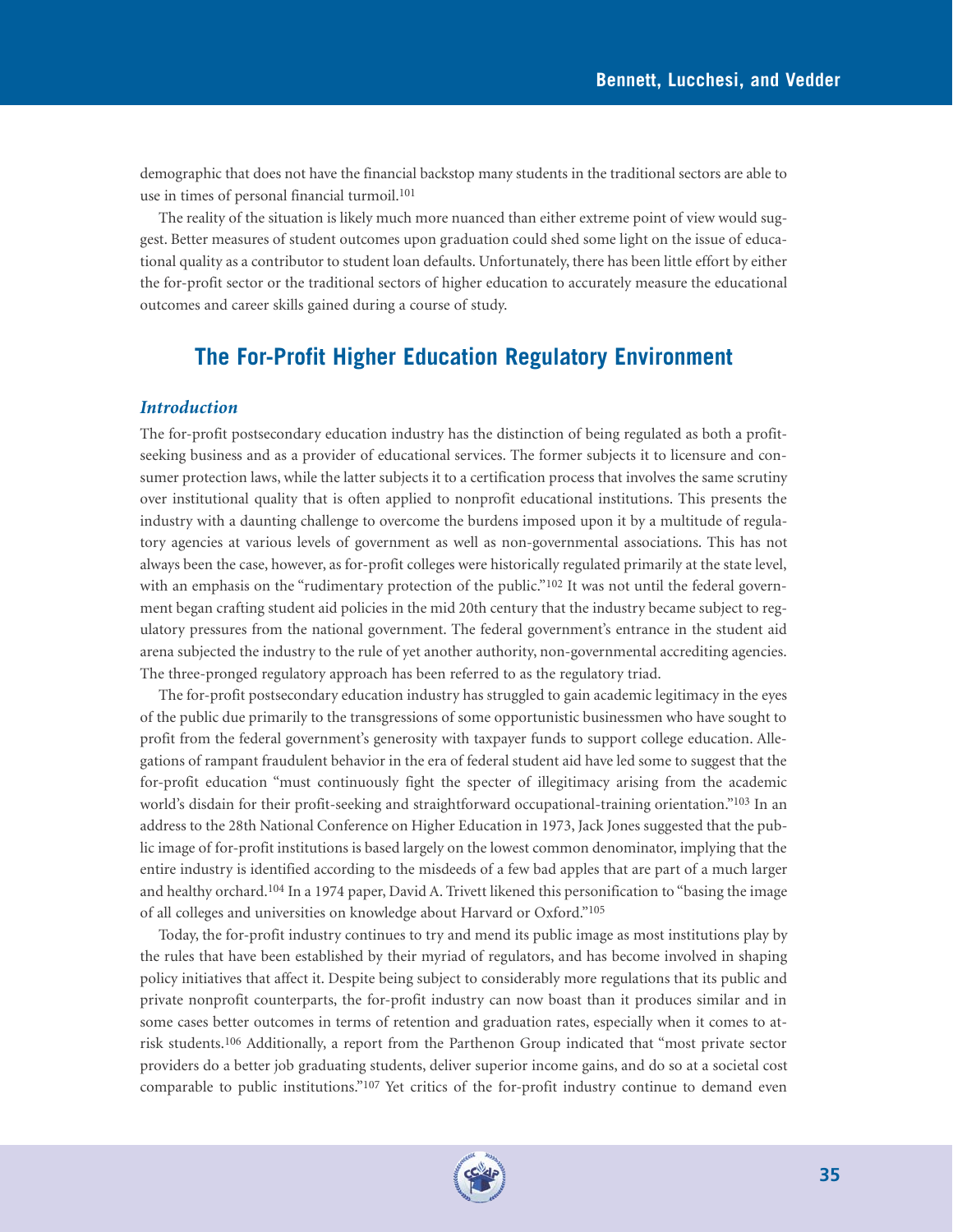stricter regulations, often in the name of protecting students and the use of public funds, but also often due to philosophical differences in their view of education as a public good that confers benefits beyond the level of the individual to society in general, a view in which profit does not have a role.108 Such complexity makes for a challenging regulatory environment to navigate. In the pages that follow, we'll briefly review the history of the regulatory environment before discussing the current challenges facing the forprofit postsecondary education industry.

#### *Regulatory History of the For-Profit Industry*

As indicated above, regulation of the for-profit college industry has historically been a function primarily of the states. It was not until the middle of the 20th century that the federal government became significantly involved in regulating the industry. Before then, state-level regulation was rather lax, as most states historically employed a laissez faire attitude toward private educational enterprises.109 In fact, very little state regulation of the sector, other than recognition as a business enterprise, occurred until the 1950s when, according to an account by Kevin Kinser, only "seventeen states had any provision for the licensing, approval or registration" of profit-seeking institutions of education.110 In other words, the state-level regulation of the for-profit industry has generally been limited to colleges having to register with the state in which they operated as a business.

The for-profit industry faced minimal government oversight of educational quality or practices for the first half of the 20th century. This started to change once the federal government entered the picture, beginning with the 1944 GI Bill of Rights, which was administered by the Veterans Administration (VA) and provided veterans with \$500 a year for educational costs and a \$50 a month living stipend to attend a postsecondary education institution of their choice.<sup>111</sup> While the VA disbursed the stipends to the students, it distributed the tuition fee funds directly to institutions. The funds could be used at any institution approved by its state education agency.112 Many veterans thus utilized the benefits made available by this program to seek vocational training at a state-approved for-profit college. It has been estimated that "nearly twice as many veterans chose enrollment in a vocational school than in a college or university."113

As there was very little regulatory oversight of the for-profit industry at the time, the institutional distribution method created an incentive for opportunists to engage in fraudulent behavior. Many observers have speculated that there was widespread abuse of the program. This suspicion led to at least five reports being issued between 1950 and 1952 by various federal entities, including the VA, the General Accountability Office (GAO), the Bureau of the Budget and two special committees appointed by the House of Representatives,114 that condemned "alleged incidents of fraud and abuse by for-profit" institutions.115 As a result, some researchers have suggested that because the original GI Bill produced an unintended outcome in which "proprietary institutions became major beneficiaries" of the funding,116 that the later 1952 Korean War GI Bill, which provided single veterans with up to \$110 a month for education and related expenses (higher amounts for those with dependents), $117$  established a method for determining institutional eligibility that restricted participation to colleges accredited by a federally-approved accreditation agency.118 In addition, these funds were distributed directly to the students, rather than being administered through the institutions, as the previous GI Bill had done.<sup>119</sup>

Prior to the federal government's involvement in providing financial aid for college, accreditation was a voluntary process in which colleges opted to participate as a means of distinguishing themselves as an institution of high quality. Beginning with the 1952 GI Bill, accreditation by a recognized agency became a prerequisite to gain access to the federal aid programs, and hence became a much more attractive

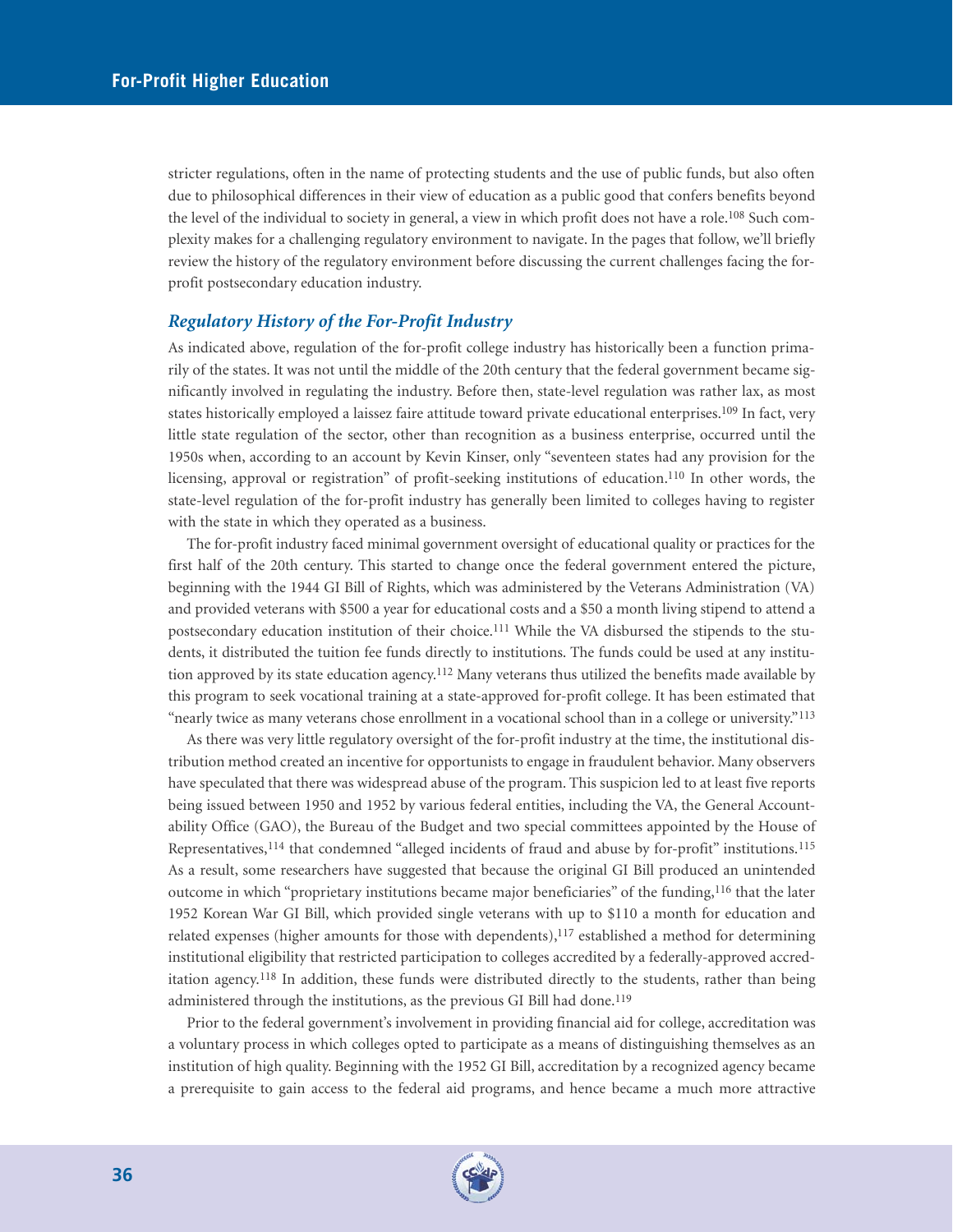proposition for colleges. Initially, only the so-called regional accreditation agencies were recognized. These agencies were hostile to the for-profit schools, essentially prohibiting them from gaining regional accreditation and thus, access to the funds available for veterans to attend college. The implication of this hostility was that it disallowed most for-profit providers from being eligible for the new Korean War GI Bill program, since accreditation was not yet common among for-profit institutions.120 In response, the national accreditation agencies emerged and began to adapt their practices to the newly implemented federal requirements in order to seek recognition by the then U.S. Office of Education as approved accrediting bodies and thus, member institutions become eligible to access federally provided financial aid.121 Among the first national accrediting agencies to be recognized were The Accrediting Commission for Business Schools in 1956 and the National Home Study Council in 1959.122

Gaining access to accreditation would prove increasingly crucial to the for-profit industry as the federal government would later expand its financial assistance for students with passage of the 1965 Higher Education Act (HEA), which created Title IV funding programs such as the Educational Opportunity Grant (EOG) program that provided scholarships to students based on need, and the Guaranteed Student Loan (GSL) program that made federally guaranteed and subsidized commercial loans available to low- and middle-income families.<sup>123</sup> The EOG and GSL (as well as the work study) programs were the precursor to the current hallmarks of federal student aid policy. These programs were initially supplyside in nature, meaning that they were provided directly to institutions and were to be disbursed to students with demonstrated need.124 Most for-profit institutions were denied access to the Title IV programs because –similar to the 1952 GI Bill –program funds were restricted to institutions accredited by a federally recognized agency.<sup>125</sup>

The 1965 HEA marked the beginning of the financial aid system that remains largely in place today and relies on a public-private partnership between the accreditation bodies and the Department of Education to determine institutional eligibility. Despite being excluded from eligibility for the 1965 HEA, Congress passed the National Vocational Student Loan Insurance (NVSLI) Act of 1965, which provided a "program of direct lending and federal loan guarantees to students in various types of postsecondary vocational, trade and technical, and business schools," at about the same time. Similar to the HEA, NVSLI required that schools be recognized by a federally recognized accrediting agency, or state agency or advisory committee recognized by the commissioner of education. In addition, for-profit colleges were required to provide a program of training that prepares students for *gainful employment* in a recognized occupation. A short time later, NVSLI was found to be essentially duplicative of the GSL program, and the two programs were merged in the 1968 re-authorization of the HEA, which also extended eligibility for the College Work Study and National Defense Student Loan programs to for-profit institutions.126

With the federal government playing an increasingly important role in the financing of postsecondary education, the for-profit colleges and their accreditation agencies acted quickly to get in on the action. The national accreditation agencies—those providing accreditation services to the vocationally-oriented and for-profit institutions—moved swiftly to become recognized by the federal government, and accreditation became more prevalent among for-profit institutions in response to the accreditation agencies being appointed gatekeeper responsibilities of the federal aid programs. It was not until later however, with the 1972 reauthorization of the HEA, that accreditation became prevalent among for-profit schools. Prior to this reauthorization, it is estimated that less than 15 percent of proprietary institutions were accredited.<sup>127</sup> By 2005, nearly all degree-granting and approximately half of non degree-granting forprofit institutions were accredited.

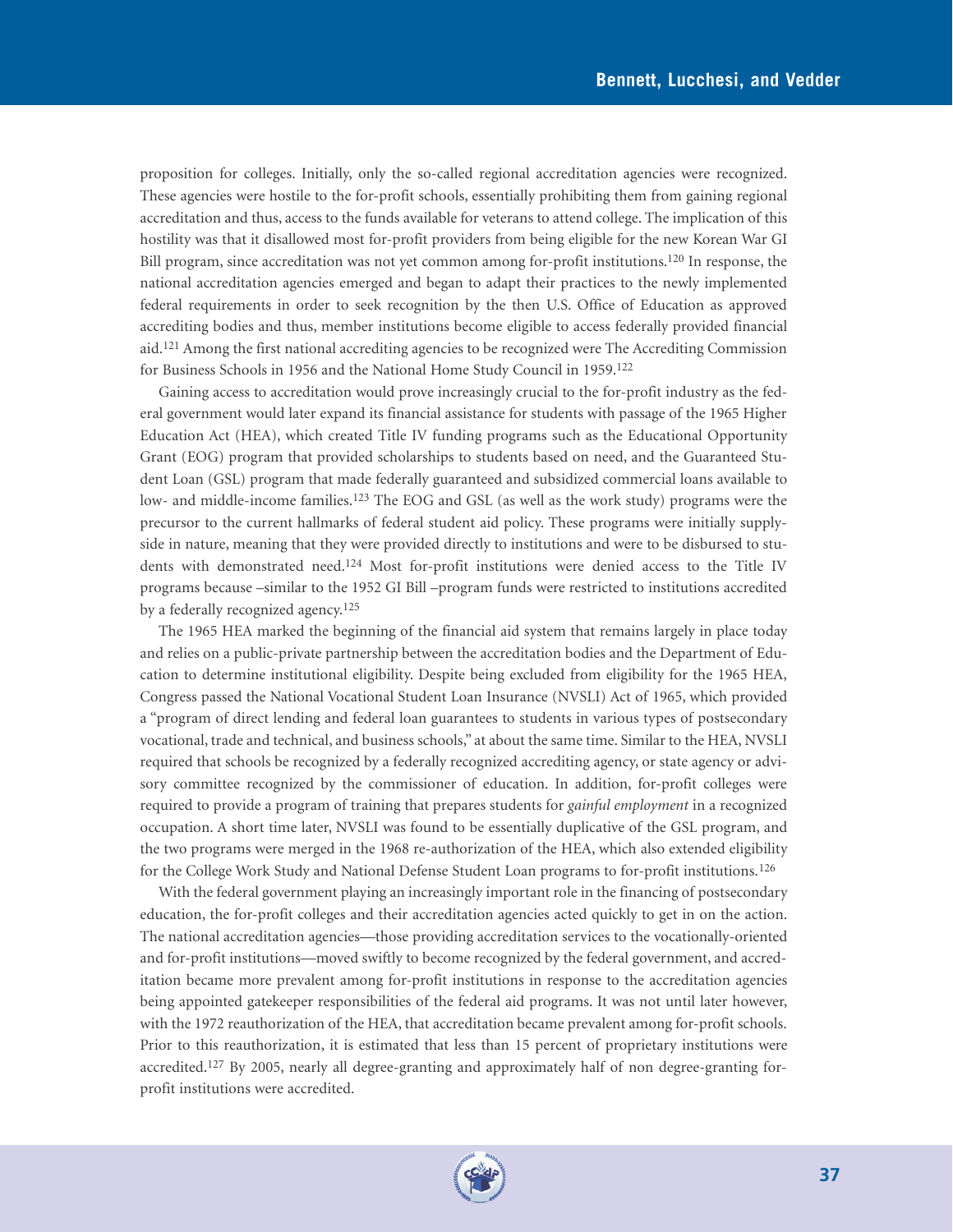The 1972 HEA reauthorization expanded scholarships for financially needy students with the Basic Educational Opportunity Grant (precursor to the Pell Grant) and State Student Incentive Grant programs. The bill was vitally important to for-profit institutions in that it substituted the term "postsecondary education" for "higher education" in an effort to broaden the range of educational options for students beyond the traditional four-year academic bachelor's degree. Institutions offering career, technical or vocational training programs would become eligible for the programs so long as they were accredited by a recognized agency.<sup>128</sup> The bill would place the for-profit sector on equal footing with the public and nonprofit sectors in that federally provided grants and loans for college students with demonstrated need could be used at any institution accredited by a recognized agency.<sup>129</sup> As noted above, most of the current national accreditation agencies had already acted to become approved bodies to determine institutional eligibility for Title IV student aid programs.

Before passage of the 1972 HEA reauthorization, state regulatory oversight of the for-profit sector was relatively minimal, as most states provided institutional oversight mainly for their public institutions, often ignoring oversight of the for-profit sector despite having legal responsibility for authorizing educational activities within their borders. This lack of adequate oversight, combined with the availability of newly implemented federal student aid money, is believed by many to have been a major contributing factor to the for-profit diploma mill endemic that occurred in the late 1960s and early 1970s.130 The reauthorization of the Higher Education Act (HEA) in 1972 "forced the states to take the for-profit schools seriously as educational institutions," by mandating that states create new commissions that "specifically included representatives from the for-profit sector." In response to the diploma mill crisis and HEA, many states began to "develop new laws, regulations, and standards to review private degree-granting institutions."

By 1972, forty-one states employed regulatory laws related to the operation of for-profit schools;<sup>133</sup> however, in most of the states the regulations pertained to "business codes rather than education authorities," often geared towards "rudimentary protection of the public" from fraudulent and/or misleading business practices in lieu of concerns over the quality of education or vocational training.134 The states with a consumer protection mentality generally followed a licensing model by granting school owners a permit to operate with few substantive requirements regarding ethics, fiscal responsibility and advertising; whereas there were only a few states with regulatory environments concerned with educational quality, and they generally followed a certification model similar to that used by the accreditation community in which "greater scrutiny of curriculum, finances, and academic policies" was employed.135

It was not long after becoming eligible for federal aid programs, the for-profit sector came under attack for alleged widespread consumer abuses. The Federal Trade Commission (FTC) launched a full scale assault on the private career school industry that lasted more than six years through 1976, with numerous hearings and testimony from more than 900 witnesses regarding violations such as deceptive sales and recruiting practices, a lack of reliable information, inadequate refund policies, false promises of job placement and postgraduate earnings, and other consumer rights malpractices.136 The FTC concluded that there were several factors to blame for the abuses. One was a lack of adequate information available to students to help them discern the reliability of claims made by institutions. Another was the availability of student aid, which seemed like "free money" to students and led them to make misguided enrollment decisions. The FTC also claimed that the student aid programs "provided schools with an incentive to enroll students regardless of their ability to benefit from the training."137

The U.S. Office of Education joined in on the for-profit denigration party in 1975 when it hired the American Institutes for Research (AIR) to investigate the nature of student consumer abuse in postsecondary

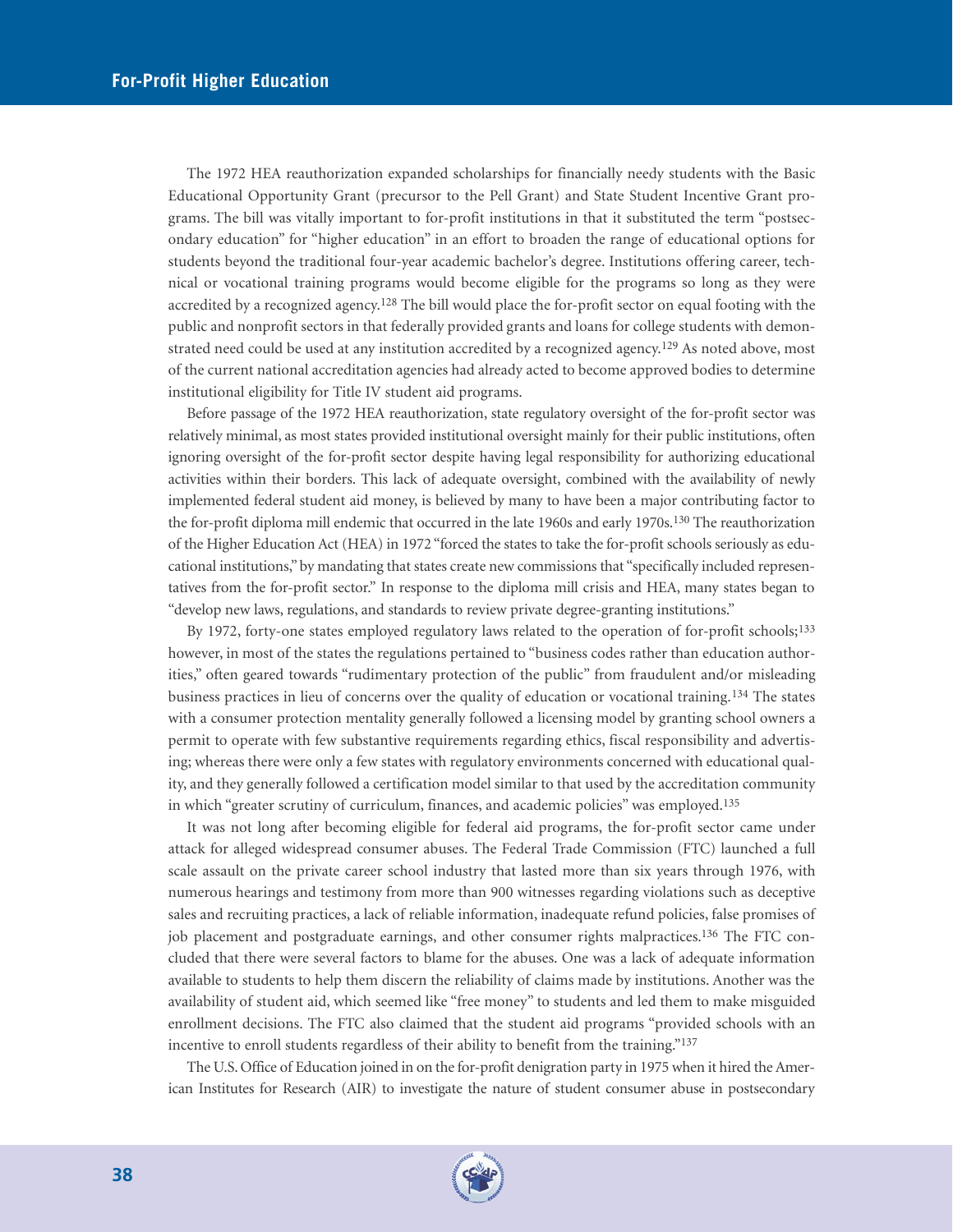education. AIR studied thousands of student abuse complaints and identified fourteen types of abuse related to "institutional policies, practices, or conditions that had clearly misled students, deprived them of the opportunity to obtain educational services that they had been led to expect prior to enrollment, or failed to provide relevant facts that should have been disclosed." In a separate survey of 45 schools of various types, AIR found that "almost no school is totally free of some potential for abuse," as the "overall level of occurrence was relatively low in all schools visited," but that the proprietary vocational schools had a "significantly higher potential for abusive practices...than did nonprofit or public vocational schools."<sup>138</sup>

Ultimately, the government was unable to fully impose its federal and state coordinated trade regulations upon the for-profit industry that would have required such schools to "provide students with information about graduation rates, establish policies for prorated refunds of tuition, and implement a process by which an enrollment agreement would automatically be cancelled unless it were reaffirmed,"139 as well as "disclosure and advertising substantiation."140 In the end, only a few of the rules were put in place, including a mandate for all school types to publish graduation rates and a contract cancellation provision. This was due to a combination of evidence that was based primarily on anecdotal information that failed to prove that abuse was pervasive among or limited to for-profit schools, and the ability of industry representatives to fend off the severe rule proposals by successfully making the argument that they "would punish all schools for the transgressions of a few"141 However, many proprietary schools "went out of business in the face of increased scrutiny of their business methods."142

There were several significant amendments made to HEA during the 1976 reauthorization. Congress added financial incentives to entice states to create loan guarantee agencies in an attempt to spur banks to lend money for college education. The bill also extended eligibility for financial assistance to any high school graduate with the *ability to benefit* from postsecondary education, although the term was rather ambiguous. In 1978, Congress passed the Middle Income Student Assistance Act, which expanded eligibility for the Pell Grant and made subsidized GSLs available to all students, regardless of financial need.143 The alterations made in the latter half of the 1970s expanded the pool of students eligible for the federal financial assistance programs, propping up demand for postsecondary education and benefiting the proprietary sector. In fact, college enrollment grew by 8.1 percent between 1975 and 1980 (11.2 to 12.1 million), while it only increased by 1.2 percent over the following five years (12.1 to 12.2 million).144 Meanwhile the number of federal GSLs increased by 134 percent, and the loan volume grew by 146 percent (in real, inflationadjusted dollars) between 1975 and 1980.145

The first half of the 1980s experienced some volatility in federal aid policy as inflation and interest rates soared under the Carter administration, which liberalized and shielded student aid programs from austerity measures. The Reagan administration took office seeking to tame federal spending, and subsequently pared back loan eligibility and subsidies. Overall, however, federally guaranteed loan volume continued to grow during the period, albeit at a slower pace than before.146 There were no major changes to the for-profit regulatory environment during this time, although the FTC attempted to revive its earlier failed rule proposals several times in the 1980s, but was ultimately "unsuccessful in establishing the broad regulatory authority over the for-profit sector that it had sought."147

There were, however, signs of increased regulatory efforts at the state-level during the 1980s, albeit not very well functioning ones. By 1985, the number of states with regulatory procedures in place for private, for-profit degree granting institutions would increase to 43 (including Washington DC), with all but Utah having procedures on the books for non-degree granting schools.<sup>148</sup> The emphasis of state regulation would remain on consumer protections, although there was a growing interest in establishing some

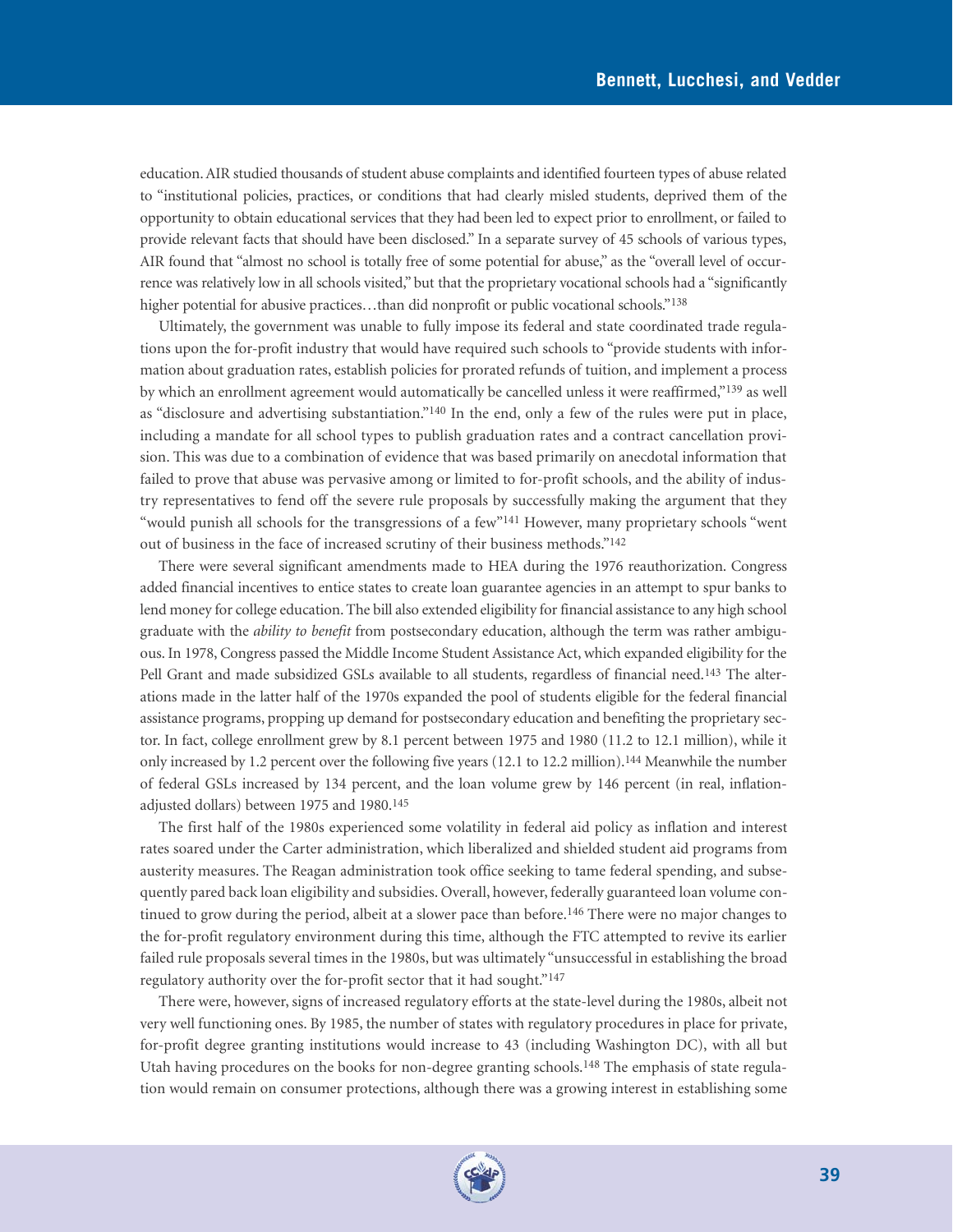measures of institutional standards and objectives. However, many states continued to exclude the forprofit sector in their higher education planning in the 1980s, often assigning regulation duties to agencies (in many states, multiple ones) different than those overseeing the public and nonprofit sectors.149 An analysis by Bruce Chaloux in 1985 noted that, "The number of state agencies…charged with some aspect of regulating postsecondary education in their state compound confusion about state practices and deflects any form of comprehensive state planning," indicating that the problem is particularly true for profit-seeking institutions.150

The U.S. Department of Education (ED) resumed its efforts to police the for-profit sector in the late 1980s, issuing a series of reports declaring that the "regulatory structure for the for-profit sector was weak and unable to address the significant problems endemic to these institutions." ED based its resolution on findings related to questionable recruiting and admission practices, as well as problems related to federal aid such as the awarding of aid to ineligible students, low completion and high loan default rates.151 Congress joined ED by investigating allegations of fraud and abuse in the student aid programs.<sup>152</sup> The forprofit sector would not fair so well in this round of intense scrutiny, as student loan default rates, instances of abuse and fraud in the student loan programs, and higher education accountability were the three hotbed issues in the late 1980s and early 1990s.<sup>153</sup>

The first piece of legislation that would affect the for-profit industry was a rule established in The Omnibus Budget Reconciliation Act of 1990 that would terminate "institutions with unacceptably high *default rates* from participation in the federal loan program." The default rate threshold was set at 35 percent for fiscal years 1991 and 1992, and 30 percent for 1993. If an institution met or exceeded the threshold for three consecutive years, then it would become ineligible to participate in the federal loan program. This threshold would be lowered to 25 percent in the 1992 HEA reauthorization.154 The resulting legislation, which was precipitated by the initial negotiated rulemaking committee, would include a number of new regulatory rules that affected the for-profit industry. The 1992 HEA included a requirement specifically aimed at the for-profit sector that stipulated that no more than 85 percent of a school's revenue come from federal student aid (the 85/15 rule), but it also included a number of other measures applicable to all colleges that especially affected the for-profit sector. These rules included one that would limit distance education by requiring students to spend at least 50 percent of their course time seated in a classroom (50 percent rule), a ban on *incentive compensation* for admissions officials, restrictions on the establishment of new branch campuses, and the creation of short-lived State Postsecondary Review Entities (SPREs), among others.

The cumulative effects of the new regulatory rules on the for-profit industry were immediate and significant, as many profit-seeking schools closed up shop, particularly those located in inner cities.155 In fact, the number of for-profit schools accredited by one of the six major national accrediting agencies declined by 5.1 percent the year after the 1992 HEA, and by 13.9 percent by 1995. In addition, the forprofit sector's share of Title IV funds declined in the wake of the legislation. The for-profit sector's share of Pell grant dollars declined from 23 to 18 percent between the 1989–90 and 1992–93 academic years. Its share of subsidized Stafford loans declined from 22 to 10 percent during the same period. The rules did, however, have a positive impact on default rates in the for-profit sector, as they declined from 36 to 24 percent between 1991 and 1993. The rules seemed to have little impact on the default rates of the public and nonprofit sectors, as they remained relatively unchanged, while the share of Title IV funds flowing to the nonprofit sectors increased.156 In this regard, the rules imposed by the 1992 HEA disproportionately affected the for-profit schools whose "reliance on federal aid money exposed them to the regulatory authority they had avoided for many years."157

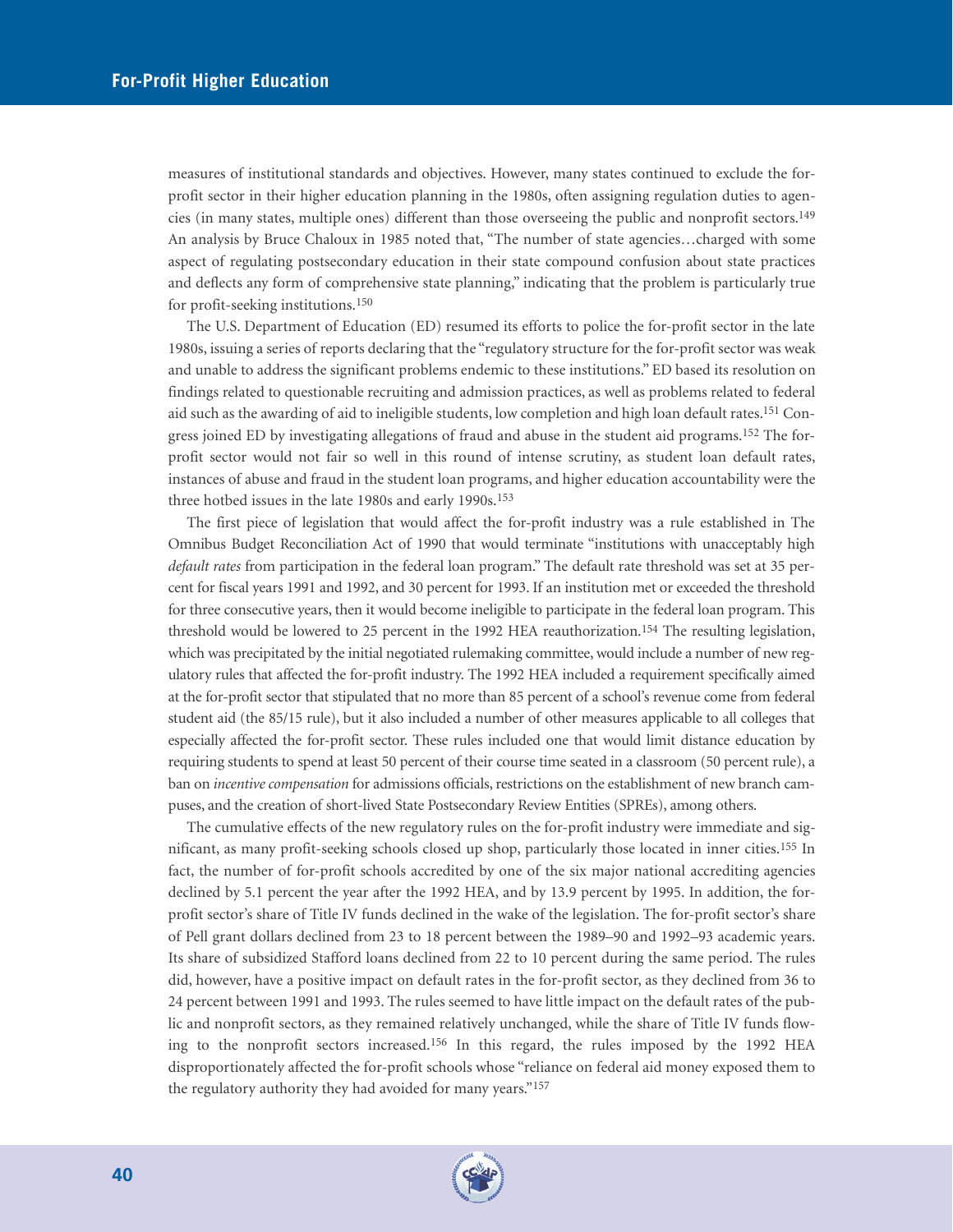Subsequent HEA reauthorizations would loosen some of the restrictions that had reigned in the growth of the for-profit sector. Perhaps the most significant of which was the 85/15 rule becoming the *90/10 rule* in the 1998 HEA, meaning that an institution must earn at least 10 percent of its revenue from non Title IV sources, rather than the previous 15 percent. The new rule also explicitly stipulated that cash basis of accounting be used in determining whether an institution met the requirement of the 90/10 rule.158 Other significant changes in the 1998 HEA pertained to distance education due to advances in technology and growing support for its use in education. For one, the law required that distance education programs be subject to the same accreditation criteria as all other programs. The legislation also created a new Distance Education Demonstration Program, which allowed selected institutions to experiment with waivers of federal rules to expand student aid access to previously ineligible distance learners. In return, participating institutions were required to "demonstrate in their applications their prior consultation with recognized accreditors on quality assurance,"159 and agree to be evaluated annually on their measures of quality assurance. In addition, the 1998 HEA would officially repeal the previously created and defunct SPREs, which were by and large a failed attempt to instill better consumer protections and state oversight in postsecondary education.<sup>160</sup>

There is however some evidence that states have begun to apply similar criteria for evaluating for-profit institutions as is used for the public and nonprofit sectors, although regulatory bodies for the two sectors remain separate in many states, and for-profit institutions remain subject to the regulatory authority of a multitude of entities. A survey of 11 states conducted by Education Commission of the States in 2000 concluded that "for-profit institutions are not singled out in the regulatory process," and that institutions in both the for-profit and nonprofit sectors undergo similar application reviews.161 Although there are some methodological issues with the ECS survey, as noted by Kevin Kinser, it does nonetheless suggest that states are increasingly integrating the for-profit sector into the higher education regulatory structure.162 As of October 2007, Rhode Island was the only state that specifically prohibited proprietary institutions of any type from operating within its borders, although a number of states still did not have an approval or licensing authority for private, profit-seeking degree-granting institutions.163

# **Current Regulatory Challenges**

The loosening of regulation in the late 1990s allowed the for-profit industry to grow remarkably. Between 1998 and 2008, the for-profit sector grew its undergraduate enrollment by 271 percent (annual growth rate of 14 percent) while total postsecondary enrollment only grew by 32 percent (2.8 annual growth rate). This growth enabled the for-profit sector to increase its market share from 2.7 to 7.6 percent of total undergraduate enrollment. In fact, more than 23 percent of the total growth in undergraduate postsecondary education during the period occurred in the for-profit sector. If these growth rates were to continue over the next 10 years, then the for-profit sector would have a 21.3 percent undergraduate market share by 2018.164

This growth has not come unabated, as scrutiny of the industry by critics and federal regulatory bodies has steadily intensified. Investigations of the for-profit space in the 21st century have become commonplace from a myriad of federal agencies such as the Federal Trade Commission (FTC), General Accountability Office (GAO), the Securities and Exchange Commission (SEC), and the Department of Education (ED). Federal scrutiny, in addition to the rules at the state level and standards of accreditation, has resulted in an uncertain and complex regulatory environment for the players in the for-profit indus-

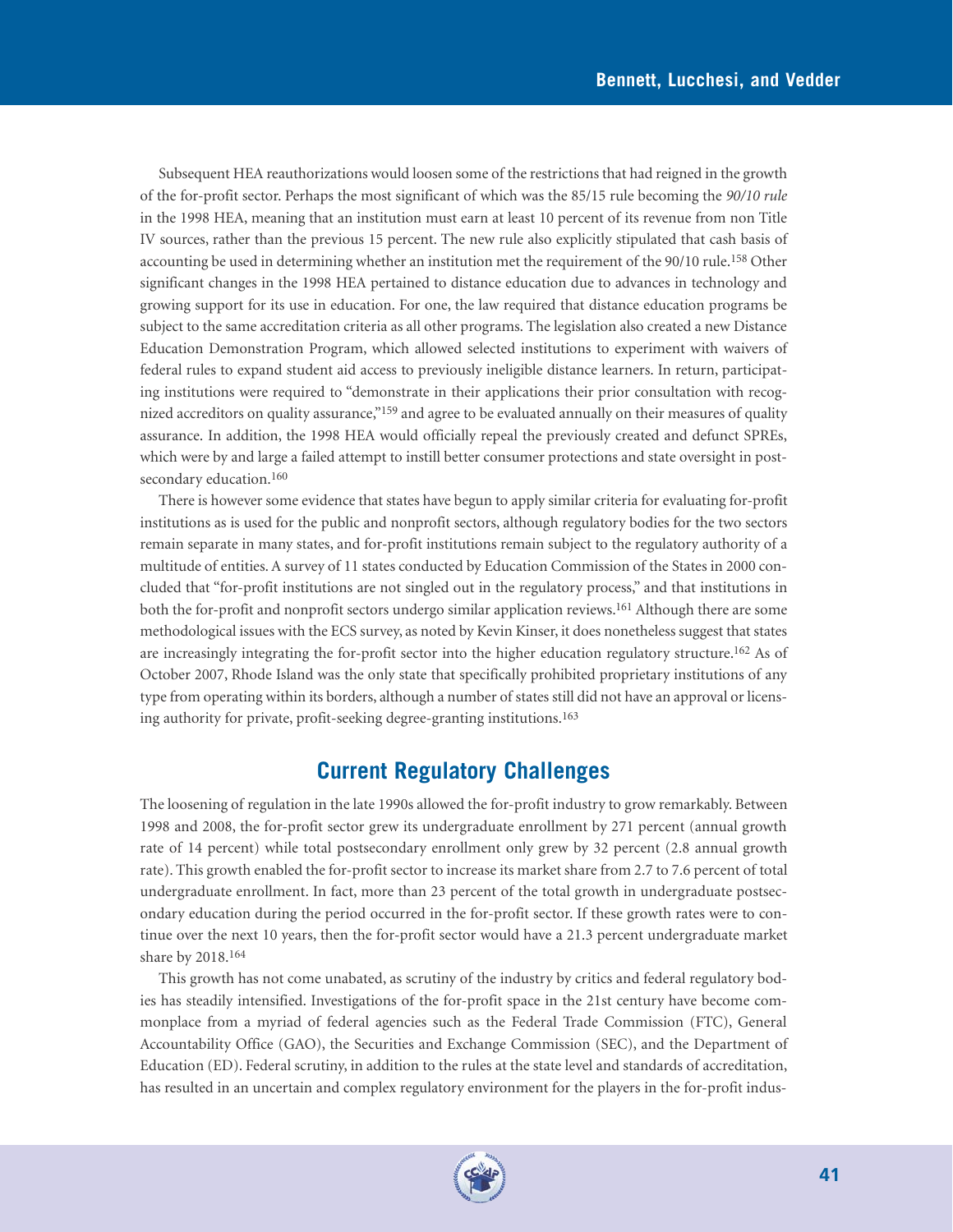try to navigate. The current regulatory challenges fit into four general categories: consumer protections, use of public funds, operational issues and educational issues.

#### *Consumer Protections*

Government has a long record of enacting regulations on private enterprise, often intended to protect consumers. The idea is to constrain certain types of behavior or practices that are seen as unsafe or predatory in nature. Such consumer protections are often adopted in response to instances of unsound business practices. In for-profit postsecondary education, consumer advocates are fired up over the growing student loan debt levels and default rates on those loans. Advocates attribute these alarming trends to a combination of corporate greed, lax regulation, misleading advertising and high pressure sales tactics. One such advocate is Steve Eisman, who compares the for-profit sector lending boom to the recent subprime housing market, asking "We just loaded up one generation of Americans with mortgage debt they can't afford to pay back. Are we going to load up a new generation with student loan debt they can never afford to pay back?"165 At the time of this writing, the main mechanisms being touted to protect consumers are a revision of gainful employment, elimination of the 12 safe harbors for incentive compensation, and thwarting misleading advertising. Protecting the interests of investors in the publicly traded for-profit market is also an area of regulatory concern.

**Gainful Employment.** The HEA requires that for-profit colleges provide "an eligible program of training to prepare students for gainful employment in a recognized occupation" in order to qualify for Title IV student aid programs. Yet the HEA's definition of gainful employment at the time of this writing is very ambiguous, only defining it in terms of a job placement rate. The ambiguity of the rule has attracted much scrutiny amid calls for revision. Gainful employment was one of the main issues during the recent 2009 negotiated rulemaking session; however, the committee failed to reach an agreement on a revision to the definition of gainful employment. In the aftermath of the rulemaking session, ED still plans to revise the rule and is expected to release draft rules regarding gainful employment and other issues sometime in summer 2010, with final rules to be set by November 1 and to take effect by July 2011.166

One of the ED's earlier proposals was to define gainful employment with a formula to link expected earnings in a given field to the price of a program, but this was refuted harshly by the education community as an attempt to exert control over tuition pricing. ED's latest proposal seeks to restrict the median student debt payment to 8 percent of the expected entry-level earnings for graduates of a given program. ED proposes to develop its debt-to-expected earnings ratio using the median debt payment (based on a standard 10-year repayment plan) of a program's last three years of graduates in the numerator, and the national Bureau of Labor Statistics (BLS) occupational earnings data (specifically the 25th percentile of annual earnings of people in occupations for which the program prepared students) in the denominator. Programs with a ratio exceeding 8 percent would lose eligibility for Title IV funds, unless they were able to meet one of the following 3 alternatives:

- Proof that graduates' actual annual earnings are higher than the BLS's 25th percentile, with the debt to actual income ratio remaining below 8%
- Documentation that students have at least a 75 percent repayment rate on federal loans
- Evidence of both a program completion and in-field employment rate of at least 70 percent<sup>167</sup>

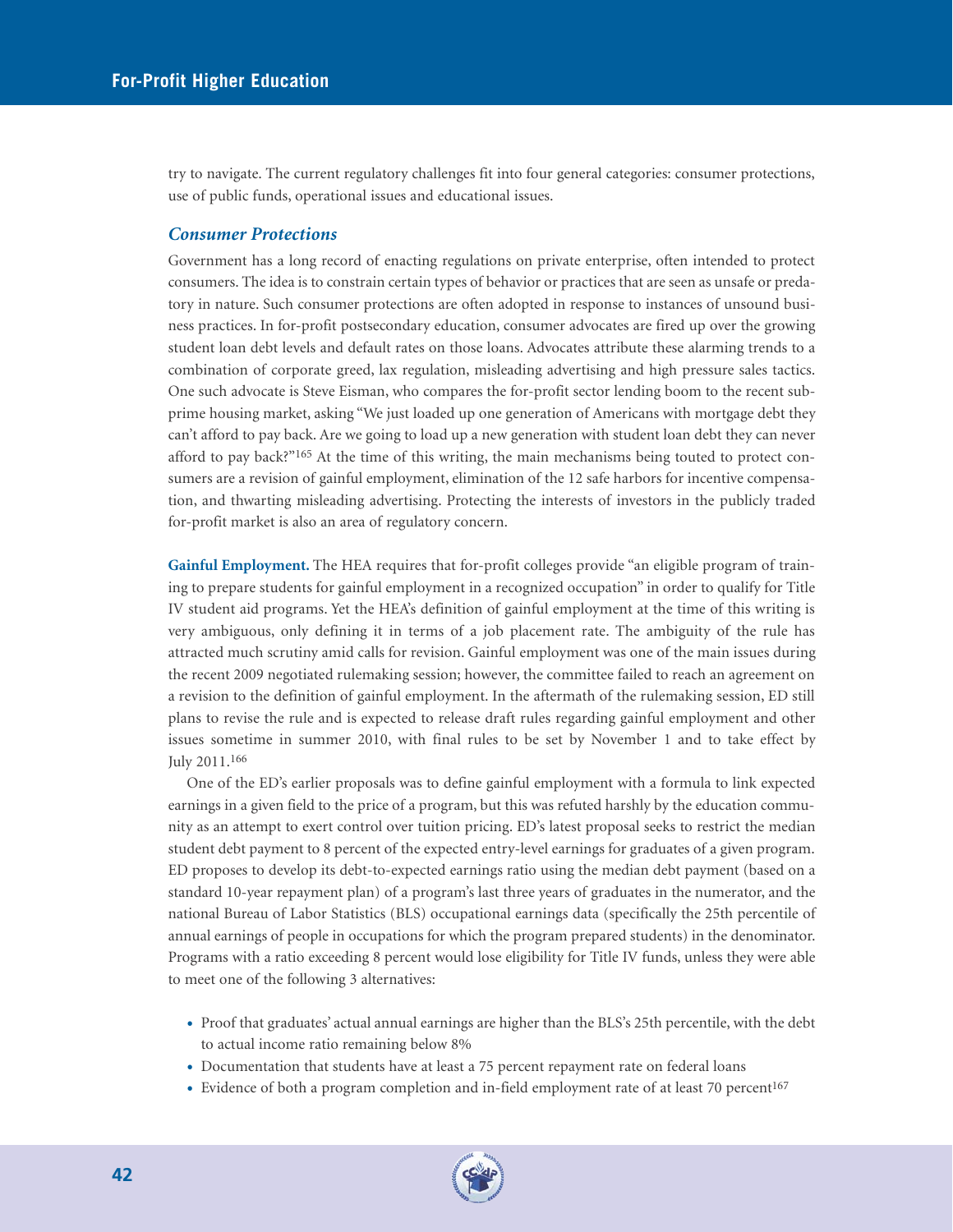|                                                        | 25th Percentile<br>Earnings |          |          | <b>Total Max Debt</b> |          | Change in<br><b>Real Max Debt</b> |  |
|--------------------------------------------------------|-----------------------------|----------|----------|-----------------------|----------|-----------------------------------|--|
| Occupation                                             | 2003                        | 2008     | 2003     | 2008                  | Amount   | $\%$                              |  |
| Registered nurses                                      | \$49,449                    | \$51,640 | \$28,907 | \$30,188              | \$1,281  | 4.4%                              |  |
| Home health aides                                      | \$18,254                    | \$17,710 | \$10,671 | \$10,353              | \$ (318) | $-3.0%$                           |  |
| Carpenters                                             | \$31,184                    | \$29,990 | \$18,230 | \$17,532              | \$ (698) | $-3.8%$                           |  |
| Truck drivers, heavy and tractor-trailer               | \$30,540                    | \$29,560 | \$17,853 | \$17,280              | \$ (573) | $-3.2%$                           |  |
| Nursing aides, orderlies, and attendants               | \$20,571                    | \$20,210 | \$12,025 | \$11,814              | \$ (211) | $-1.8%$                           |  |
| Medical assistants                                     | \$23,835                    | \$23,700 | \$13,934 | \$13,855              | \$ (79)  | $-0.6%$                           |  |
| Maintenance and repair workers, general                | \$26,433                    | \$25,880 | \$15,452 | \$15,129              | \$ (323) | $-2.1%$                           |  |
| Licensed practical and licensed<br>vocational nurses   | \$32,682                    | \$33,360 | \$19,105 | \$19,502              | \$397    | 2.1%                              |  |
| Bookkeeping, accounting,<br>and auditing clerks        | \$26,187                    | \$26,350 | \$15,309 | \$15,404              | \$95     | $0.6\%$                           |  |
| Executive secretaries and<br>administrative assistants | \$32,553                    | \$32,410 | \$19,030 | \$18,946              | \$ (84)  | $-0.4%$                           |  |

| TABLE 2                                                                               |  |
|---------------------------------------------------------------------------------------|--|
| MAX STUDENT DEBT FOR 10 OCCUPATIONS IF GAINFUL EMPLOYMENT WERE IN PLACE PRIOR TO 2003 |  |

Source: Bureau of Labor Statistics; Authors Calculations.

Note: Figures are in Constant 2008 Dollars.

Criticisms of the ED's latest proposal contend that the measure is overreaching. Congressman John Kline stated that it would "have a devastating effect on the whole industry," with the potential for individual colleges and entire programs to "be wiped out."<sup>168</sup> An analysis by Charles Rivers Associates estimated that 18 percent of current for-profit programs would not satisfy the proposed metric, which could displace up to 1/3 of the students currently attending for-profit institutions.<sup>169</sup> Financial aid expert Mark Kantrowitz suggested that the 8 percent ratio "would be so strict that it would preclude for-profit colleges from offering Bachelor's degree programs," that even nonprofit colleges "would find it difficult to satisfy the standard if they were subjected to [it]," and that it is "biased towards lower income data…[and] discriminatory against colleges located in regions with lower than average income and/or higher unemployment." Kantrowitz estimated that a more realistic ratio would be somewhere between 10 and 15 percent.<sup>170</sup>

We analyzed what the effect of ED's gainful employment metric would have been if it were in place prior to 2003 by calculating the maximum total student debt that one could have borrowed in both 2003 and 2008 for 10 high growth occupations171 for which career colleges offer training, using BLS 25th percentile wage data. The results are included in Table 2. The figures are in constant 2008 (adjusted for inflation) dollars, with the last 2 columns reflecting the change in the inflation-adjusted maximum debt that students could borrow to pursue training in the respective occupations between 2003 and 2008. What we find is that for 7 of the 10 growing occupations, students would have been able to borrow less in 2008 than they would have in 2003 (inflation-adjusted) to pursue training in them.

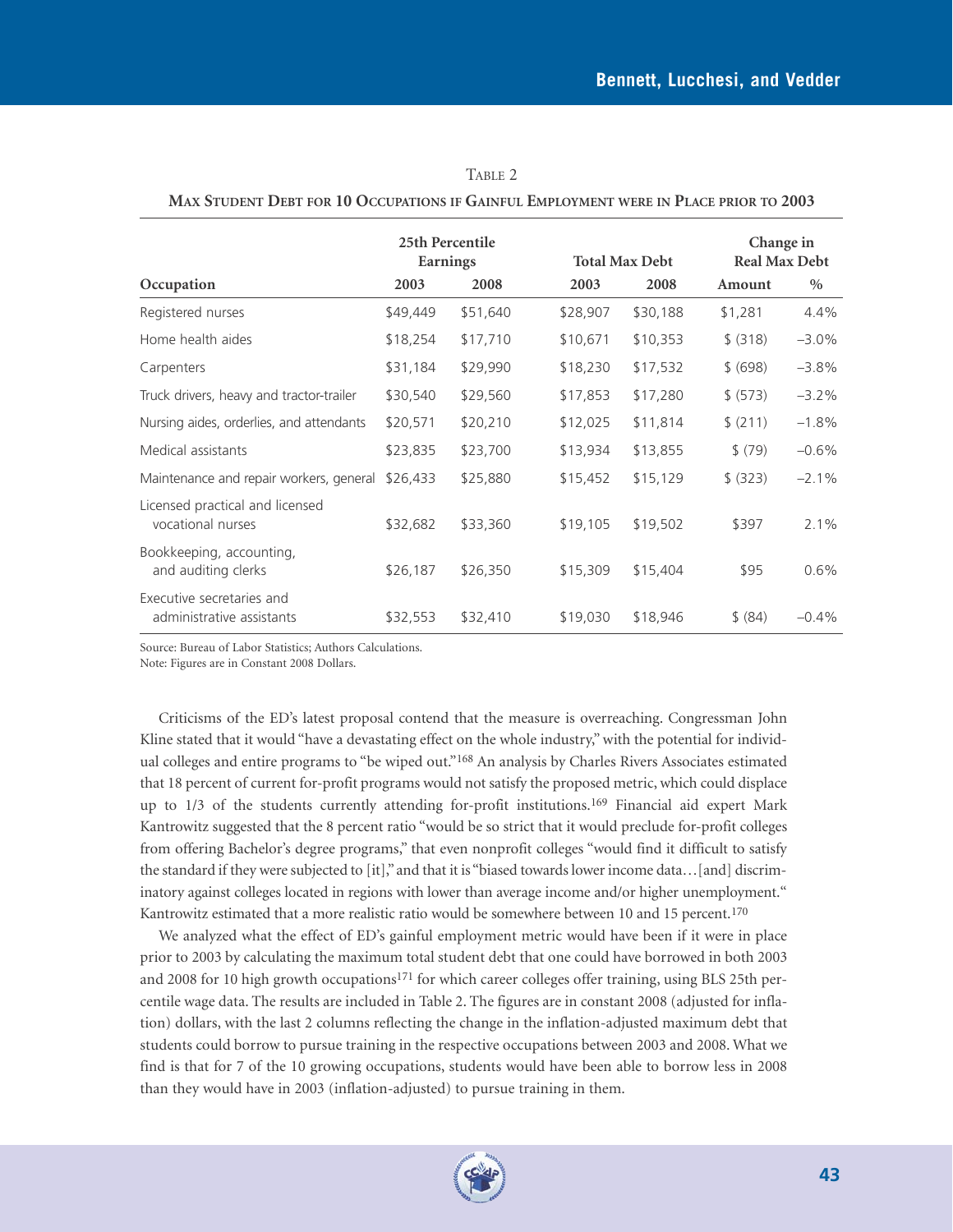If we were to apply the same metric to prospective lawyers, the maximum total amount of student loans that a potential law student could borrow for 3 years of law school (including any debt incurred as an undergraduate) would have been \$43,832 in 2008, a slight inflation-adjusted increase of 2.3 percent of the amount that could have been borrowed in 2003. This would hardly be sufficient to cover the \$27,830 average yearly tuition that law schools charged in 2007–2008, thereby limiting access to the field to those with the means to pay out of pocket. This demonstrates the substantial impact that the ED's gainful employment proposal would have on the ability of colleges to set prices and offer programs in demand by the labor market.

The proposal has additional shortcomings. First, it would severely limit the ability of for-profit colleges to offer non career-specific fields of study. Second, it fails to account for total compensation or the possibility that workers will receive a promotion or pay increase over time. In addition, the rule could result in a reduction of educational options and access for those most in need, and a shortage of qualified employees to meet the demands of the labor force.172A more realistic metric would account for the net present value of all compensation over the life of the loan of actual graduates, rather than using arbitrary statistical averages.

It should therefore come as no surprise that the for-profit industry ramped up its lobbying and public relations efforts, spending at least \$620,000 lobbying Congress, ED and the Office of Management and Budget in the five months since ED first announced its gainful employment metric.173 At the time of this writing, the lobbying and PR efforts seems to be making a difference, although the jury is still out. The Obama administration has issued draft rules that require institutions to "provide data on students' debt levels and job placement and graduation rates, both to the department and for public disclosure on their own websites," but has delayed the release of a specific debt-to-income metric for further study because, as Arne Duncan declared, ED wants to get it right.174

**Incentive Compensation.** The negotiated rulemaking session held in 2001–2002 proposed to create 12 so-called *safe harbors*, or exceptions to the ban on incentive compensation. Despite failure by the committee to reach a consensus on the provision and opposition from the higher education associations and the ED's Office of Inspector General, the 12 safe harbors were enacted in the Code of Federal Regulations in November 2002. The exclusions for incentive-based pay included:

- Adjustments to employee compensation—restricted to twice a year
- Recruitment into programs not eligible for Title IV funds
- Payments for securing contracts with employers
- Profit-sharing or bonus payments
- Compensation based on program completion
- Payments to employees for pre-enrollment programs
- Compensation paid to managerial and supervisory employees not involved in admissions of financial aid
- Token gifts
- Profit distributions
- Internet-based recruiting activities
- Payments to third parties for non-recruitment activities
- Payments to third parties for recruitment activities<sup>175</sup>

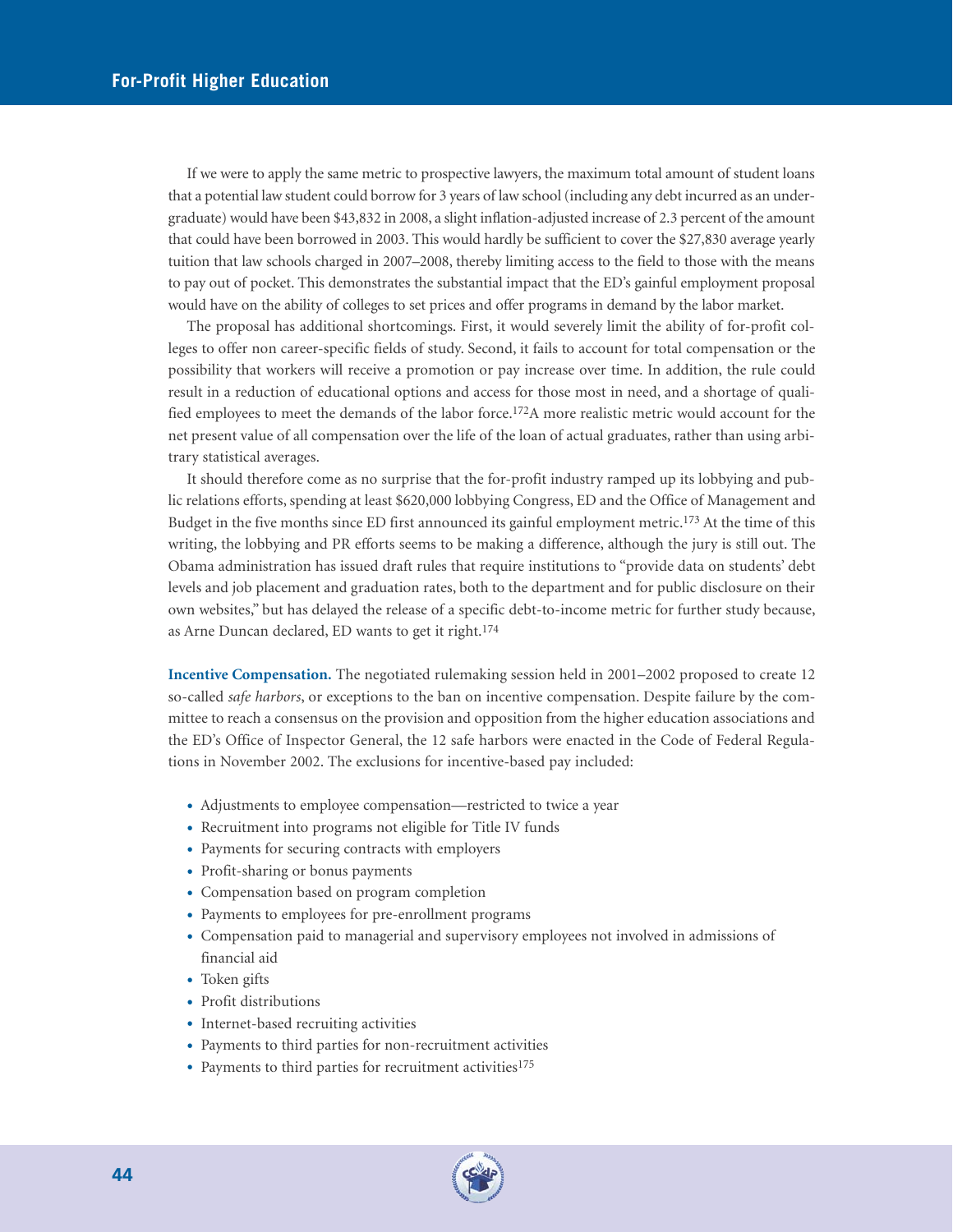Some critics, such as admissions officers from traditional colleges, want the 12 safe harbors eliminated, arguing that the exceptions permit colleges to "pay enrollment-based commissions under certain circumstances," encouraging "recruiters to sign up unqualified students."176 ED took up the issue in late 2009 during its negotiated rulemaking session, with the committee once again failing to reach agreement on the issue. Some committee members cited numerous "complaints from students and enrollment advisors about the high-pressure sales tactics of some postsecondary institutions" in arguing that "tying staff compensation to the number of students enrolled is an inherent conflict of interest and that the safe harbors undermine the statutory ban on incentive compensation."177

Despite the criticism, a 2010 investigation by the GAO revealed that the number of schools found to be in violation of the rules on incentive compensation actually declined to 14 in the seven years following enactment of the safe harbor regulations, whereas there were 18 schools found to be in violation during the five years prior to implementation of the new rules. Of the 32 total violations, 19 were from for-profit schools, while 12 were from private nonprofit schools, and even one was from a public school. Only four of the violations reported illegal compensation being paid that was greater than \$25,000. Although the report does note that its analysis does not reflect the "total number of schools for which reviews and audits were initiated by Education and outside auditors for potential violations of incentive compensation,"178 the GAO's findings don't seem to suggest that enactment of the safe harbors have created a pervasive problem of abuse among for-profit institutions.

At the time of this writing, the Obama administration recently released a set of draft rules that would eliminate the 12 safe harbors entirely, with the ED stating that it "has determined that these safe harbors do substantially more harm than good, and believes that institutions should not look to safe harbors to determine whether a payment complies." Instead, ED suggested that all compensation plans be put to a "two-part test" to determine whether a payment violates the ban on incentive pay. If the answer to both of the following questions is a "yes", then a payment would be considered in violation of the ban:

- 1. Is the payment given to a person or entity for services rendered?
- 2. Is it provided "directly or indirectly upon success in securing enrollments or the award of financial aid, which are defined as activities engaged in for the purpose of the admission or matriculation of students for any period of time or the award of financial aid."179

**Misleading Advertising.** It has been estimated that for-profit schools spend approximately 15 percent of their revenues on sales and marketing, with about half of this going towards promotions such as advertising and the other half towards a combination of enrollment management, marketing and direct-sales expenses. One of the most common criticisms of the for-profit sphere is that schools use high pressure sales tactics and misleading advertising to attract unqualified low-income students and the federal aid dollars that follow them.<sup>180</sup> Some of the common allegations against for-profit recruiters include guarantees that credits earned will transfer to other schools, suggestions that government grants will cover costs, and promises that the program will lead to a certain job and/or salary.181 One critic of the sector, Steve Eisman, recently stated that for-profit schools have "billboards lining the poorest neighborhoods in America and recruiters trolling casinos and homeless shelters…[they] have become increasingly adept at pitching the dream of a better life and higher earnings to the most vulnerable."<sup>182</sup>

Harris Miller, President of the Career College Association, has defended the industry, stating that "When you have a system that's this complex, with over 2 million students, with close to 3,000 institutions,

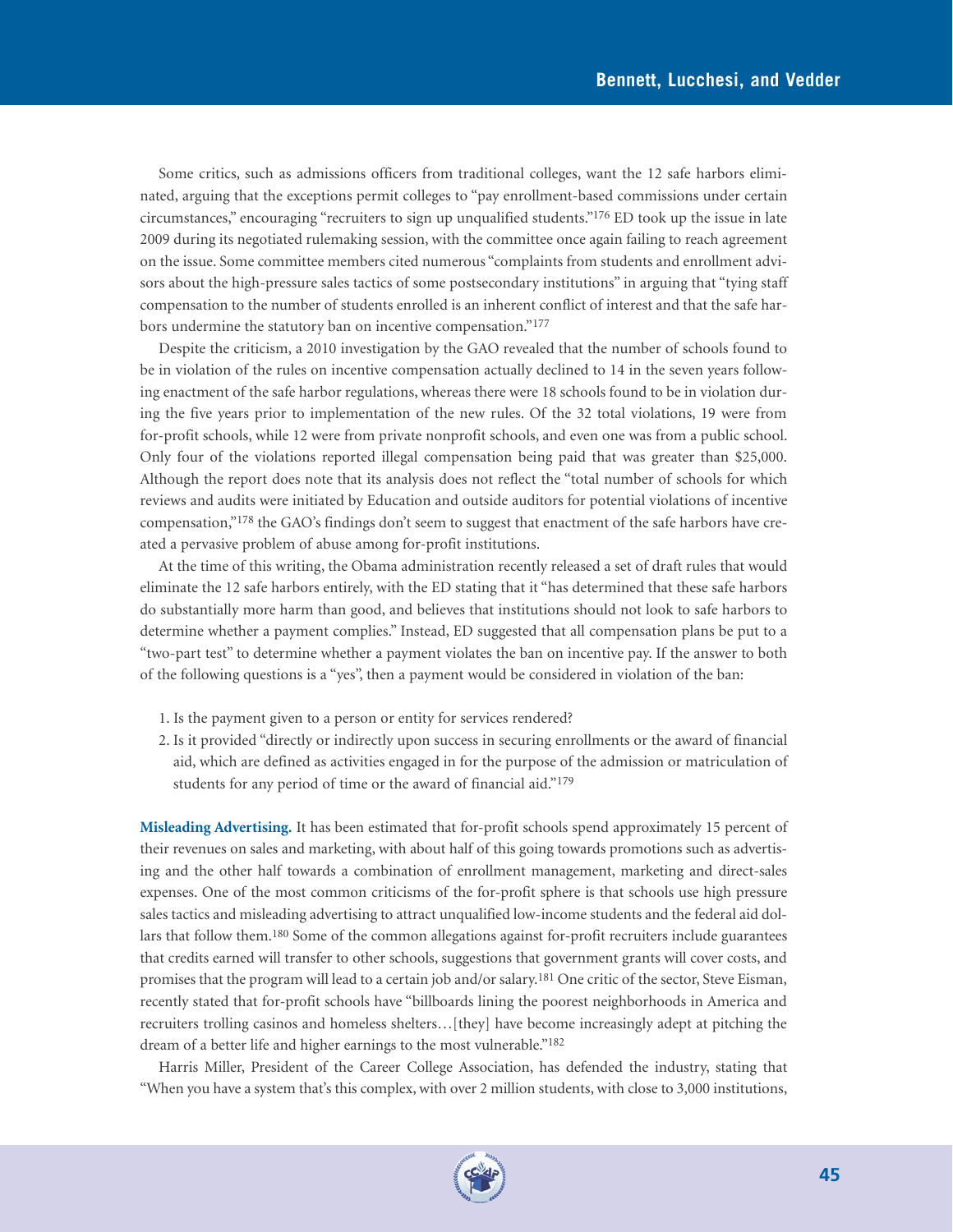once in a while you're going to have a rogue employee," and suggesting that "Any admissions officer who is misleading students should be fired…and if his or her supervisor told them to do so, that person should be fired."183 Although the pervasiveness of misleading advertising and improper sales tactics in the industry is uncertain, most observers agree that there are instances of abuse and that stronger consumer protections are in order. ED recently proposed new rules concerning misrepresentation that would give it "greater authority to take action against institutions that appear to be employing deceptive advertising and sales practices."184 This regulatory proposal, along with the proposed consumer disclosure requirements mentioned above, address the practice of misleading advertising.

**Investor Protection.** In the era of publicly traded for-profit education, consumer protection has become an issue for investors as well. The SEC has conducted investigations of the industry fairly regularly since the 1980s, often focused on misleading statements made by corporations to investors regarding enrollment and/or the financial viability of expansion plans. Since 2003, the SEC has investigated Career Education Corporation for "accusations of misrepresentation and inflation of stock values," Apollo Group for shareholder misrepresentation regarding the "material nature of a Department of Education inquiry into the University of Phoenix," Corinthian Colleges for "allegations by shareholders that they were misled about the financial status of the company," and ITT Educational Services for "allegedly falsifying records on grades and attendance." Some scholars have described the regulatory power of the SEC as a "double edged sword," due to the regulators charge to protect the interests—profitability and market penetration—of investors, while largely ignoring the interests of students and taxpayers regarding educational quality and societal value.185 As the publicly traded for-profit education companies continue to grow, SEC investigations are likely to continue. Regulations intended to protect the interests of students and taxpayers will need to originate elsewhere.

#### *Use of Public Funds*

As mentioned previously, much of the federal government's regulatory authority over the for-profit education industry has been related to the use of taxpayer funds made available via federal student aid programs. With the for-profit industry capturing 21.1 percent of all Pell Grant, and 21.3 and 22.4 percent of all subsidized and unsubsidized Stafford Loan dollars, respectively, during 2007–08 despite enrolling only about 7.7 percent of all postsecondary students, it should come as no surprise that some observers have suggested that the for-profit industry is shaped by federal aid policy more than any other force due to its reliance on tuition that is paid largely by federal student aid dollars. Two of the major regulatory challenges facing for-profit institutions are tied to the use of public funds: the 90/10 and cohort default rate rules.

**The 90/10 Rule.** As mentioned previously, an institution cannot receive more than 90 percent of its revenues from federal grants and loans and remain eligible for Title IV funds. The formula used to calculate an institution's ratio to determine its compliance with the 90/10 rule is:

(i) Title IV funds used for tuition, fees, and other institutional charges, excluding Leveraging Educational Assistance Partnership (LEAP) and Federal Work Study funds.

#### Divided by

(ii) Sum of revenues generated by the school from: (1) tuition, fees, and other institutional charges for students enrolled in Title IV-eligible training programs, and (2) institutional activities necessary

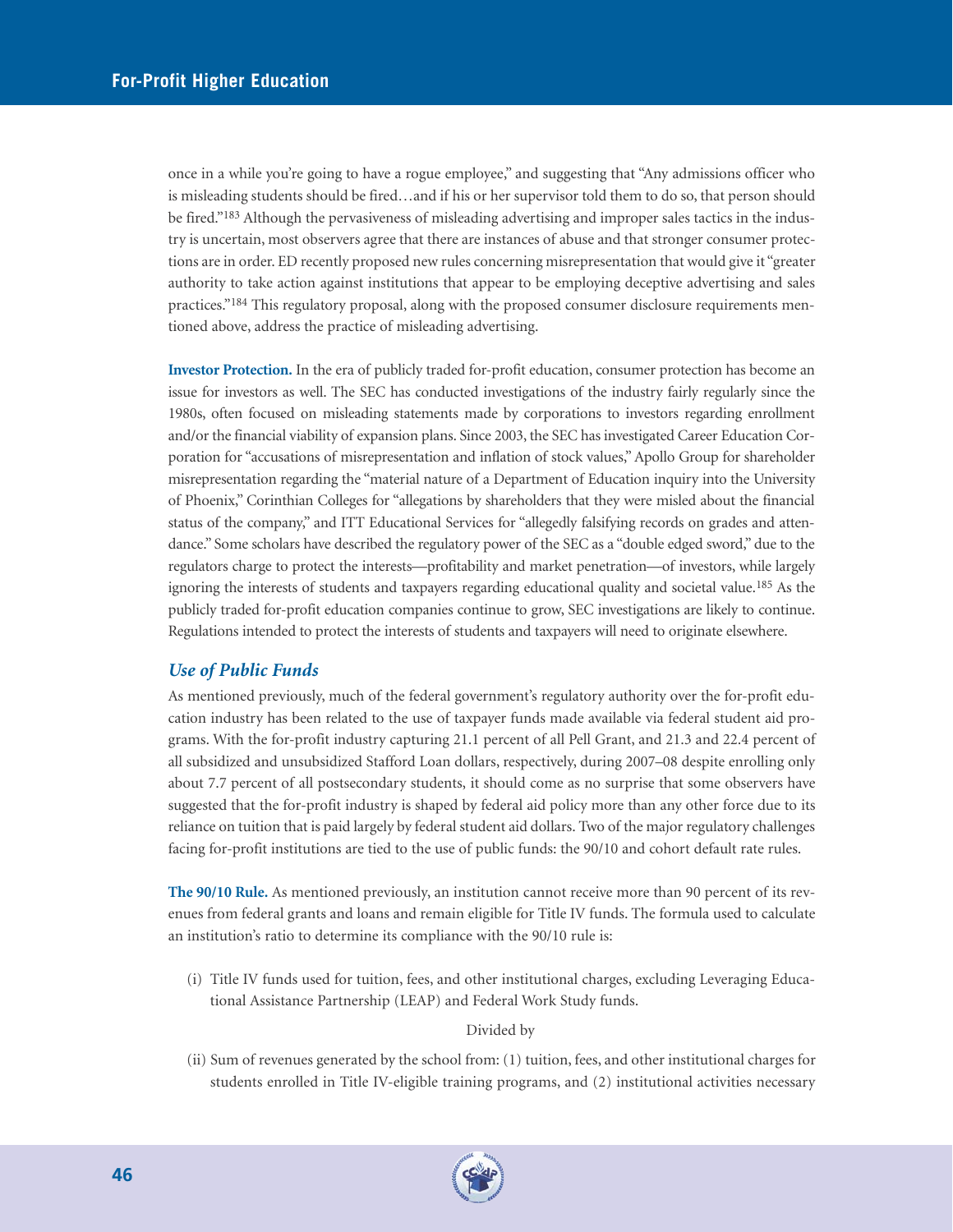for the education or training of students enrolled in those Title IV-eligible programs.188 Income from institutional grants and scholarships, books and supplies (unless specifically included in tuition), state tuition savings plans, and certain federal contracts cannot be counted.<sup>189</sup>

In order to comply with the 90/10 rule, institutions must either enroll at least some students who are not completely dependent on federal aid or charge tuition that is higher than the limits of federal aid. Either way, critics of 90/10 believe that the rule is harmful to low-income students because it "forces institutions to take actions that are not in the best interest of [such] students, such as raising tuition, …and discouraging high need students from applying," according to the Career College Association. In other words, the rule "creates disincentives for [for-profit] institutions to serve those most in need of student financial assistance," according to David Moore.190

However, the rationale given for the 90/10 rule is two-fold. First, it is to safeguard Title IV funds from fraud and abuse of the federal aid programs by requiring schools to offer an educational product that students are willing to put a little skin in the game to pay for. Second, proponents of the rule suggest that if an institution is unable to generate 10 percent of its support from nonfederal sources, then it does not deserve federal funding at all, and have defended it with statements such as that made by NAICU's David Warren: "It was meant to ensure than an educational institution offered a product that consumers were willing to pay for, instead of avoiding the discipline of the marketplace by being totally reliant on studentaid funds."<sup>191</sup> Steve Eisman added, "The government, the students, and the taxpayers bear all the risk and the for-profit industry reaps all the rewards."192

**Cohort Default Rates (CDR).** A CDR is the ratio of the number of students who defaulted on their loan within a given period to the number of students who entered repayment during that same period.<sup>193</sup> To be considered in default, a borrower must not have made a loan payment for 270 days if monthly payments are required, or 330 days if payments are scheduled on a less frequent basis.<sup>194</sup> This generous definition gives students in repayment a considerable buffer against defaulting, yet CDRs have risen considerably in recent years and are highest in the for-profit sector. CDRs play a vital role in postsecondary education because institutions must meet certain CDR standards to remain eligible for Title IV federal aid programs. In other words, if an institution fails to meet the established standards, then its students will not be eligible to receive federal grants or loans to finance their education. This would be the kiss of death for most institutions.

Currently, 2-year cohort default rates are used and an institution will lose eligibility for federal financial aid programs if its CDR is greater than 40 percent in a given year, or exceeds 25 percent for three consecutive years. If an institution has a CDR above 25 percent in a single year, then it is placed on provisional status, meaning that it needs to clean up its act quickly. Beginning in 2012, 3-year CDRs will be used, with the 40 percent single year rule remaining intact; however, an institution's CDR will have to exceed 30 percent for three consecutive years to lose Title IV eligibility, with single year provisional status kicking in with a showing of 30 percent.<sup>195</sup> In December 2009, in anticipation of the upcoming regulatory change, ED released trial data on 3-year CDRs for the 2005–2007 fiscal years. Although these data will not be used to determine official eligibility for federal aid programs, they were intended to provide institutions with a perspective of where they would stand if the changes were to be implemented now.

The trial 3-year CDR rate for the for-profit sector was 21.2 percent—much higher than the rates reported for the other sectors: 16.2 percent for both public and private nonprofit 2-year schools, and 7.1 and 6.3 percent for public and private nonprofit 4-year schools, respectively. These figures prompted Ben

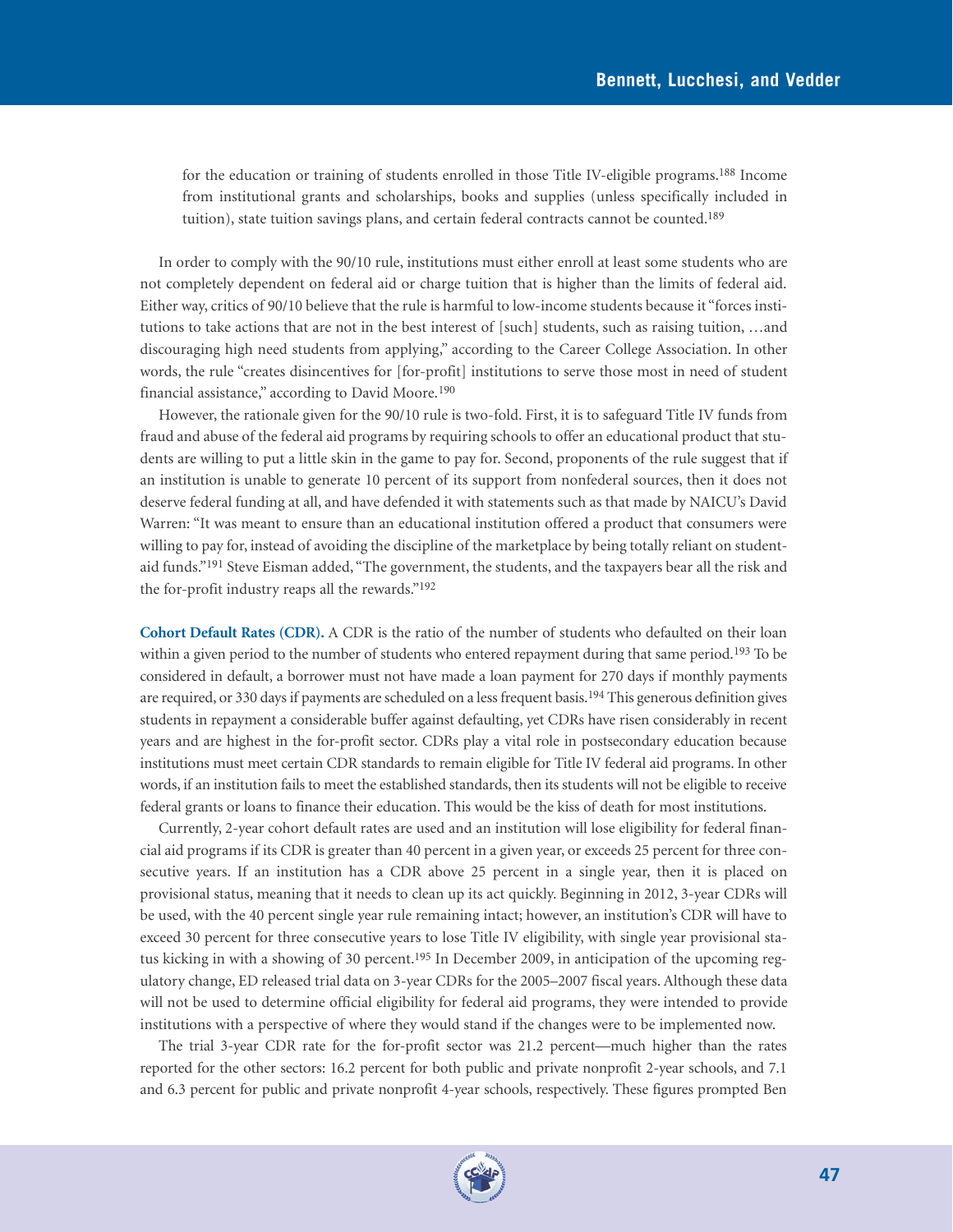

**3-YR AND 2-YR CDRS, SHARE OF ENROLLMENT, BORROWERS AND DEFAULTERS BY SECTOR, FY 2007**



Source: U.S. Department of Education, National Student Loan Data System; Authors Calculations.

Miller to criticize the for-profit sector, stating that it enrolls "substantially more borrowers and defaulters than [its] share of enrollment would suggest."196 Miller was right, the for-profit sector's share of borrowers to share of enrollment ratio was 3.52, far exceeding the other sectors whose ratios ranged from 0.37 at public 2-year to 1.85 at private 2-year nonprofit institutions; whereas its share of defaulters to share of borrowers' ratio was 1.77, exceeding that of the other sectors whose ratios ranged from 0.54 at private 4-year nonprofit to 1.38 at public 2-year institutions. Figure 21 shows the 2- and 3-year CDRs, share of total enrollment, share of all borrowers and share of all defaulters by sector for 2007.197

Critics of the for-profit sector have a right to be upset about these data, with some contending that the open admission policies of many for-profit schools have resulted in unqualified students enrolling who get little benefit from the education, leading to onerous debt loads and high default rates,<sup>198</sup> and that such high-risk students are accumulating a heap of debt and would be better served enrolling in less expensive public institutions.199 A closer examination of the evidence, however, suggests that for-profit sector's high CDRs may not be merely attributable to negligence on the part of the institutions. An August 2009 report from the GAO indicated that high borrower default rates are closely linked to low family income, parental education, student age, and loan amounts.200 Statistical models developed by Bridgespan Financial indicate that the most important factor in explaining the variation in CDRs is mainly "the degree to which

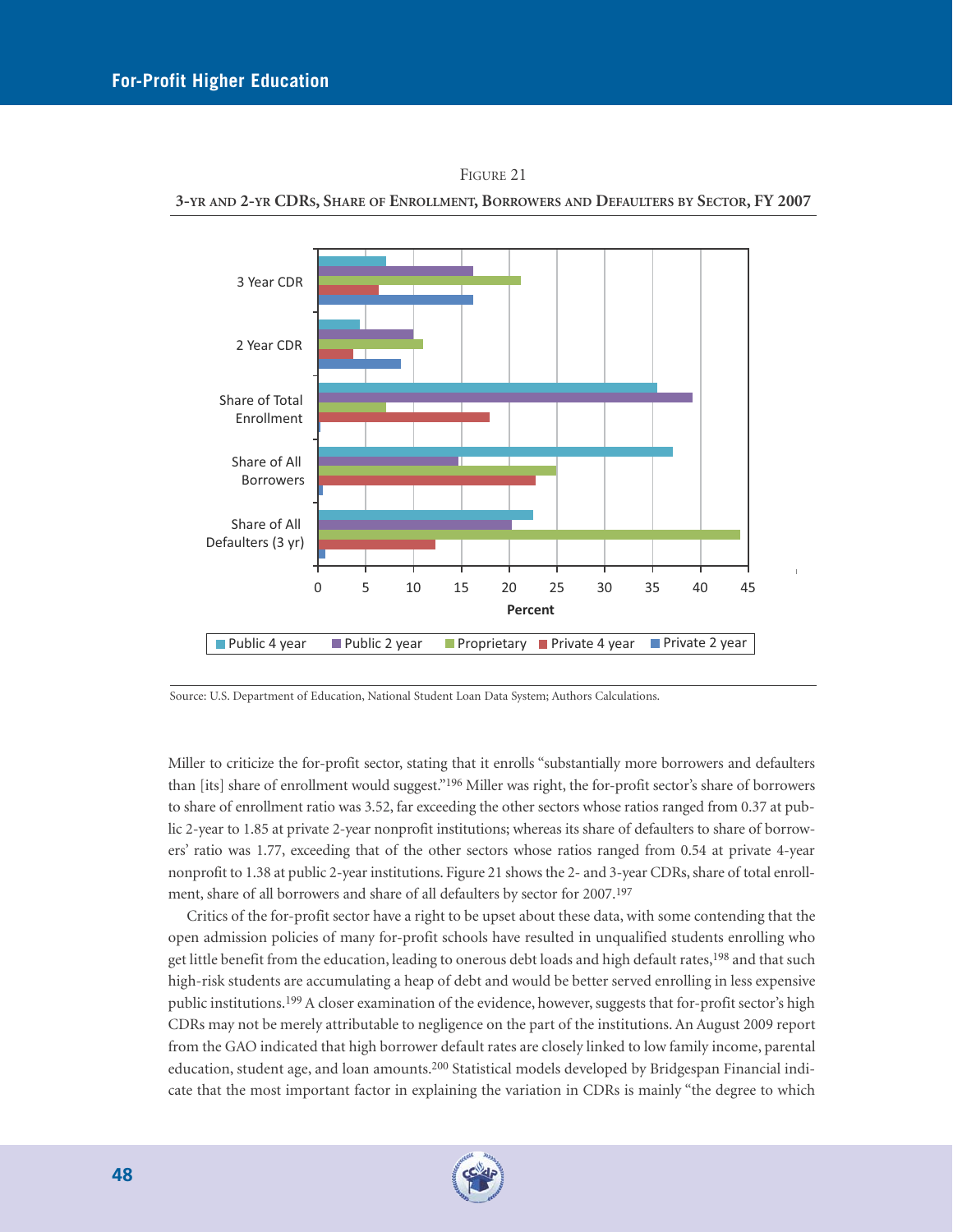an institution collected and reported information about its student body." This variable was found to account for more than 1/3 of the variation in CDRs. Other important explanatory variables (in order of influence) included the percentage of students receiving a Pell Grant, degree-levels offered and institutional factors such as profit status.201

Overall, for-profit students have much lower family incomes, parents with lower levels of education, tend to be older, and take out more debt than their public and private nonprofit counterparts—making them more likely to default on their student loans regardless of the type of institution they attend, according to the analyses mentioned above.202 In addition, there are many examples of for-profit institutions performing at or above par with respect to their public and private nonprofit counterparts. In fact, 373 for-profit institutions had a 3-year CDR less than or equal to the overall postsecondary rate of 11.8 percent, with 198 of these having a CDR less than the public 4-year sector rate of 7.1 percent. Several forprofit institutions with large enrollments, such as Grand Canyon University, Walden University and American Public University, have around a 3 percent CDR, and Capella University exhibits a 5.5 percent CDR. All four of these for-profit institutions have a CDR equal to or less than the highly regarded and public Ohio State University.

Nonetheless, the fact that more than 1 in 5 proprietary education students defaulted on their loans within 3 years does not rest well with the American public or policy makers. For-profit institutions should take the initiative to improve their educational value so that students, especially those who are most likely to default on loans, can afford to undertake career training opportunities that will provide them with the skills needed to earn a decent standard of living and make a contribution to society. Continued poor performance in this important policy metric will result in some schools losing eligibility for federal financial aid, but it may also lead to policy makers being pressured to impose stricter regulations aimed to protect both consumers and taxpayers alike.

#### *Operational Issues*

Regulations that affect the operations of for-profit institutions have the potential to be significantly harmful and restrictive. That's because such institutions have invested huge amounts of time and money setting up their operations to do business in a way that complies with the laws that govern them. Two of the biggest challenges facing the for-profit industry today relate to interstate commerce and responsibility for authorization.

**Interstate Commerce.** Perhaps the state-level issue with that will prove to be the biggest challenge in the future is related to interstate commerce. Historically, for-profit colleges have only needed to be licensed to operate and comply with the regulatory environment in the state in which they are headquartered. This has limited the state-level regulatory burden that colleges operating across states lines have been subjected. More recently, as many profit-seeking colleges have been pursuing growth opportunities across state borders, there is increasing pressure to impose regulatory burdens on such colleges in multiple states. One of the regional accrediting bodies, the North Central Association of Colleges and Schools (NCACS), has established a policy which states that "all of its accredited members to be authorized to operate in all the states where they have students either in online or traditional courses."203 ED appears to be heading in a similar direction in creating regulatory language that would require colleges with multiple state locations to be authorized to operate in all such states in order to qualify for federal student aid programs.204

Such a law would impose additional regulatory burdens on for-profit colleges. This would apply to

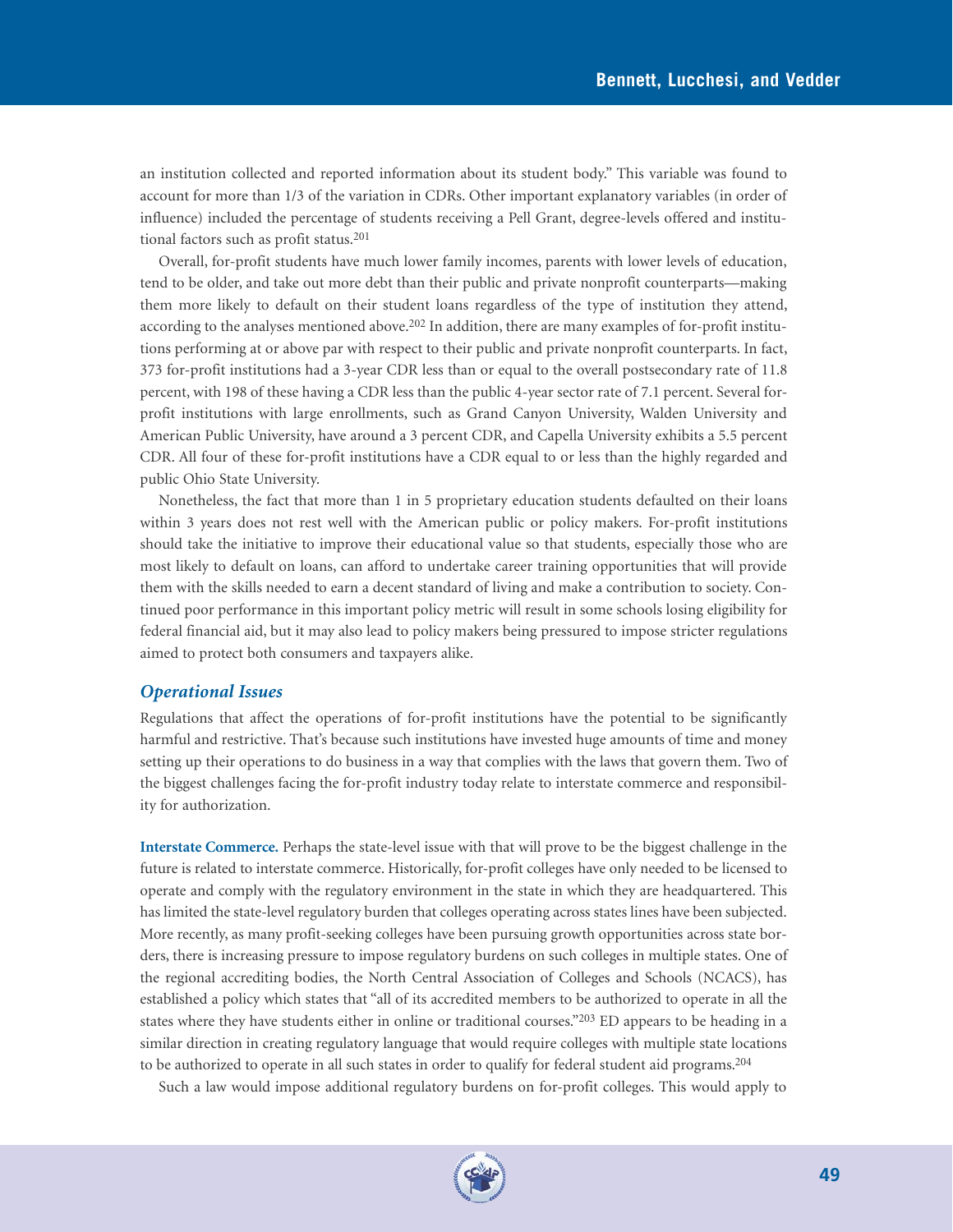both traditional bricks-and-mortar and online colleges that operate, or seek to operate, in multiple states. It is perhaps the online colleges that would be most adversely affected by such a rule though, as the latter compete for online students nationwide and may enroll relatively few students from a given state. The president of the online Yorktown University, Richard Bishirjian, estimated that it would cost his institution "a half million dollars or more annually to pay the licensing costs and legal fees of doing business in the 10 to 15 states where Yorktown has students," and that the costs would likely be passed on to students. Bishirjian contends that "the proposed rule is meant to preserve the status of traditional universities and would unfairly affect all but the largest and wealthiest online-only education companies."205 Whether this allegation is true or not, the rule would significantly hamper competition in the online education market by making it very costly for small online colleges to attract students from multiple states, despite the fact that one of the benefits of online college is that students can attend from anywhere with an internet connection and that this often leads to greater economies of scale and thus, lower costs.

**Responsibility for Authorization.** Another state-level issue that also has national implications is related to determining responsibility for authorization of institutions to operate within a state. As mentioned above, the HEA requires that an institution must have evidence that it is authorized to operate in a state in order to be eligible for federal student aid programs; however, there remains ambiguity as to which regulatory or oversight body is responsible for authorization. While federal law implies that state agencies are the responsible party, some states have deferred the decision making to the accreditation agencies by exempting institutions from the licensing process that are already accredited by a federally approved agency. ED has suggested that this undermines the checks and balances system of accreditation and state authorization.206

In a related issue, ED found an apparent loophole in the mid 1970s when it determined that "institutions were authorized by the state by virtue of the state's decision not to have any oversight over them," suggesting that institutions technically not authorized to operate in a state may still remain eligible for student aid programs. This unlikely scenario came to fruition temporarily recently when California dismantled its agency responsible for oversight, the Bureau for Private Postsecondary and Vocational Education. California would later create a new oversight body, but during the time in which there was no official oversight authority, for-profit institutions maintained their eligibility for federal student aid programs.<sup>207</sup>

In response, ED has proposed regulatory language that would require states to maintain written documentation of an institution's legal authorization to operate within its borders be obtained by a government agency or entity that is specifically responsible for licensing, chartering or otherwise approving education programs. In other words, ED intends to eliminate supposed loopholes that permit an avoidance of oversight such as authorization made by entities that are also responsible for approving non-educational entities, state authorization based on the age of an institution or its association with a non-state entity, or authorization that is not subject to review or revocation for cause such as failure to comply with consumer protection laws.<sup>208</sup>

#### *Educational Issues*

Although the majority of regulatory efforts are somehow related to federal aid programs, there are a few efforts focused on educational issues, although they too, are intermingled with federal student aid. Accreditation is the de facto monitor of institutional quality in addition to serving a gatekeeper function. With the proliferation of the internet, online distance education has becoming increasingly popular, spurring a debate over the quality of such education.

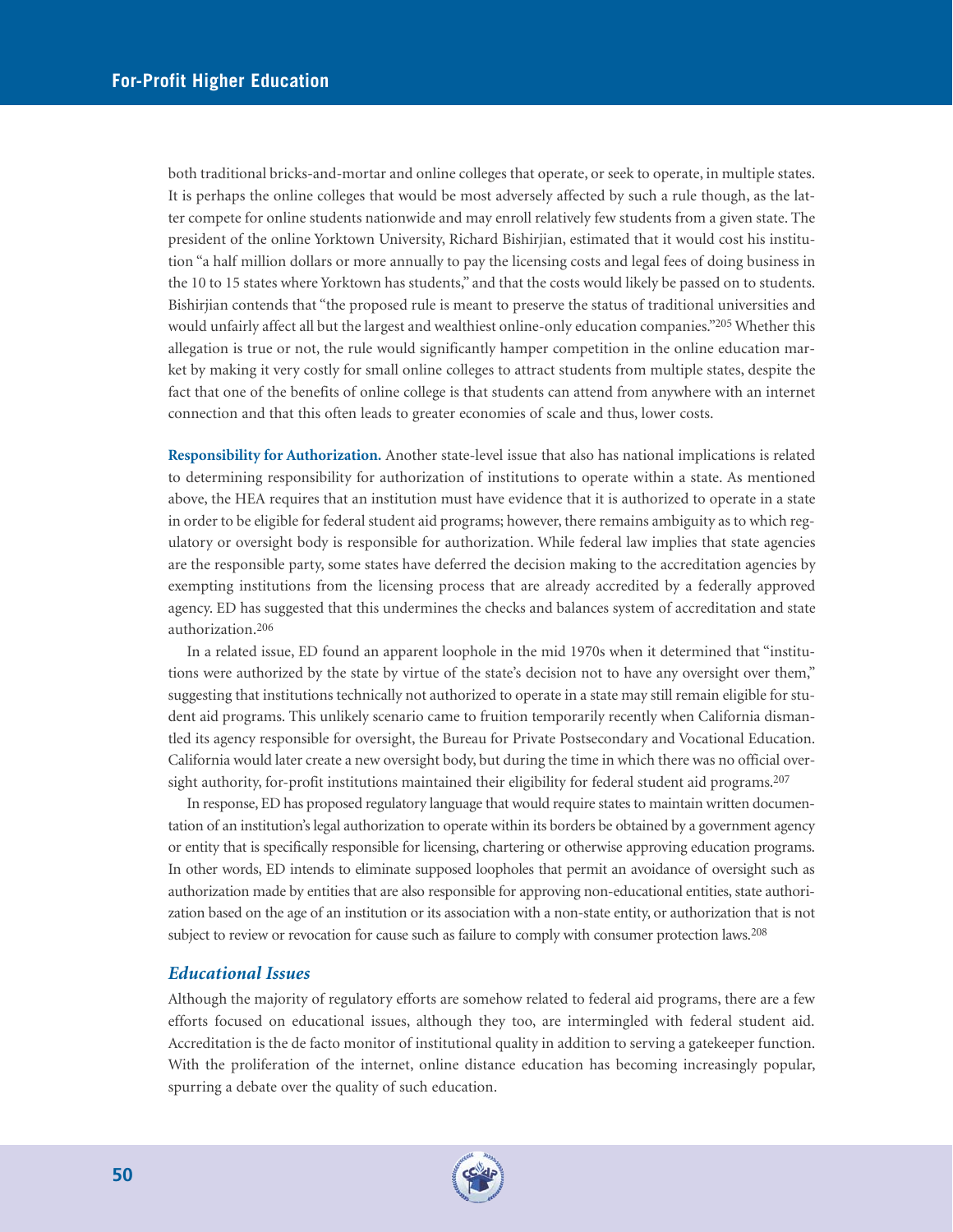**Accreditation.** Accreditation became much more attractive to colleges when the accreditation agencies began serving as gatekeepers to the federal coffers with passage of the 1952 GI Bill and the later 1965 HEA. Although accreditation technically remains a voluntary process today, many students rely on federal aid programs to help pay for college and as such, most institutions, including those in the for-profit sector, must comply with the standards and oversight of the accreditation associations if they wish to enroll such students. It is not difficult to understand why accreditation became so prevalent among not only for-profit, but all postsecondary institutions since passage of the original and subsequent reauthorizations of the HEA. The incentive is quite attractive, as accreditation is essential to access federal aid money, which totaled nearly \$117 billion in 2008–2009. This figure represents a real, inflation-adjusted increase of nearly 540 percent, or a real growth rate of 5 percent since 1970-1971.209 With an ever growing federal treasure chest, all institutions have become eager to get it in on the action, including the forprofits. Traditionally, most for-profit institutions have been accredited by the national accreditors, but increasingly, they are seeking to gain regional accreditation.

It is a common perception that regional accreditation is a better indicator of quality than national accreditation. This is likely due to a misguided guilty-by-association mindset in which any college that is accredited by the same association that accredits what may be considered a substandard institution, is also substandard. Similarly, a college that is accredited by the same association that accredits the most reputable institutions is perceived as also being reputable. The diploma mill endemic of the past has tainted the public image of the national accreditation associations and the for-profit industry in general by painting an ugly image of it that has struggled to fade. Likely for this reason, many for-profit colleges now seek to obtain regional accreditation so that they may be perceived as reputable by association. The University of Phoenix, for instance, has boasted in its marketing that it is accredited by the same association that accredits the top research universities in the world.

The majority of institutions, however, remain accredited by a national agency, as the regional agencies remain somewhat hostile to the for-profit sector<sup>210</sup> despite an antitrust case brought by the U.S. Department of Justice against the American Bar Association (a specialized accrediting agency for law schools) that prohibited the ABA from "refusing to accredit schools simply because they are for-profit" operators.<sup>211</sup> This essentially made it illegal for an accrediting agency to base accreditation decisions on profit status. Despite remnants of hostility, some highly capitalized for-profit colleges have managed to obtain regional accreditation, although by a somewhat roundabout way that some critics of the industry argue should not be permitted. Such colleges have been able to acquire regional accreditation by purchasing financially struggling colleges that already possess regional accreditation or by starting a new program at a college that is already regionally accredited. Entrepreneur Michael Clifford has suggested that regional accreditation has a market value of around \$10 million to an acquirer, as that is the amount that it would take to start a regionally accredited college, a "process that could take up to ten years and has only a 50-50 chance of success."212

Although accreditation through acquisition and association appears to be feasible at this point, it is an area that may eventually become susceptible to more government regulation. At the time of this writing, there is evidence of this, which has sparked great concern in the for-profit industry. ED's Office of Inspector General (OIG) has launched an attack on the Higher Learning Commission (HLC) of the NCACS over its decision to accredit American Intercontinental University, an online for-profit school (we will discuss this case again in the online learning section). The fear is that "HLC is not likely to escape sanctions unless it radically changes policies and promises never again to accredit a for profit distance learning institution," implying that institutions such as the University of Phoenix and Kaplan University risk losing

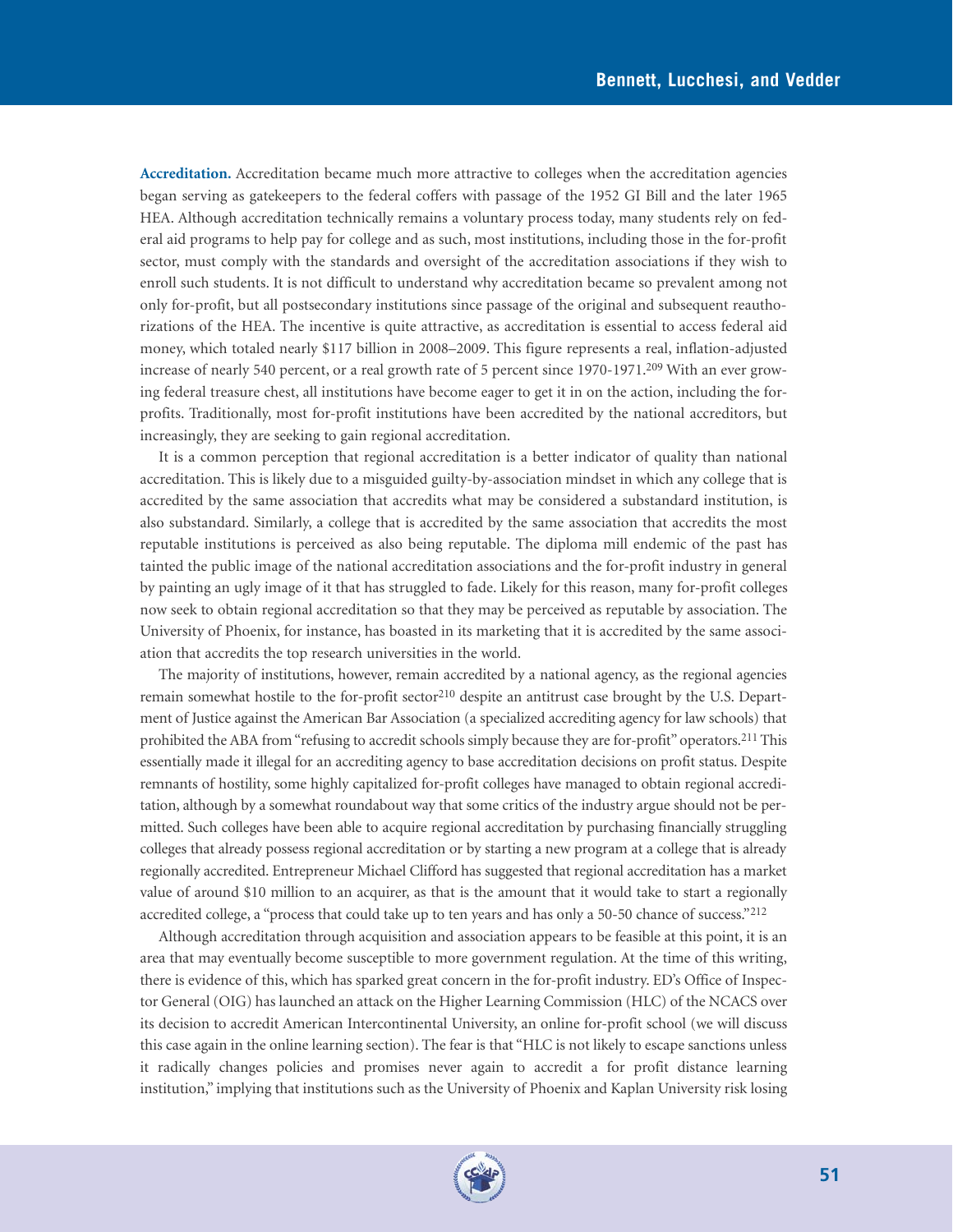their regional accreditation if the OIG successful instills fear in the regional accreditors that deters them from accrediting for-profit schools with significant online offerings.213

**Online Learning.** Following a report by ED calling for the repeal of the 50-percent rule in an attempt to, as Congressman John Boehner stated, "increase access to higher education through innovation and technology,"214 the Higher Education Reconciliation Act of 2006 eliminated the rule, paving the way for colleges to offer more distance courses and validating online institutions.215 Although demand for online courses had been growing for several years, the number and percentage of students taking an online course has soared since abandonment of the 50-percent rule. Between fall 2006 and 2008, the number of students taking at least one online course has increased by 32 percent (3.5 to 4.6 million), while the percentage of all students taking at least one online course increased from 19.6 to 25.3 percent.<sup>216</sup> This rule change has benefited all sectors of postsecondary education, but it has been especially beneficial to the for-profit sector, which has a 42 percent online higher education market share.<sup>217</sup>

Despite the rule change, there are still critics of online education, and particularly that provided by for-profit institutions. One such critic is ED's Office of Inspector General (OIG). It released a report in May 2010 condemning the HLC of the NCACS, which happens to accredit the greatest number of forprofit schools among the regional accreditors, for not defining "what constitutes a credit hour for a course" or establishing "minimum requirements for program length or the assignment of credit hours,"<sup>218</sup> suggesting that this "allowed the university to inflate course value and, consequently, award students too much in federal student loans."219 OIG's criticism of the accreditor was sparked by HLC's decision to accredit American Intercontinental University, an online for-profit school. In its subsequent investigation, OIG also examined Kaplan University and the University of Phoenix, both for-profit and largely online institutions.220

Many skeptics of online learning espouse the view that traditional education is more effective than online, presumably because greater value is placed on face-to-face instruction than the actual content being delivered. This *social interaction argument* assumes that physical classroom interaction is needed to engage the students in learning and that this experience is not replicable in a virtual classroom–even ones that make use of advanced communication tools such as email, forums and social networking that encourage even bashful students to participate. There is a growing body of evidence that suggests this argument is misguided—that online education is as effective if not more effective than traditional face-to-face instruction.

The National Center for Academic Transformation (NCAT) has developed a course redesign model that stresses the implementation of information technology into an institution's 25 most common courses. It has been tested at 30 institutional locations thus far, with significant improvements in student learning, retention, and course completions. In fact, improvements in student learning were reported by 25 of the 30 projects, with the remaining 5 indicating equivalent learning; and 18 of 24 institutions that measured retention reported "a decrease in drop-failure-withdrawal rates, and an increase in course completion rates."221 A similar effort is underway at Carnegie Mellon Universities' Open Learning Initiative (OLI), which has developed a prototype for how online courses can be designed to respond to individual student needs. Early testing of OLI suggests that, "students in a traditional classroom introductory statistics course scored no better than similar students who used the open-learning program and skipped the three weekly lectures and lab period,"222 implying that online courses are just as effective as traditional ones, with room for improvement. The positive results reported by NCAT and OLI are indicative of the overall effects of online education as reported by ED and the National Survey of Student Engagement (NSSE).

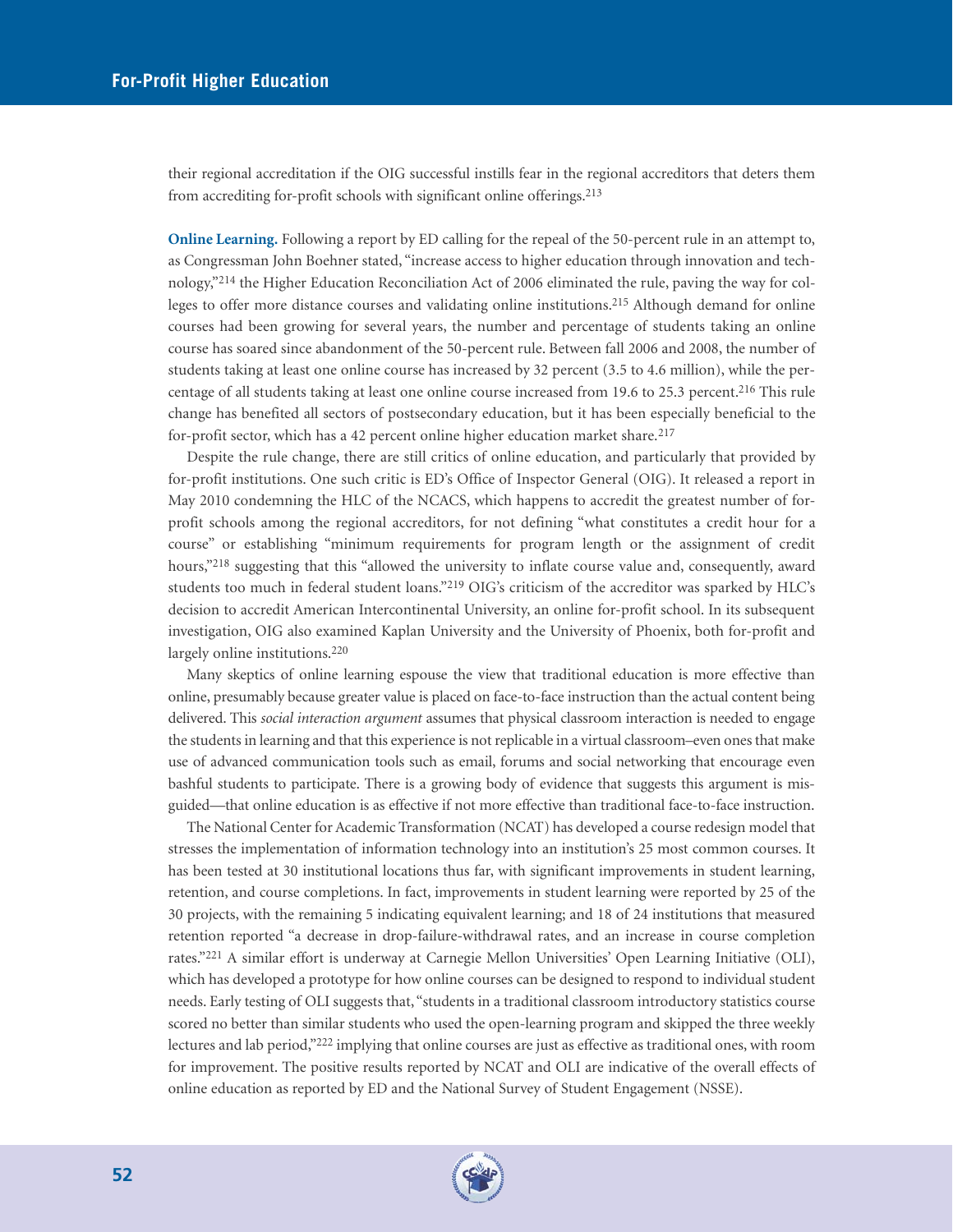ED released a meta-analysis in 2009 that examined more than 1,000 empirical studies of the effectiveness of online learning, finding that "students who took all or part of their class online performed better, on average, that those taking the same course through traditional face-to-face instruction," with the effect being greater for blended (online combined with elements of face-to-face) than for purely online instruction, relative to face-to-face instruction only.223 The report noted that "online learning is much more conducive to the expansion of learning time than is face-to-face instruction." Online learning can be enhanced by giving learners control of their interactions with media and prompting learner reflection.224 The results of the ED report were enough to persuade some skeptics, such as University of Wisconsin sociologist Sara Goldrick-Rab, to conclude that "I'm a bit more convinced that online ed is a reasonable way to move forward."225

The 2008 NSSE, which randomly surveyed nearly 380,000 students at 722 U.S. baccalaureate-granting institutions, found that "courses delivered primarily online seem to stimulate students' level of intellectual challenge and educational gains," adding that "relative to classroom learners…online learners reported more deep approaches to learning in their coursework." The NSSE report did note that students who pursue online courses may be those "who embrace the spirit of independent, student centered, intellectually engaging learning," with online learners more likely than their counterparts to very often "participate in course activities that challenge them intellectually and to discuss topics of importance to their major."226

Despite evidence that online education is a reliable medium, ED appears to have taken the OIG's report into consideration, as it recently proposed a rule that would for the first time in federal policy history define a credit hour as "one hour of classroom or direct faculty instruction and a minimum of two hours of out of class student work each week for approximately fifteen weeks for one semester or trimester hour of credit, or equivalent amounts of actual instruction for quarters or other time periods." In an effort to avoid suppressing efforts by institutions to develop alternative methods to measure educational content and student work, ED's proposal did carve out an exception that would permit institutionally "established reasonable equivalencies for the amount of work required in [the previous definition] for the credit hours awarded, including as represented in intended learning outcomes and verified as evidence of student achievement."227

## **Conclusion: On the Economics of For-Profit Higher Education**

The single characteristic that most sets for-profit institutions of higher learning apart from the traditional sectors of higher education is the profit motive. Some observers contend that profit has absolutely no place in the sacred endeavor of education. They argue that for-profit colleges and universities are akin to snake oil salesman. For-profits, they claim, do nothing more than sell students the notion that all their problems can be solved through receipt of a diploma (sometimes reflecting a dubious amount of true education), and ultimately leave them with nothing of value and a mountain of debt.

Traditional economic theory, however, can be used to paint a vastly different picture of education as a profit making enterprise. In this context, profit is not an evil of society, but rather the engine that ultimately provides consumers with the things they want and need. The concept of consumer sovereignty asserts that the consumer ultimately determines how a society's resources will be allocated based on their decisions of what to buy and what not to buy. Profits will only be generated in markets in which the product is in high demand. Profit creates the incentive for firms to provide more of the product, thus automatically drawing resources into productive activities that satisfy consumers' wants and needs.

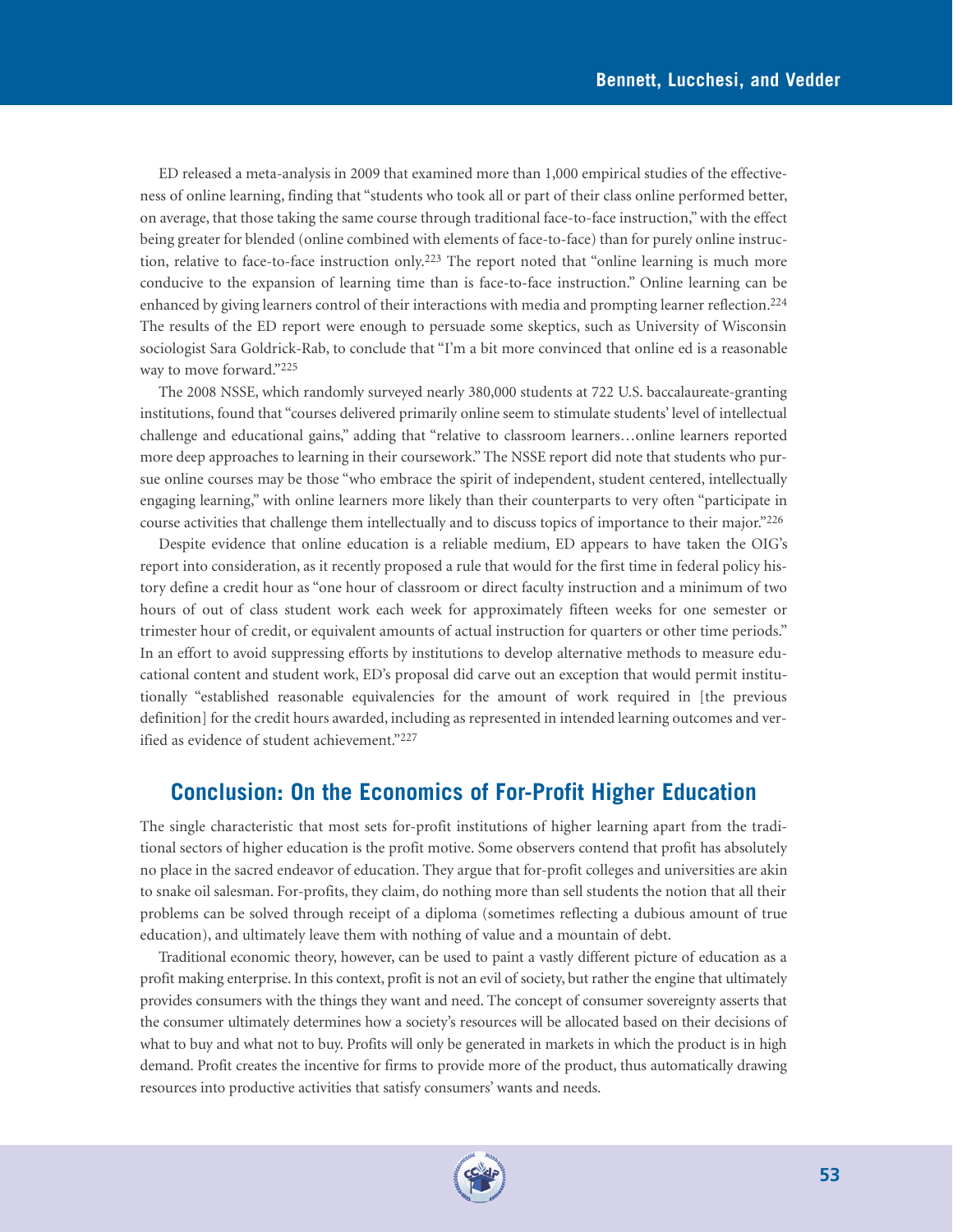Ultimately, the concept of consumer sovereignty is just as applicable to education as it is to any other product. But this assertion also points to the resistance to such an argument: education viewed as a product. For many, classifying education as a product and a student as a customer elicits a negative response. Education is more than a "business," it is a calling, an endeavor that enriches society and furthers the development of western civilization. However, the classification of colleges as businesses is highly defensible. The student will pay in one manner or another for the services of the college or university and further, they are the primary beneficiary of the education. This view of education as a product can explain the unprecedented growth of the for-profit education industry and perhaps partially silence some of the industry's critics. Economics would suggest that for-profits can only make a profit by providing educational services that are in high demand. Those educational services would not likely be in high demand for long if they were of dubious quality or did little to increase a student's employability. The track record of for-profit education is long enough at this point that if the industry were providing a product of little value, the customers would be aware of this and simply go away. They have not. Demand at for-profits is as strong as ever. If demand for a product is strong, the product must be providing something of value for the customer.

The perception that the explosive growth of the industry in the past decade is no short term phenomenon is shared by investors and entrepreneurs in the industry. Governments are strapped for funds, not only temporarily as a result of the current economic downturn, but long term because of the rising liabilities associated with rapid increases in the elderly population. If higher education participation is going to rise substantially, private resources are almost certainly going to be needed to finance enrollment expansion. The for profit sector, at the margin, is already serving a large minority of incremental students, and that portion will probably continue to rise, particularly if increasing numbers of students are adult learners that historically have used for-profit institutions to a great extent to meet their educational needs. Any attempt to expand participation of Americans in higher education would do well to seriously include for profit institutions in planning, and public policy should encourage, not discourage this sector's continued growth. As a general proposition, that means providing a level playing field, where the for-profits are treated no differently than traditional institutions with respect to regulatory matters.

Also, we are of the opinion that the for-profits provide a useful function in many ways. They increase competition for the traditional universities, leading many such schools to do things that are desirable but have been previously resisted—offering more weekend and evening classes, reaching out more to adult learners, etc. The for-profits often use standardized curricula in ways that lower costs without any loss in student learning, a point that may eventually become more acceptable in traditional universities where suggestions for curricular innovation are often resisted by faculty who assert their academic freedom is being violated. They make vastly better use of facilities, a lesson traditional universities can learn, and may be compelled to learn in order to remain competitive.

The continued rise in tuition fees at rates greater than family incomes is not sustainable indefinitely, and a reformation of higher education is necessary to deal with that reality. One element of that reformation is moving toward more efficient, market-based service providers such as for-profit schools. These schools, like any set of institutions, are not all perfect, and indeed there are no doubt some real issues relating to educational quality, the financing of students and the like, but these issues often exist for traditional providers as well. In any case, the for-profit schools are increasingly important in the higher education landscape and we see nothing to fundamentally alter that. It is time to accept that fact and use this reality constructively to improve American higher education.

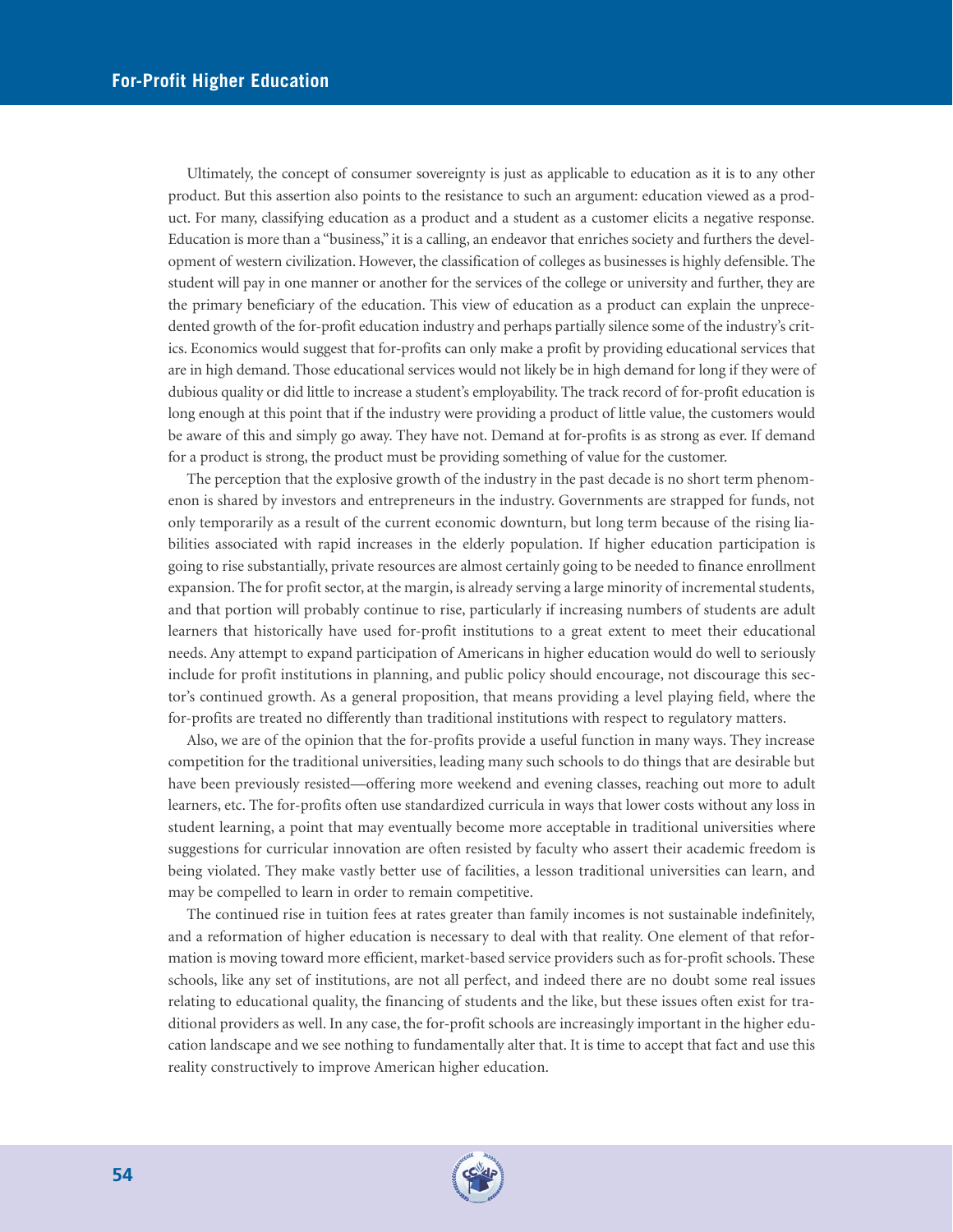### **Notes**

1. U.S. Department of Education, NCES, *Enrollment in Postsecondary Institutions, Fall 2008; Graduation Rates, 2002 & 2005 Cohorts; and Financial Statistics, Fiscal Year 2008* (2010).

2. Authors estimates based on conversations with industry insiders.

3. U.S. Department of Education, NCES, IPEDS, *Fall Enrollment*(1986–2008); U.S. Department of Education, NCES, *Enrollment in Postsecondary Institutions, Fall 2008; Graduation Rates, 2002 & 2005 Cohorts; and Financial Statistics, Fiscal Year 2008* (2010).

4. Andrew J. Coulson, *Market Education: The Unknown History* (New Brunswick: Transaction, 1999).

5. Ibid.

6. Ibid.

7. Charles G. Reigner, *Beginnings of the Business School* (Baltimore: H.M. Rowe, 1959).

8. Richard S. Ruch, *Higher Ed, Inc.: The Rise of the For-Profit University* (Baltimore: Johns Hopkins University Press, 2001). 9. Ibid.

10. Kevin Kinser, *From Main Street to Wall Street: The Transformation of For-Profit Higher Education* (Hoboken: Wiley, 2006). 11. Ibid.

12. As quoted in Kevin Kinser, *From Main Street to Wall Street: The Transformation of For-Profit Higher Education* (Hoboken: Wiley, 2006).

13. Kevin Kinser, *From Main Street to Wall Street: The Transformation of For-Profit Higher Education* (Hoboken: Wiley, 2006).

14. Richard S. Ruch, *Higher Ed, Inc.: The Rise of the For-Profit University* (Baltimore: Johns Hopkins University Press, 2001).

15. Brian Pusser and William N. Harlow, "For-Profit Higher Education," in *Higher Education in the United States: An Encyclopedia*, ed. James J.F. Forest and Kevin Kinser (Santa Barbara: ABC-CLIO, 2002).

16. Kevin Kinser, *From Main Street to Wall Street: The Transformation of For-Profit Higher Education* (Hoboken: Wiley, 2006).

17. U.S. Department of Education, NCES, IPEDS, *Fall Enrollment* (1986-2008); U.S. Department of Education, NCES, *Enrollment in Postsecondary Institutions, Fall 2008; Graduation Rates, 2002 & 2005 Cohorts; and Financial Statistics, Fiscal Year 2008* (2010).

18. U.S. Department of Education, NCES, IPEDS, *Fall Enrollment* (1986-2008); U.S. Department of Education, NCES, *Enrollment in Postsecondary Institutions, Fall 2008; Graduation Rates, 2002 & 2005 Cohorts; and Financial Statistics, Fiscal Year 2008* (2010); Authors calculations.

19. Ibid.

20. U.S. Department of Education, NCES, IPEDS, *Fall Enrollment* (1986-2008).

21. Ibid.

22. Ibid.

23. U.S. Department of Education, NCES, IPEDS, *Fall Enrollment* (1986–2008); Authors calculations.

24. Ibid.

25. Ibid.

26. U.S. Department of Education, NCES, IPEDS, *Fall Enrollment* (1986–2008); U.S. Department of Education, NCES, *Enrollment in Postsecondary Institutions, Fall 2008; Graduation Rates, 2002 & 2005 Cohorts; and Financial Statistics, Fiscal Year 2008* (2010); Authors calculations.

27. Ibid.

28. U.S. Department of Education, NCES, IPEDS, *Fall Enrollment* (1986-2008).

29. U.S. Department of Education, NCES, IPEDS, *Institutional Characteristics* (1986-2008).

30. Sarah E. Turner,"For-Profit Colleges in the Contest of the Market for Higher Education," in *Earnings from Learning: The Rise of For-Profit Universities*, ed. David W. Breneman, Brian Pusser, and Sarah E. Turner (Albany: State University of New York Press, 2006).

31. U.S. Department of Education, NCES, IPEDS, *Fall Enrollment* (1986-2007); Authors calculation.

32. Kevin Kinser, *From Main Street to Wall Street: The Transformation of For-Profit Higher Education* (Hoboken: Wiley, 2006).

33. Apollo Group, Inc., "History of Apollo Group," http://www.apollogrp.edu/History.aspx.

34. David W. Breneman, "The University of Phoenix: Icon of For-Profit Higher Education," in *Earnings from Learning: The Rise of For-Profit Universities*, ed. David W. Breneman, Brian Pusser, and Sarah E. Turner (Albany: State University of New York Press, 2006). 35. Ibid.

36. Ibid.

37. U.S. Department of Education, NCES, IPEDS, *Fall Enrollment* (1986–2008); Authors calculation.

38. Ibid.

39. Apollo Group, Inc., *Creating Opportunities: Apollo Group, Inc. 2009 Annual Report*.

40. Ibid.

41. Yahoo! Finance, "APOL," http://finance.yahoo.com/q?s=apol.

42. Goldie Blumenstyk, "Jury Finds U. of Phoenix Parent Company Liable for \$280-Million," *The Chronicle of Higher Education,* January 16, 2008.

43. Education Management Corporation, "Education Management October 2009 Enrollment," http://phx.corporateir.net/phoenix.zhtml?c=87813&p=irol-presentations.

44. Education Management Corporation, "History," http://www.edmc.edu/About/History.aspx.

45. Education Management Corporation, "Education Management October 2009 Enrollment," http://phx.corporateir.net/phoenix.zhtml?c=87813&p=irol-presentations.

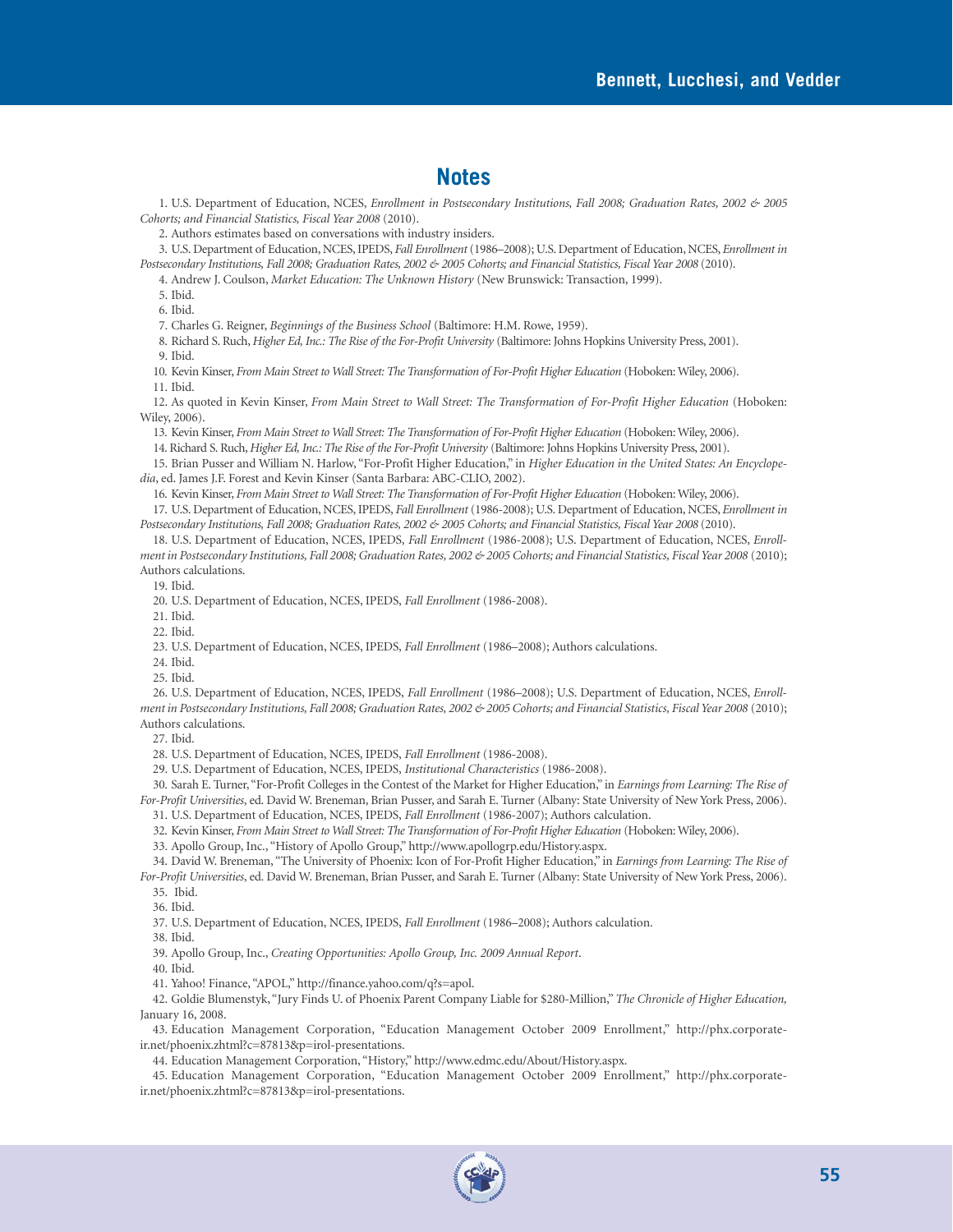46. Ibid.

47. Ibid.

48. Ibid.

49. Kevin Kinser, *From Main Street to Wall Street: The Transformation of For-Profit Higher Education* (Hoboken: Wiley, 2006).

50. Education Management Corporation, "Education Management October 2009 Enrollment," http://phx.corporate-ir.net/ phoenix.zhtml?c=87813&p=irol-presentations.

51. Education Management Corporation, "History," http://www.edmc.edu/About/History.aspx.

32. Yahoo! Finance, "EDMC," http://finance.yahoo.com/q?s=edmc.

53. Career Education Corporation, "About CEC," http://www.careered.com/about.aspx.

54. Kevin Kinser, *From Main Street to Wall Street: The Transformation of For-Profit Higher Education* (Hoboken: Wiley, 2006).

55. Career Education Corporation, "About CEC," http://www.careered.com/about.aspx.

56. bid.

57. Ibid.

58. Kevin Kinser, *From Main Street to Wall Street: The Transformation of For-Profit Higher Education* (Hoboken: Wiley, 2006). 59. Ibid.

60. United States Securities and Exchange Commission, "Form 8-K, Career Education Corporation," http://www.sec.gov/ Archives/edgar/data/1046568/000110465906036863/a06-12392\_48k.htm.

61. Reuters,"Career Education Corporation Announces U.S. Department of Education Lifts Growth Restrictions,"January 22, 2007. 62. Yahoo! Finance, "CECO," http://finance.yahoo.com/q?s=ceco.

63. Melissa Korn, "College Accreditors Criticized, May Face Tighter Oversight," *Wall Street Journal,* June 5, 2010.

64. Yahoo! Finance; Authors calculations.

65. Kevin Kinser, *From Main Street to Wall Street: The Transformation of For-Profit Higher Education* (Hoboken: Wiley, 2006).

66. Lynn Cowan, "Grand Canyon Brings Tepid End To 15-Week-Long IPO Drought," *The Wall Street Journal Online Edition,* November 21, 2008.

67. Lynn Cowan and Kathy Shwiff,"Bridegpoint Shares Rise in IPO,"*The Wall Street Journal Online Edition,* April 15, 2009.

68. U.S. Department of Education, NCES, *Enrollment in Postsecondary Institutions, Fall 2008; Graduation Rates, 2002 & 2005 Cohorts; and Financial Statistics, Fiscal Year 2008* (2010); Authors calculations.

69. Ibid.

70. Ibid.

71. U.S. Department of Education, NCES, IPEDS, *Student Financial Aid* (2006).

72. Ibid.

73. U.S. Department of Education, NCES, *Enrollment in Postsecondary Institutions, Fall 2008; Graduation Rates, 2002 & 2005 Cohorts; and Financial Statistics, Fiscal Year 2008* (2010); Authors calculations.

74. Ibid.

75. Ibid.

76. Ibid.

77. Apollo Group, Inc., *Creating Opportunities: Apollo Group, Inc. 2009 Annual Report*; Authors calculations.

78. Doug Lederman, "Anti-Lobbying Fever? Not in Higher Ed," *Inside Higher Ed,* December 21, 2006.

79. John Whitehead quoted in William G. Bowen, *Inside the Boardroom: Governance by Directors and Trustees* (New York: John Wiley & Sons, 1994).

80. Richard S. Ruch, *Higher Ed, Inc.: The Rise of the For-Profit University* (Baltimore: Johns Hopkins University Press, 2001).

81. Ibid; David W. Breneman, Brian Pusser, and Sarah E. Turner, "The Contemporary Provision of For-Profit Education: Mapping the Competitive Market," in *Earnings from Learning: The Rise of For-Profit Universities*, ed. David W. Breneman, Brian Pusser, and Sarah E. Turner (Albany: State University of New York Press, 2006).

82. Sarah E. Turner,"For-Profit Colleges in the Contest of the Market for Higher Education," in *Earnings from Learning: The Rise of For-Profit Universities*, ed. David W. Breneman, Brian Pusser, and Sarah E. Turner (Albany: State University of New York Press, 2006). 83. Ibid.

84. U.S. Department of Education, NCES, IPEDS, *Human Resources* (2007).

85. Richard S. Ruch, *Higher Ed, Inc.: The Rise of the For-Profit University* (Baltimore: Johns Hopkins University Press, 2001).

86. Ibid.

87. Ibid.

88. Sarah E. Turner,"For-Profit Colleges in the Contest of the Market for Higher Education," in *Earnings from Learning: The Rise of For-Profit Universities*, ed. David W. Breneman, Brian Pusser, and Sarah E. Turner (Albany: State University of New York Press, 2006).

89. Ibid.

90. Ibid.

91. Ibid.

92. U.S. Department of Education, NCES, IPEDS, *Admissions and Test Scores* (2007).

93. Ibid.

94. Ibid.

95. U.S. Department of Education, NCES, IPEDS, *Fall Enrollment* (2007).

96. Ibid.

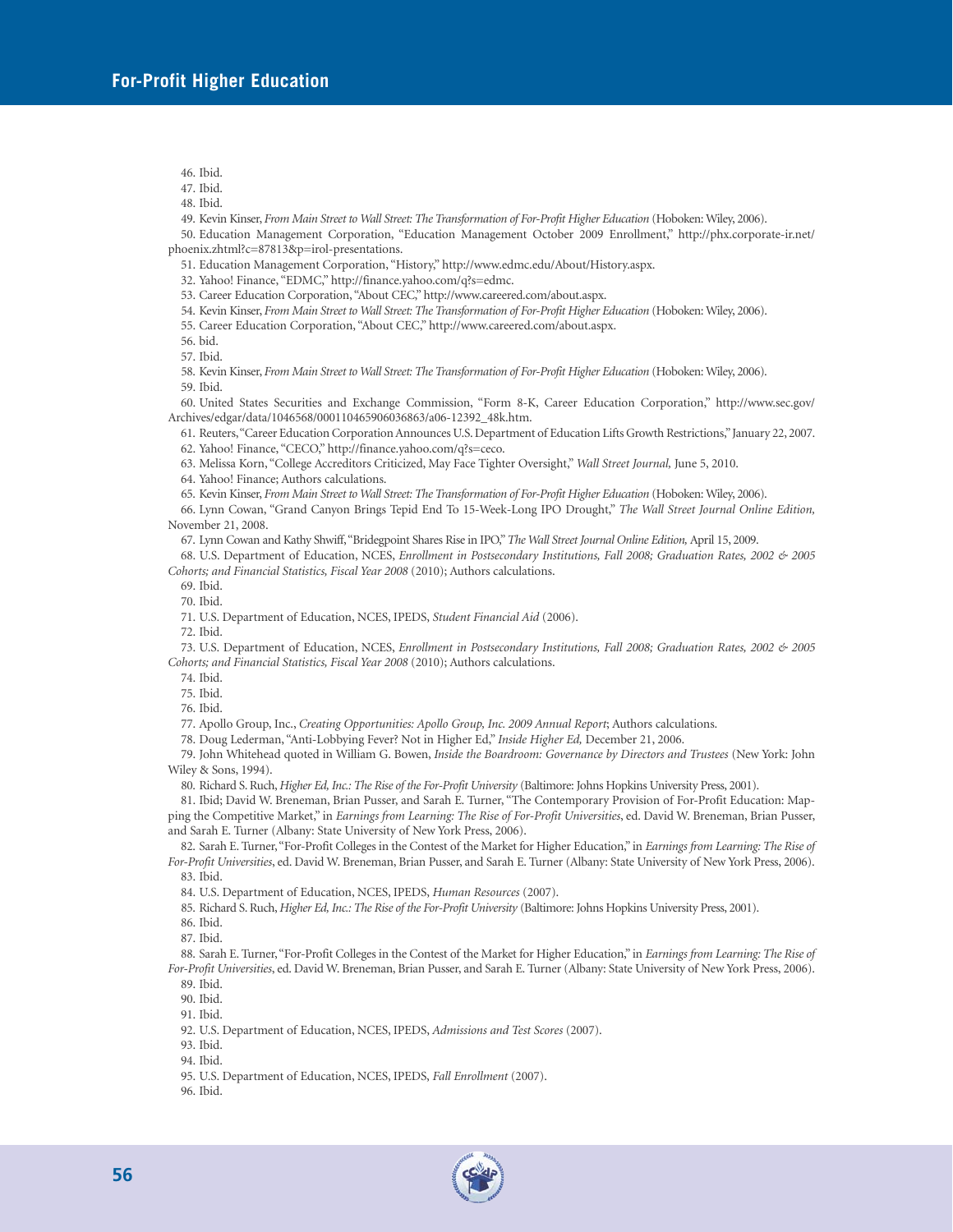97. Richard S. Ruch, *Higher Ed, Inc.: The Rise of the For-Profit University* (Baltimore: Johns Hopkins University Press, 2001).

98. U.S. Department of Education, NCES, I*PEDS, Graduation Rates* (2007).

99. Richard S. Ruch, *Higher Ed, Inc.: The Rise of the For-Profit University* (Baltimore: Johns Hopkins University Press, 2001).

100. U.S. Department of Education, "National Student Loan Default Rates," http://www2.ed.gov/offices/OSFAP/ defaultmanagement/instrates.html; Authors calculations.

101. Paul Basken, "New Measure of Student-Loan Defaults Could Threaten Hundreds of Colleges," *The Chronicle of Higher Education,* December 14, 2009.

102. Joseph T. Nerden, "Accreditation: Private Vocational Schools," in *Encyclopedia of Education*, ed. Lee C. Deighton (New York: The Macmillian Co. and the Free Press, 1971), 61-4.

103. D.A. Trivett,"Proprietary Schools and Postsecondary Education," *ERIC Higher Education Research Report No. 2* (Washington, DC: American Association for Higher Education, 1974).

104. Jack H. Jones, "The Education Amendments of 1972: Redefining the Postsecondary Turf," 28th National Conference on Higher Education, American Association for Higher Education (Chicago, IL), March 14, 1973.

105. D.A. Trivett,"Proprietary Schools and Postsecondary Education," *ERIC Higher Education Research Report No. 2* (Washington, DC: American Association for Higher Education, 1974).

106. Watson Scott Swail, "Graduating At-Risk Students: A Cross-Sector Analysis" (Washington, DC: Imagine America Foundation, 2009).

107. Rob Lytle, "Private Sector: Post-Secondary Schools—Do They Deliver Value to Students and Society?" (The Parthenon Group, March 2010)

108. William G. Tierney and Guilbert Hentschke, *New Players, Different Game: Understanding the Rise of For-Profit Colleges and Universities* (Baltimore: The Johns Hopkins University Press, 2007).

109. Kevin Kinser, *From Main Street to Wall Street: The Transformation of For-Profit Higher Education* (Hoboken: Wiley, 2006).

110. W.J. Hamilton, *The Regulation of Proprietary Schools in the United States,* Unpublished Dissertation (University of Pennsylvania, Philadelphia, PA, 1958).

111. D.P. Smole and S.S. Loane, A *Brief History of Veterans' Education Benefits and Their Value,* CRS Report for Congress #RL34549 (Congressional Research Service, July 3, 2008).

112. G.C. Leef and R.D. Burris, Can *College Accreditation Live Up To Its Promise?* (Washington, DC: American Council of Trustees and Alumni, 2001).

113. J.B. Lee and J.P. Merisotis, *Proprietary Schools: Programs, Policies, and Prospects,* ASHE-ERIC Higher Education Report no. 5 (Washington, DC: School of Education and Human Development, The George Washington University, 1990). 114. Ibid.

115. D.P. Smole and S.S. Loane, A *Brief History of Veterans' Education Benefits and Their Value,* CRS Report for Congress #RL34549 (Congressional Research Service, July 3, 2008).

116. Brian Pusser, *The role of the state in the provision of higher education in the United States*, *Australian Universities' Review*, Vol. 42, Number 2, 1999 & Vol. 43, Number 1 (2000).

117. D.P. Smole and S.S. Loane, A *Brief History of Veterans' Education Benefits and Their Value,* CRS Report for Congress #RL34549 (Congressional Research Service, July 3, 2008).

118. Jane V. Wellman, "Recognition of Accreditation Organizations: A Comparison of Policy & Practice of Voluntary Accreditation and the United States Department of Education," An Advisory White Paper prepared for the Council for Higher Education Accreditation (January 1998).

119. D.P. Smole and S.S. Loane, A *Brief History of Veterans' Education Benefits and Their Value,* CRS Report for Congress #RL34549 (Congressional Research Service, July 3, 2008).

120. Brian Pusser, *The role of the state in the provision of higher education in the United States*, *Australian Universities' Review*, Vol. 42, Number 2, 1999 & Vol. 43, Number 1 (2000).

121. Kevin Kinser, *From Main Street to Wall Street: The Transformation of For-Profit Higher Education* (Hoboken: Wiley, 2006). 122. Ibid.

123. U.S. Congress House of Representatives, Subcommittee on Postsecondary Education of the Committee on Education and Labor, *Observance of the 20th Anniversary of the Higher Education Act*, Hearing, November 8, 1985. 99th Congress, 1st Session. Washington: U.S. Government Printing Office (testimony of John Brademas, 1986); and Bell, T.H. "Increasing Access to Postsecondary Education—The Federal Role," Paper presented to the International Conference on Education of the 35th International Bureau of Education., August 29, 1975.

124. Ibid; and Brian Pusser, *The role of the state in the provision of higher education in the United States*, *Australian Universities' Review*, Vol. 42, Number 2 (1999) & Vol. 43, Number 1 (2000).

125. Brian Pusser, *The role of the state in the provision of higher education in the United States*, *Australian Universities' Review*, Vol. 42, Number 2 (1999) & Vol. 43, Number 1 (2000); and G.C. Leef and R.D. Burris, Can *College Accreditation Live Up To Its Promise?* (Washington, DC: American Council of Trustees and Alumni, 2001).

126. J.B. Lee and J.P. Merisotis, *Proprietary Schools: Programs, Policies, and Prospects,* ASHE-ERIC Higher Education Report no. 5 (Washington, DC: School of Education and Human Development, The George Washington University, 1990).

127. J.H. Jones, "Proprietary Schools as a National Resource," *The Future in the Making,* ed. D.W. Vermile (San Francisco: Josse-Bass), 177-81.

128. Lawrence E. Gladieux, "Federal Student Aid Policy: A History and an Assessment," *Financing Postsecondary Education: The*

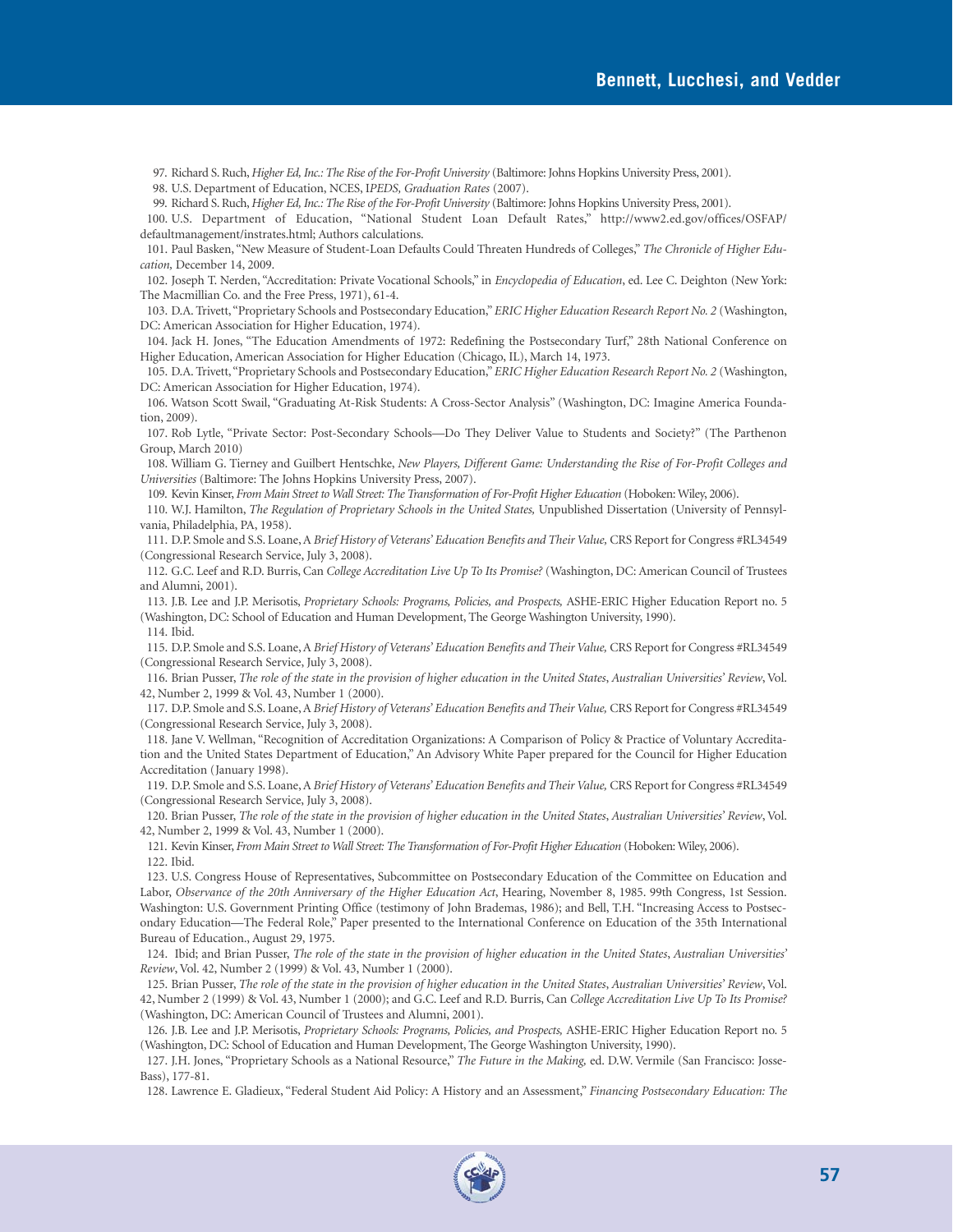*Federal Role*, (October 1995).

129. J.B. Lee and J.P. Merisotis, *Proprietary Schools: Programs, Policies, and Prospects,* ASHE-ERIC Higher Education Report no. 5 (Washington, DC: School of Education and Human Development, The George Washington University, 1990).

130. Bruce N. Chaloux, "State Oversight of the Private and Proprietary Sector," Paper presented at a joint session of the National Association of Trade and Technical Schools and the Association of Independent of Colleges and Schools, Miami, FL (April 19, 1985).

131. Kevin Kinser, *From Main Street to Wall Street: The Transformation of For-Profit Higher Education* (Hoboken: Wiley, 2006).

132. Bruce N. Chaloux, "State Oversight of the Private and Proprietary Sector," Paper presented at a joint session of the National Association of Trade and Technical Schools and the Association of Independent of Colleges and Schools, Miami, FL (April 19, 1985).

133. H.H. Katz, *A State of the Art Study on the Independent Private School Industry in the State of Illinois* (Springfield: Illinois State Advisory Council on Vocational Education, May 1973).

134. D.A. Trivett,"Proprietary Schools and Postsecondary Education," *ERIC Higher Education Research Report No. 2* (Washington, DC: American Association for Higher Education, 1974).

135. Kevin Kinser, *From Main Street to Wall Street: The Transformation of For-Profit Higher Education* (Hoboken: Wiley, 2006).

136. J.B. Lee and J.P. Merisotis, *Proprietary Schools: Programs, Policies, and Prospects,* ASHE-ERIC Higher Education Report no. 5 (Washington, DC: School of Education and Human Development, The George Washington University, 1990); see also Steven M. Jung, et.al., *Improving the Consumer Protection Function in Postsecondary Education. Final Technical Report* (Palo Alto, CA: American Institutes for Research, December 21,1976).

137. J.B. Lee and J.P. Merisotis, *Proprietary Schools: Programs, Policies, and Prospects,* ASHE-ERIC Higher Education Report no. 5 (Washington, DC: School of Education and Human Development, The George Washington University, 1990).

138. S.M. Jung,*Proprietary Vocational Education* (Columbus, OH: National Center for Research in Vocational Education, 1980).

139. J.B. Lee and J.P. Merisotis, *Proprietary Schools: Programs, Policies, and Prospects,* ASHE-ERIC Higher Education Report no. 5 (Washington, DC: School of Education and Human Development, The George Washington University, 1990).

140. S.M. Jung, et.al., *Improving the Consumer Protection Function in Postsecondary Education. Final Technical Report* (Palo Alto, CA: American Institutes for Research, December 21,1976).

141. J.B. Lee and J.P. Merisotis, *Proprietary Schools: Programs, Policies, and Prospects,* ASHE-ERIC Higher Education Report no. 5 (Washington, DC: School of Education and Human Development, The George Washington University, 1990).

142. Kevin Kinser, *From Main Street to Wall Street: The Transformation of For-Profit Higher Education* (Hoboken: Wiley, 2006).

143. Lawrence E. Gladieux, "Federal Student Aid Policy: A History and an Assessment," *Financing Postsecondary Education: The Federal Role* (October 1995).

144. U.S. Department of Education, NCES (2009), Table 190: Total Fall Enrollment in degree-granting institutions, by student level *Digest for Education Statistics, 2008*.

145. American Council on Education, "Historical Trends in the Federal Guaranteed and Direct Student Loan Programs (FY 1966 to FY 2007)," ACE Fact Sheet on Higher Education (2009).

146. Lawrence E. Gladieux, "Federal Student Aid Policy: A History and an Assessment," *Financing Postsecondary Education: The Federal Role* (October 1995).

147. Kevin Kinser, *From Main Street to Wall Street: The Transformation of For-Profit Higher Education* (Hoboken: Wiley, 2006).

148. Bruce N. Chaloux, "State Oversight of the Private and Proprietary Sector," Paper presented at a joint session of the National Association of Trade and Technical Schools and the Association of Independent of Colleges and Schools, Miami, FL, 19 (April 1985). 149. Kevin Kinser, *From Main Street to Wall Street: The Transformation of For-Profit Higher Education* (Hoboken: Wiley, 2006).

150. Bruce N. Chaloux, "State Oversight of the Private and Proprietary Sector," Paper presented at a joint session of the National Association of Trade and Technical Schools and the Association of Independent of Colleges and Schools, Miami, FL (April 19, 1985).

151. Kevin Kinser, *From Main Street to Wall Street: The Transformation of For-Profit Higher Education* (Hoboken: Wiley, 2006).

152. Skinner, Rebecca. "Institutional Eligibility and the Higher Education Act: Legislative History of the 90/10 Rule and Its Current Status," CRS Report for Congress (January 19, 2005).

153. Rainwater, Therese. "The Rise and Fall of SPRE: A Look at Failed Efforts to Regulate Postsecondary Education in the 1990s," *American Academic*, Volume Two, No. 1 (March 2006).

154. U.S. GAO, Statement of Corelia M. Blanchette, "Higher Education: Ensuring Quality Education From Proprietary Institutions," Testimony given before the Subcommittee on Human Resources and Intergovernmental Relations, Committee on Government Reform and Oversight, House of Representatives (GAO/T-HEHS-96-1586, June 1996).

155. R.W. Moore, "The illusion of convergence: Federal Student Aid Policy in Community Colleges and Proprietary Schools," in *Community colleges and proprietary schools: Conflict or convergence?,* ed. D.A. Clowes and E.M. Hawthorne (San Francisco: Jossey-Bass), 71-80.

156. Ibid

157. Kevin Kinser, *From Main Street to Wall Street: The Transformation of For-Profit Higher Education* (Hoboken: Wiley, 2006).

158. Rebecca Skinner, *Institutional Eligibility and the Higher Education Act: Legislative History of the 90/10 Rule and Its Current Status*," CRS Report for Congress (January 19, 2005).

159. Gregory Fusco,"HEA 98—Summary of Accreditation Provisions." Email to Judith Eaton (October 7, 1998), http://www.chea. org/government/HEA/98\_10Summary.asp

160. Therese Rainwater, "The Rise and Fall of SPRE: A Look at Failed Efforts to Regulate Postsecondary Education in the 1990s,"

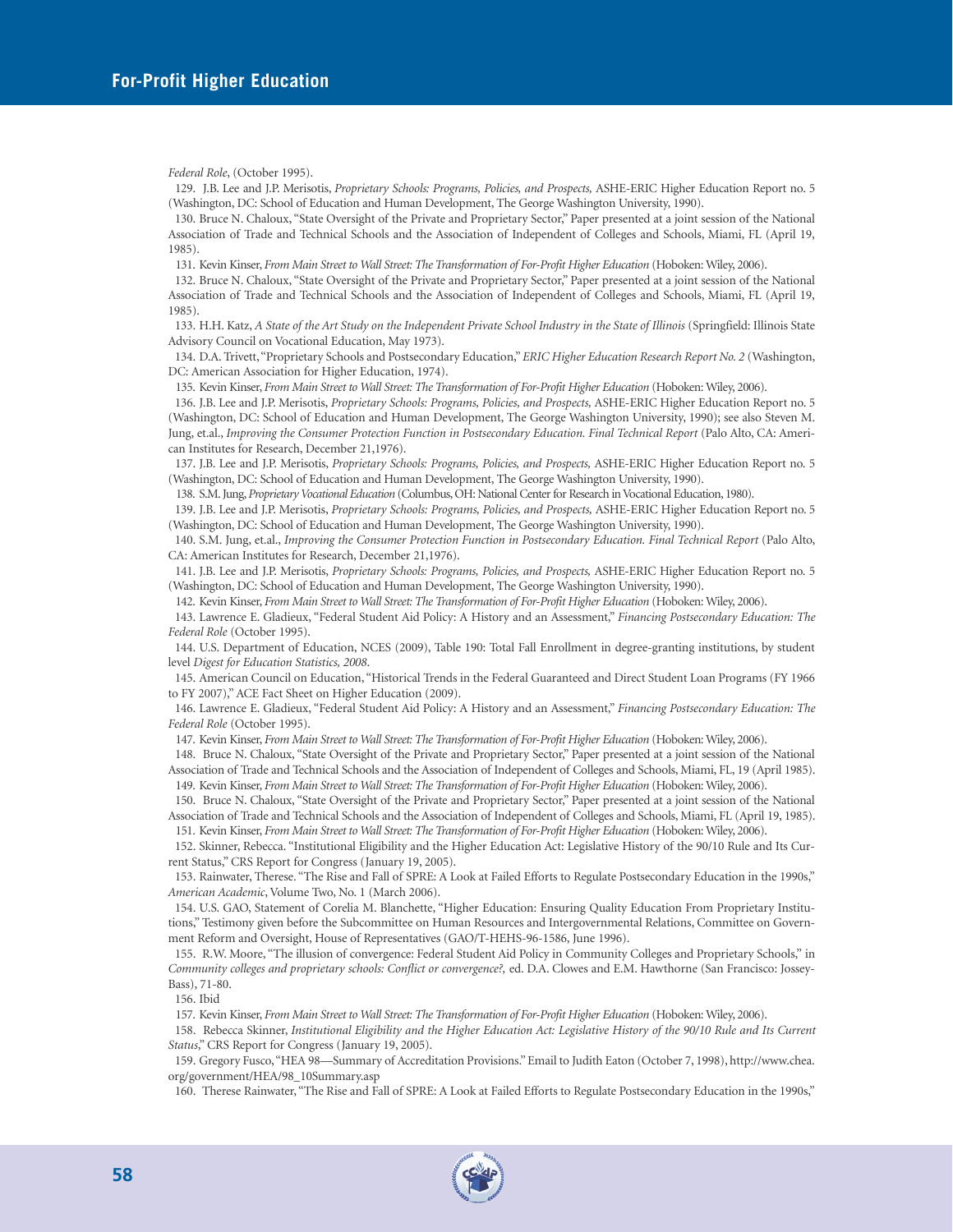*American Academic*, Volume Two, No. 1 (2006).

161. Tunde Brimah, "Survey Analysis: State Statutes and Regulations Governing the Operation of Degree-Granting For-Profit Institutions of Higher Education," Education Commission of the States (March 2000).

162. Kevin Kinser, *From Main Street to Wall Street: The Transformation of For-Profit Higher Education* (Hoboken: Wiley, 2006).

163. Education Commission of the States, *Postsecondary Governance Structures Database* (2007)*,* http://mb2.ecs.org/reports/ Report.aspx?id=228

164. Authors Calculations; NCES, *Digest of Education Statistics*, Table A-7-1: Number and percentage of total and projected undergraduate enrollment in degree-granting postsecondary institutions, by sex, attendance status, and control of institution: Selected Years (fall 1970–2019).

165. As cited by Andy Kroll, "Steve Eisman's Next Big Short: For-Profit Colleges," *Mother Jones,* May 27, 2010.

166. Tamar Lewin, "Facing Cuts in Federal Aid, For-Profit Colleges Are in a Fight," *New York Times,* June 4, 2010.

167. Jennifer Epstein, "Going Ahead with Gainful Employment," *Inside Higher Ed,* April 21, 2010.

168. "Congressman John Kline talks Gainful Employment," Video from CCA Hill Day, March 10, 2010: http://www.ccanow.com/2010/03/congressman-john-kline-talks-gainful.html.

169. Jonathan Guryan and Matthew Thompson, "Report on Gainful Employment: Executive Summary," Charles River Associates (March 29, 2010).

170. Mark Kantrowitz, "What is Gainful Employment? What is Affordable Debt?" Student Aid Policy Analysis, March 1, 2010.

171. These 10 occupations were among the BLS's list of the 30 occupations with the largest projected employment growth between 2008 and 2018. They are expected to create a combined 2.6 million new jobs by 2018.

172. Daniel L. Bennett "Death by Gainful Unemployment: The Department of Education raises the blade on the guillotine of ambiguity," *Career College Central,* May 2010.

173.Goldie Blumenstyk & Kelly Field, "In a Fight to Preserve Their Market, For-Profit Colleges Lobby Hard Against Proposed Rule," *The Chronicle of Higher Education,* May 19, 2010.

174. Jennifer Epstein, "Partial 'Program Integrity'," *Inside Higher Ed,* June 16, 2010.

175. 34 CFR 668.14(b)(22)(ii)

176. Jennifer Gonzalez, "Education Dept. Suggests Eliminating 'Safe Harbors' on Incentive Compensation," *The Chronicle of Higher Education,* November 30, 2009.

177. Department of Education Negotiated Rulemaking Committee, "Issue Paper #4 Team I—Program Integrity Issues, Incentive Compensation, Should the "safe harbors" be reexamined?."

178. Katherine M. Iritani, GAO-10-370R Higher Education ,"Higher Education: Information on Incentive Compensation Violations Substantiated by the U.S. Department of Education," Report prepared for Senators Tom Harkin and Michael Enzi of the Committee on Health , Education, Labor and Pensions, and Representatives George Miller and John Kline of the Committee on Education and Labor, February 23, 2010.

179. Jennifer Epstein, "Partial 'Program Integrity'," *Inside Higher Ed*, June 16, 2010.

180. William G. Tierney and Guilbert Hentschke, *New Players, Different Game: Understanding the Rise of For-Profit Colleges and Universities* (Baltimore: The Johns Hopkins University Press, 2007).

181. See for example: Sharona Coutts, "At University of Phoenix, Allegations of Enrollment Abuses Persist," *ProPublica,* November 3, 2009.

182. As cited by Andy Kroll, "Steve Eisman's Next Big Short: For-Profit Colleges," *Mother Jones,* May 27, 2010.

183. As cited by Sharona Coutts,"At University of Phoenix, Allegations of Enrollment Abuses Persist,"*ProPublica*, November 3, 2009. 184. Jennifer Epstein, "Partial 'Program Integrity'," *Inside Higher Ed,* June 16, 2010.

185. Kevin Kinser, *From Main Street to Wall Street: The Transformation of For-Profit Higher Education* (Hoboken: Wiley, 2006).

186. College Board, "Trends in Student Aid 2009"; Authors calculations; U.S. Department of Education, NCES, 2008 IPEDS.

187. Richard W. Moore, "Proprietary Schools and Direct Loans," Select Issues in the Federal Direct Loan Program, A Collection of Commissioned Papers (U.S. Department of Education, 1994), 13-24.

188. Rebecca Skinner,*Institutional Eligibility and the Higher Education Act: Legislative History of the 90/10 Rule and Its Current Status*," CRS Report for Congress (January 19, 2005); Cash basis of accounting must be used. The denominator only includes revenues that are not included in tuition, fees, and other institutional charges.

189. William G. Tierney and Guilbert Hentschke, *New Players, Different Game: Understanding the Rise of For-Profit Colleges and Universities* (Baltimore: The Johns Hopkins University Press, 2007).

190. As quoted in William G. Tierney and Guilbert Hentschke, *New Players, Different Game: Understanding the Rise of For-Profit Colleges and Universities* (Baltimore: The Johns Hopkins University Press, 2007).

191. Ibid.

192. As cited by Andy Kroll, "Steve Eisman's Next Big Short: For-Profit Colleges," *Mother Jones,* May 27, 2010.

193. U.S. Department of Education.

194. U.S. Government Accountability Office. "GAO-09-600 Proprietary Schools: Stronger Department of Education Oversight Needed to Help Ensure Only Eligible Students Receive Federal Student Aid," A report to the Chairman, Subcommittee on Higher Education, Lifelong Learning, and Competitiveness, Committee on Education and Labor, House of Representatives (August 2009). 195. J. Price and A. Parmentier, "For-Profit Education: Regulatory Outlook Part II," Washington, DC: Height Analytics (Novem-

ber 23, 2009). 196. Ben Miller, "Cohort Default Rates: Putting For-Profits in Perspective," *The Quick and the Ed,* December 14, 2009.